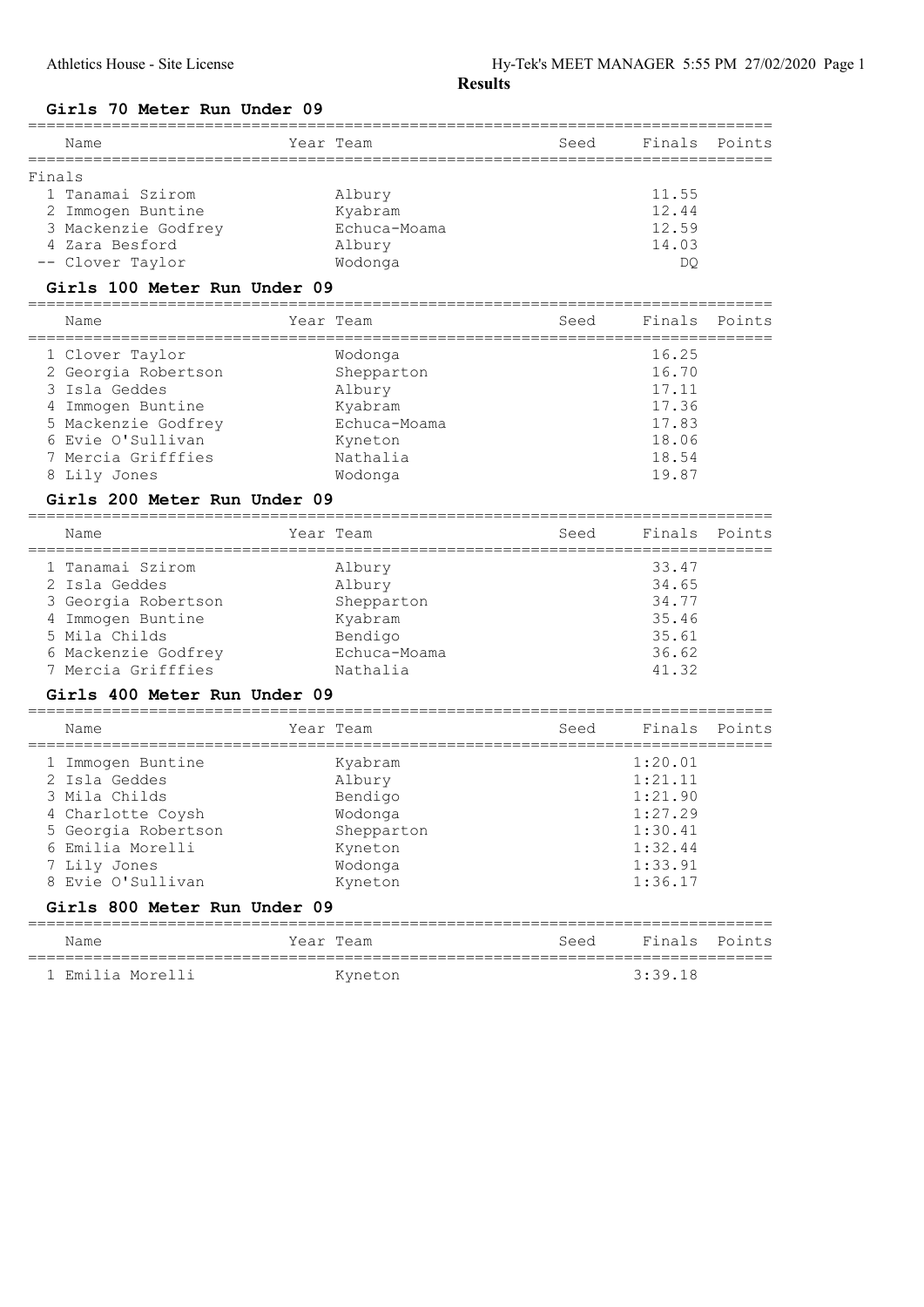## Girls 60 Meter Hurdles Under 09

| Name                                         | Year Team                            | Seed              | Finals | Points |
|----------------------------------------------|--------------------------------------|-------------------|--------|--------|
| 1 Annaliese Gray                             | Shepparton                           |                   | 12.92  |        |
| 2 Mackenzie Godfrey                          | Echuca-Moama                         |                   | 13.34  |        |
| 3 Evie O'Sullivan                            | Kyneton                              |                   | 13.60  |        |
| 4 Emilia Morelli                             | Kyneton                              |                   | 13.61  |        |
| 5 Emma Pomeroy                               | Bendigo                              |                   | 13.87  |        |
| 6 Lily Jones                                 | Wodonga                              |                   | 14.81  |        |
| 7 Georgia Morelli                            | Kyneton                              |                   | 14.92  |        |
| Girls High Jump Under 09                     |                                      |                   |        |        |
| =============================<br>Name        | Year Team                            | Seed              | Finals | Points |
| 1 Mila Childs                                | Bendigo                              |                   | 1.07m  |        |
| 2 Charlotte Clayton                          | Albury                               |                   | 1.05m  |        |
| 3 Mercia Grifffies                           | Nathalia                             |                   | 1.01m  |        |
| 4 Georgia Morelli                            | Kyneton                              |                   | 0.85m  |        |
|                                              |                                      |                   |        |        |
| Girls Long Jump Under 09                     |                                      |                   |        |        |
| Name                                         | Year Team                            | Seed              | Finals | Points |
| 1 Tanamai Szirom                             | Albury                               |                   | 3.90m  |        |
| 2 Isla Geddes                                | Albury                               |                   | 3.37m  |        |
| 3 Charlotte Clayton                          | Albury                               |                   | 3.29m  |        |
| 4 Georgia Robertson                          | Shepparton                           |                   | 3.24m  |        |
| 5 Clover Taylor                              | Wodonga                              |                   | 3.21m  |        |
| 6 Charlotte Coysh                            | Wodonga                              |                   | 3.12m  |        |
| 7 Mila Childs                                | Bendigo                              |                   | 3.07m  |        |
| 8 Annaliese Gray                             | Shepparton                           |                   | 2.98m  |        |
| 9 Evie O'Sullivan                            | Kyneton                              |                   | 2.54m  |        |
| 10 Mercia Grifffies                          | Nathalia                             |                   | 2.49m  |        |
| 11 Emilia Morelli                            | Kyneton                              |                   | 2.45m  |        |
| 12 Lily Jones                                | Wodonga                              |                   | 2.37m  |        |
| 13 Georgia Morelli                           | Kyneton                              |                   | 1.99m  |        |
| Girls Shot Put Under 09                      |                                      |                   |        |        |
| ____________________________________<br>Name | Year Team<br>:====================== | Seed<br>========= | Finals | Points |
| ======================<br>1 Ka Mya Duncan    | Shepparton                           |                   | 5.30m  |        |
| 2 Zara Besford                               | Albury                               |                   | 4.82m  |        |
| 3 Annaliese Gray                             | Shepparton                           |                   | 4.53m  |        |
| 4 Georgia Morelli                            | Kyneton                              |                   | 3.85m  |        |
| 5 Emma Pomeroy                               | Bendigo                              |                   | 3.41m  |        |
|                                              |                                      |                   |        |        |

## Girls Discus Throw Under 09

| Name                | Year Team   | Seed | Finals Points |  |
|---------------------|-------------|------|---------------|--|
| 1 Ka Mya Duncan     | Shepparton  |      | 17.18m        |  |
| 2 Charlotte Coysh   | Wodonga     |      | 15.43m        |  |
| 3 Emma Pomeroy      | Bendigo     |      | 12.23m        |  |
| 4 Zara Besford      | Albury      |      | 9.70m         |  |
| 5 Charlotte Boulton | Murrindindi |      | 9.47m         |  |
|                     |             |      |               |  |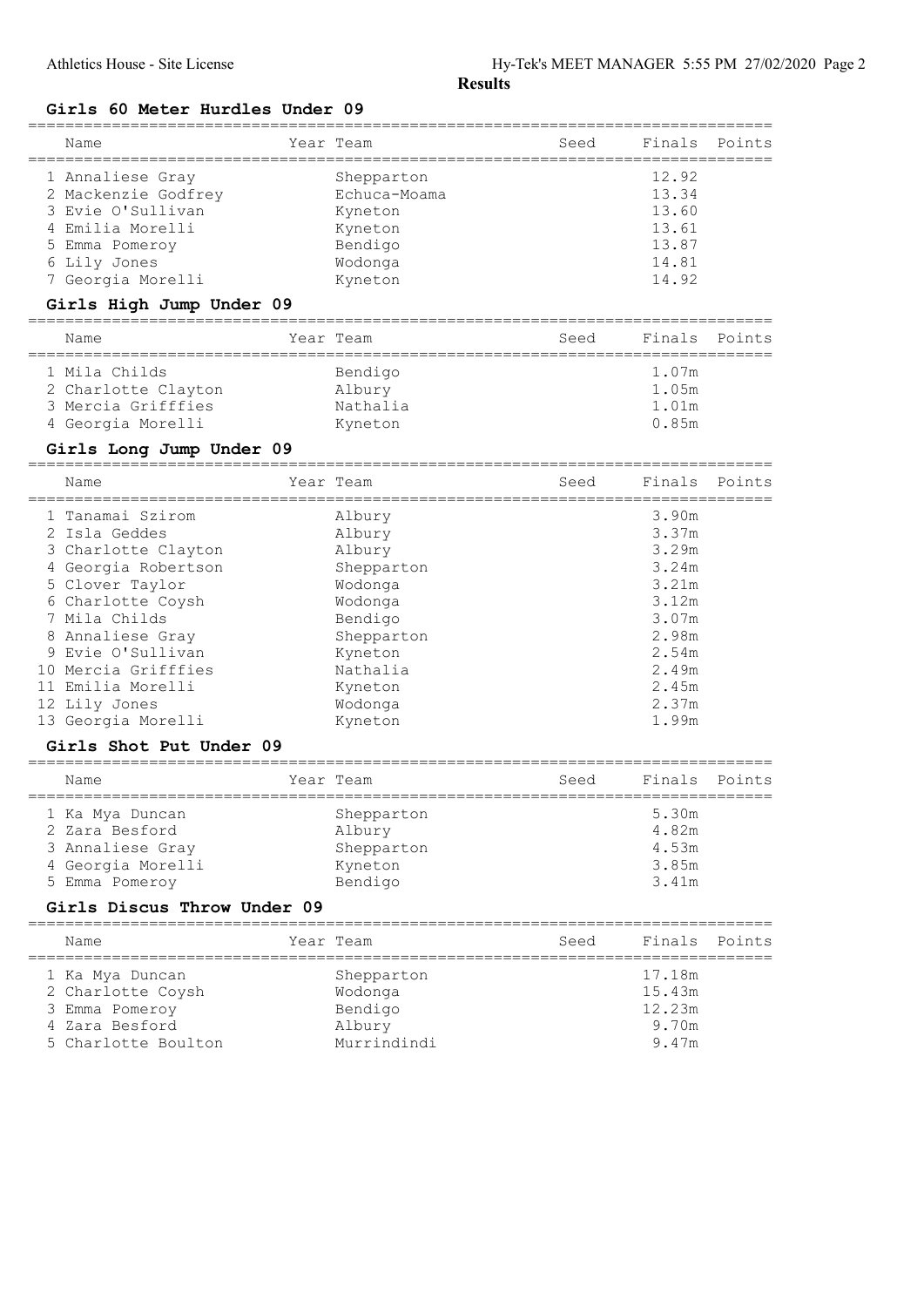## Girls 700 Meter Race Walk Under 09

| Name             | Year Team  | Seed    | Finals Points |
|------------------|------------|---------|---------------|
| 1 Tanamai Szirom | Albury     | 5:01.45 |               |
| 2 Emma Pomeroy   | Bendigo    | 5:20.65 |               |
| 3 Annaliese Gray | Shepparton | 5:37.03 |               |

## Girls 70 Meter Run Under 10

================================================================================ Name Year Team Seed Finals Points

| Name                | Year Team         | Seed | Finals | Points |
|---------------------|-------------------|------|--------|--------|
| 1 Josie Offord      | Lavington-Jindera |      | 10.90  |        |
| 2 Isla Munro        | Kyneton           |      | 11.58  |        |
| 3 Cassandra Mayne   | Shepparton        |      | 12.13  |        |
| 4 Kiara Cooper      | Albury            |      | 12.25  |        |
| 5 Madelyn Beaton    | Bendigo           |      | 12.45  |        |
| 6 Mia Kilpatrick    | Kyabram           |      | 12.50  |        |
| 6 Lily Taylor       | Kyabram           |      | 12.50  |        |
| 8 Addison Pastuszka | Benalla           |      | 12.76  |        |
| 9 Clementine Neylon | Kyneton           |      | 12.80  |        |
|                     |                   |      |        |        |

#### Girls 100 Meter Run Under 10

============================================================================

| Name                 | Year Team         | Seed | Prelims            | H#             |
|----------------------|-------------------|------|--------------------|----------------|
| Preliminaries        |                   |      |                    |                |
| 1 Josie Offord       | Lavington-Jindera |      | 15.64g             |                |
| 2 Ava Peters         | Bendigo           |      | $16.52q$ 1         |                |
| 3 Tahlia Godfrey     | Echuca-Moama      |      | 16.70q             | - 2            |
| 4 Isla Munro         | Kyneton           |      | 16.93q             | $\mathbf{1}$   |
| 5 Cassandra Mayne    | Shepparton        |      | 16.94a             | -2             |
| 5 Imogen Brown       | Bendigo           |      | 16.94a             | - 2            |
| Sophie Jardine       | Echuca-Moama      |      | 17.03 <sub>q</sub> |                |
| 8 Kiara Cooper       | Albury            |      | 17.74g             | -1             |
| 9 Lily Baraqwanath   | Shepparton        |      | 17.80              | 1              |
| 10 Lily Taylor       | Kyabram           |      | 18.13              | $\overline{2}$ |
| 11 Clementine Neylon | Kyneton           |      | 18.34              | 2              |
| 12 Addison Pastuszka | Benalla           |      | 18.64              | 2              |
| 13 Madelyn Beaton    | Bendigo           |      | 18.81              | 1              |
| 14 Lucy Sullivan     | Seymour           |      | 19.44              |                |

## Girls 100 Meter Run Under 10

|        | Name              | Year Team         | Prelims | Finals Points |  |
|--------|-------------------|-------------------|---------|---------------|--|
| Finals |                   |                   |         |               |  |
|        | 1 Josie Offord    | Lavington-Jindera | 15.64   | 15.04         |  |
|        | 2 Ava Peters      | Bendigo           | 16.52   | 15.79         |  |
|        | 3 Tahlia Godfrey  | Echuca-Moama      | 16.70   | 15.89         |  |
|        | 4 Sophie Jardine  | Echuca-Moama      | 17.03   | 16.47         |  |
|        | 5 Isla Munro      | Kyneton           | 16.93   | 16.48         |  |
|        | 6 Cassandra Mayne | Shepparton        | 16.94   | 16.56         |  |
|        | 7 Imogen Brown    | Bendigo           | 16.94   | 16.84         |  |
|        | 8 Kiara Cooper    | Albury            | 17.74   | 17.05         |  |

================================================================================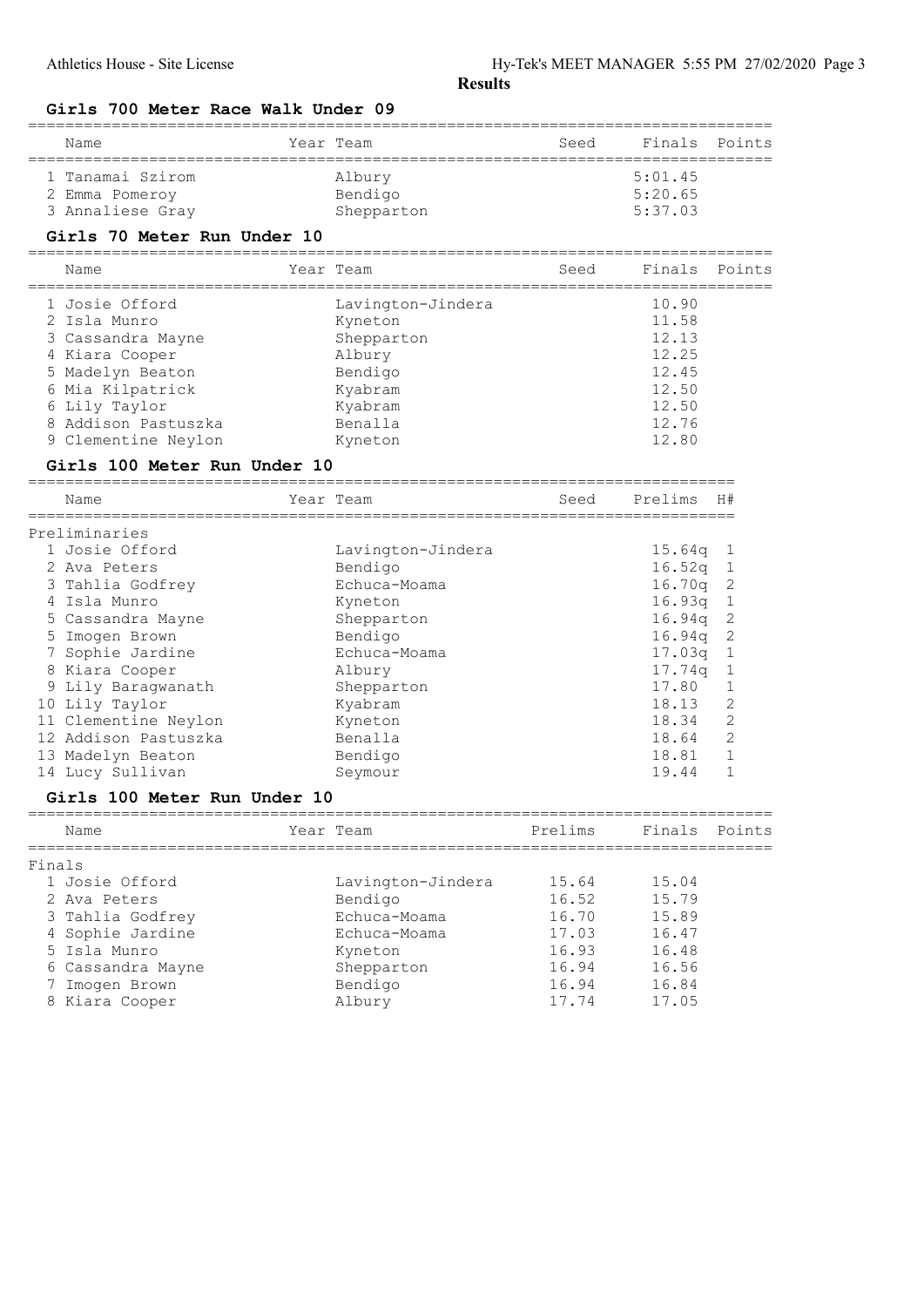## Girls 200 Meter Run Under 10

|        | Name                                           | Year Team                      | Seed                   | Prelims             | H#                        |
|--------|------------------------------------------------|--------------------------------|------------------------|---------------------|---------------------------|
|        |                                                |                                |                        |                     |                           |
|        | Preliminaries                                  |                                |                        |                     |                           |
|        | 1 Ava Peters                                   | Bendigo                        |                        | 33.06q              | $\mathbf{2}$              |
|        | 2 Tahlia Godfrey                               | Echuca-Moama                   |                        | 33.82q              | $\sqrt{2}$                |
|        | 3 Sophie Jardine                               | Echuca-Moama                   |                        | 34.41q              | $\mathbf{1}$              |
|        | 4 Isla Munro                                   | Kyneton                        |                        | 34.49q              | 2                         |
| 5      | Imogen Brown                                   | Bendigo                        |                        | 34.90q              | $\mathbf 1$               |
|        | 6 Lily Taylor<br>7 Scarlett Bensch             | Kyabram                        |                        | 37.41q              | $\overline{c}$<br>$\,1\,$ |
|        | 8 Addison Pastuszka                            | Shepparton<br>Benalla          |                        | 38.57q<br>39.34q    | $\overline{c}$            |
|        | 9 Lucy Hemming                                 | Shepparton                     |                        | 40.94               | $\mathbf 1$               |
|        | 10 Kaytlyn McSweeney                           | Seymour                        |                        | 43.61               | $\mathbf 1$               |
|        | Girls 200 Meter Run Under 10                   |                                |                        |                     |                           |
|        | --------------------------------------<br>Name | Year Team                      | Prelims                | Finals              | Points                    |
|        |                                                |                                |                        | ------------------- |                           |
| Finals |                                                |                                |                        |                     |                           |
|        | 1 Ava Peters                                   | Bendigo                        | 33.06                  | 33.60               |                           |
|        | 2 Tahlia Godfrey                               | Echuca-Moama                   | 33.82                  | 34.49               |                           |
|        | 3 Isla Munro                                   | Kyneton                        | 34.49                  | 34.83               |                           |
|        | 4 Sophie Jardine                               | Echuca-Moama                   | 34.41                  | 34.84               |                           |
|        | 5 Imogen Brown                                 | Bendigo                        | 34.90                  | 36.42               |                           |
|        | 6 Lily Taylor<br>7 Scarlett Bensch             | Kyabram                        | 37.41                  | 37.99               |                           |
|        |                                                | Shepparton                     | 38.57                  | 38.28               |                           |
|        | Girls 400 Meter Run Under 10                   |                                |                        |                     |                           |
|        | Name<br>--------------------                   | Year Team<br>================= | Seed<br>:============= | Finals              | Points                    |
|        | 1 Ava Peters                                   | Bendigo                        |                        | 1:14.54             |                           |
|        | 2 Tahlia Godfrey                               | Echuca-Moama                   |                        | 1:15.52             |                           |
|        | 3 Charlise McQueen                             | Bendigo                        |                        | 1:17.59             |                           |
|        | 4 Imogen Brown                                 | Bendigo                        |                        | 1:18.39             |                           |
|        | 5 Kaytlyn McSweeney                            | Seymour                        |                        | 1:33.20             |                           |
|        | 6 Lucy Hemming                                 | Shepparton                     |                        | 1:34.13             |                           |
|        | 7 Lucy Sullivan                                | Seymour                        |                        | 1:42.85             |                           |
|        | Girls 800 Meter Run Under 10                   |                                |                        |                     |                           |
|        | ------------------------------<br>Name         | Year Team                      | Seed                   | Finals Points       |                           |
|        | 1 Charlise McQueen                             | Bendigo                        |                        | 2:55.93             |                           |
|        | 2 Tahlia Godfrey                               | Echuca-Moama                   |                        | 2:57.50             |                           |
|        | 3 Scarlett Bensch                              | Shepparton                     |                        | 3:11.76             |                           |
|        | 4 Harper-Lily Jankowski                        | Albury                         |                        | 3:25.17             |                           |
|        | 5 Kaytlyn McSweeney                            | Seymour                        |                        | 3:45.94             |                           |
|        | 6 Lucy Hemming                                 | Shepparton                     |                        | 3:48.84             |                           |
|        | Girls 60 Meter Hurdles Under 10                |                                |                        |                     |                           |
|        | Name                                           | Year Team                      | Seed                   | Prelims H#          |                           |
|        |                                                |                                |                        |                     |                           |
|        | Preliminaries                                  |                                |                        |                     |                           |
|        | 1 Sophie Jardine                               | Echuca-Moama                   |                        | $12.25q$ 1          |                           |
|        | 2 Elbe Shepherd                                | Albury                         |                        | 12.30q 1            |                           |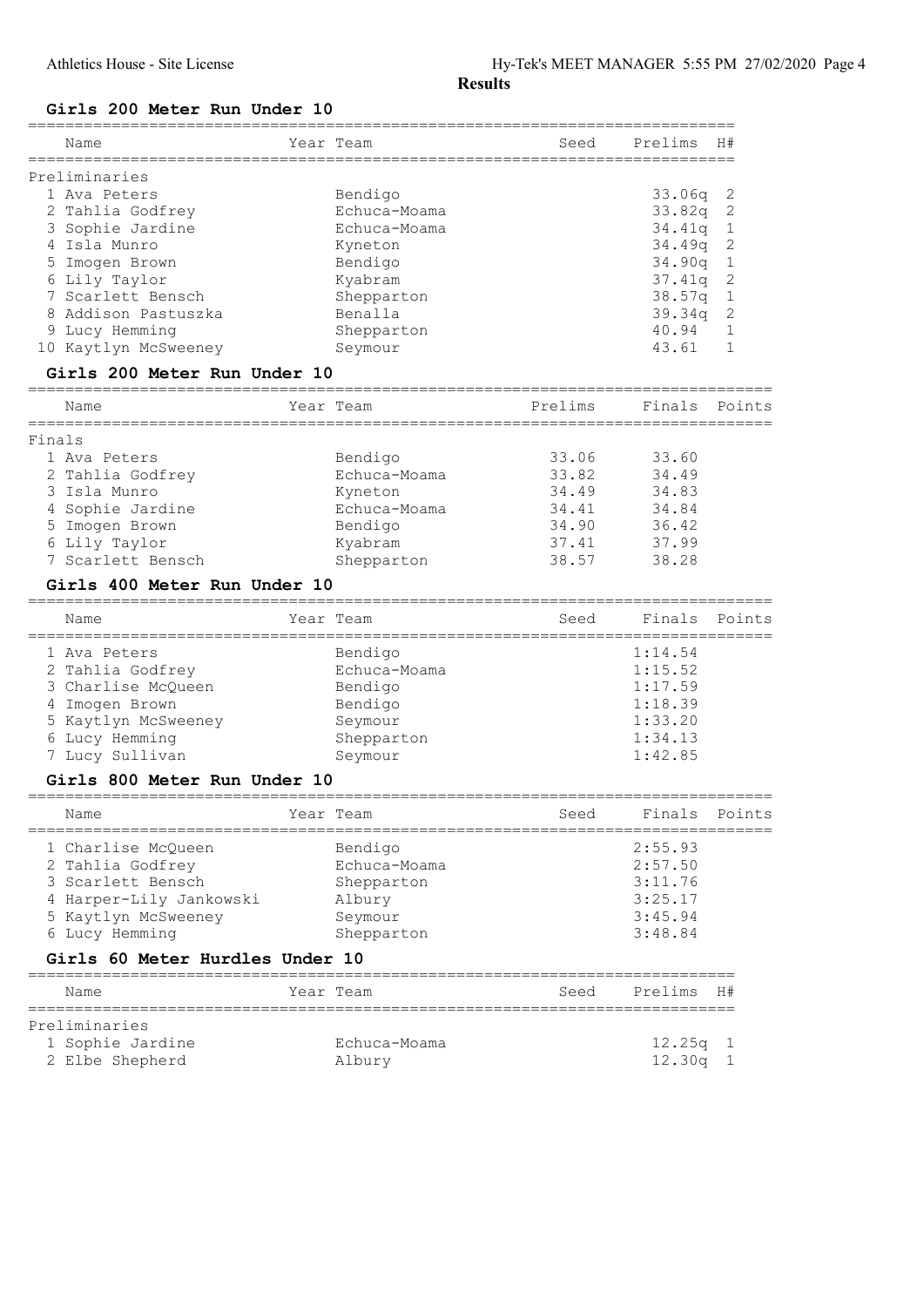|        | Girls 60 Meter Hurdles Under 10        |               |                                   |                                                   |                    |                |
|--------|----------------------------------------|---------------|-----------------------------------|---------------------------------------------------|--------------------|----------------|
|        | 3 Mia Kilpatrick                       |               | Kyabram                           |                                                   | 12.88q             | 2              |
|        | 4 Madelyn Beaton                       |               | Bendigo                           |                                                   | 12.97q             | 1              |
|        | 5 Isla Munro                           |               | Kyneton                           |                                                   | 13.05q             | 1              |
|        | 6 Chelsea Swiggs                       |               | Echuca-Moama                      |                                                   | 13.43q             | $\mathbf 2$    |
|        | 7 Clementine Neylon                    |               | Kyneton                           |                                                   | 14.19q             | 2              |
|        | 8 Lily Baragwanath                     |               | Shepparton                        |                                                   | 14.62 <sub>q</sub> | 1              |
|        | 9 Ruby Stirling                        |               | Wangaratta                        |                                                   | 14.68              | 1              |
|        | 10 Maddison Stubbs                     |               | Kyneton                           |                                                   | 15.21              | $\overline{2}$ |
|        | 11 Kaytlyn McSweeney                   |               | Seymour                           |                                                   | 15.26              | 2              |
|        | <b>Girls 60 Meter Hurdles Under 10</b> | ============= |                                   |                                                   |                    |                |
|        | Name<br>===========                    |               | Year Team<br>:=================== | Prelims<br>-------------------------------------- | Finals             | Points         |
| Finals |                                        |               |                                   |                                                   |                    |                |
|        | 1 Elbe Shepherd                        |               | Albury                            | 12.30                                             | 12.23              |                |
|        | 2 Sophie Jardine                       |               | Echuca-Moama                      | 12.25                                             | 12.32              |                |
|        | 3 Isla Munro                           |               | Kyneton                           | 13.05                                             | 12.65              |                |
|        | 4 Mia Kilpatrick                       |               | Kyabram                           | 12.88                                             | 12.69              |                |
|        | 5 Madelyn Beaton                       |               | Bendigo                           | 12.97                                             | 12.82              |                |
|        | 6 Chelsea Swiggs                       |               | Echuca-Moama                      | 13.43                                             | 13.76              |                |
|        | 7 Clementine Neylon                    |               | Kyneton                           | 14.19                                             | 14.08              |                |
|        | 8 Lily Baragwanath                     |               | Shepparton                        | 14.62                                             | 14.86              |                |
|        | Girls High Jump Under 10               |               |                                   |                                                   |                    |                |
|        |                                        |               |                                   |                                                   |                    |                |
|        | Name                                   |               | Year Team                         | Seed                                              | Finals             | Points         |
|        | 1 Ava Peters                           |               | Bendigo                           |                                                   | 1.18m              |                |
|        | 2 Elbe Shepherd                        |               | Albury                            |                                                   | 1.14m              |                |
|        | 3 Harper-Lily Jankowski                |               | Albury                            |                                                   | J1.05m             |                |
|        | 3 Lily Baragwanath                     |               | Shepparton                        |                                                   | J1.05m             |                |
|        | 5 Chelsea Swiggs                       |               | Echuca-Moama                      |                                                   | J1.05m             |                |
|        | 6 Madelyn Beaton                       |               | Bendigo                           |                                                   | 1.00m              |                |
|        | 7 Mia Kilpatrick                       |               | Kyabram                           |                                                   | 0.95m              |                |
|        | 8 Cassandra Mayne                      |               | Shepparton                        |                                                   | 0.90 <sub>m</sub>  |                |
|        |                                        |               |                                   |                                                   |                    |                |
|        | Girls Long Jump Under 10               |               |                                   |                                                   |                    |                |
|        | Name                                   |               | Year Team                         | Seed                                              | Finals             | Points         |
|        | 1 Josie Offord                         |               | Lavington-Jindera                 |                                                   | 3.77m              |                |
|        | 2 Kiara Cooper                         |               | Albury                            |                                                   | J3.33m             |                |
|        | 3 Cassandra Mayne                      |               | Shepparton                        |                                                   | J3.33m             |                |
|        | 4 Sophie Jardine                       |               | Echuca-Moama                      |                                                   | 3.32m              |                |
|        | 5 Imogen Brown                         |               | Bendigo                           |                                                   | 3.30m              |                |
|        | 6 Charlise McQueen                     |               | Bendigo                           |                                                   | 3.15m              |                |
|        | 7 Mia Kilpatrick                       |               | Kyabram                           |                                                   | 3.11m              |                |
|        | 8 Lily Taylor                          |               | Kyabram                           |                                                   | 3.09m              |                |
|        | 9 Chelsea Swiggs                       |               | Echuca-Moama                      |                                                   | 3.05m              |                |
|        | 10 Lily Baragwanath                    |               | Shepparton                        |                                                   | 3.04m              |                |
|        | 11 Scarlett Bensch                     |               | Shepparton                        |                                                   | 2.92m              |                |
|        | 12 Alice Ford                          |               | Kyneton                           |                                                   | 2.80m              |                |
|        |                                        |               |                                   |                                                   |                    |                |
|        | 13 Lucy Hemming                        |               | Shepparton                        |                                                   | 2.43m              |                |
|        | 14 Lucy Sullivan                       |               | Seymour                           |                                                   | 2.24m              |                |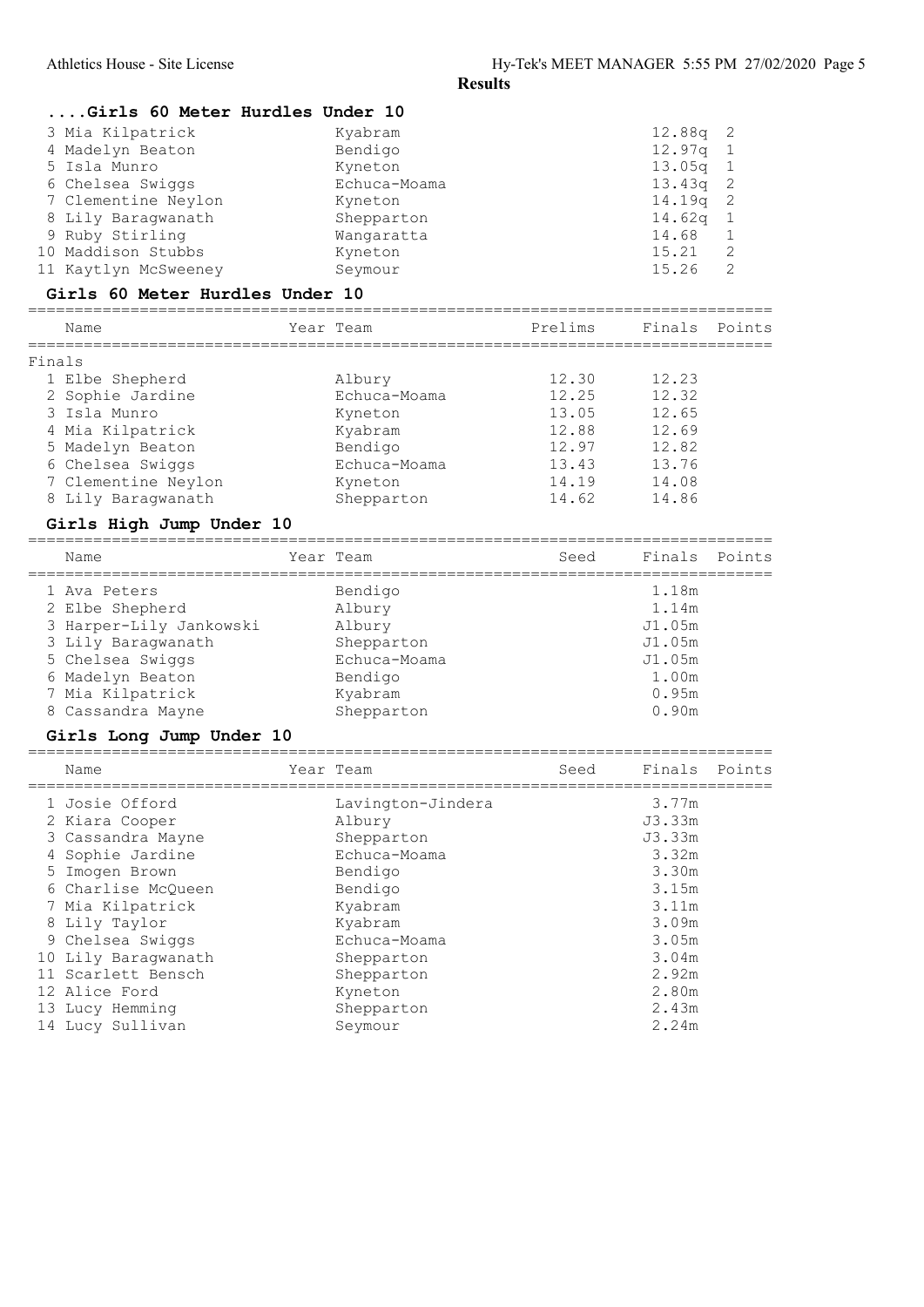## Girls Shot Put Under 10

| Name                                        | Year Team                  | Seed<br>;========================= | Finals  | Points |
|---------------------------------------------|----------------------------|------------------------------------|---------|--------|
| 1 Elbe Shepherd                             | Albury                     |                                    | 7.59m   |        |
| 2 Ruby Stirling                             | Wangaratta                 |                                    | 5.65m   |        |
| 3 Chelsea Swiggs                            | Echuca-Moama               |                                    | 4.86m   |        |
| 4 Lucy Sullivan                             | Seymour                    |                                    | 4.28m   |        |
| 5 Maddison Stubbs                           | Kyneton                    |                                    | 3.68m   |        |
| Girls Discus Throw Under 10                 |                            |                                    |         |        |
| Name                                        | Year Team                  | Seed                               | Finals  | Points |
| ========================<br>1 Elbe Shepherd | ===============<br>Albury  | ============================       | 19.71m  |        |
| 2 Jessica Leed                              | Bendigo                    |                                    | 14.88m  |        |
| Jazz Warde<br>З                             | Echuca-Moama               |                                    | 14.60m  |        |
| 4 Clementine Neylon                         | Kyneton                    |                                    | 13.72m  |        |
| 5 Ruby Stirling                             | Wangaratta                 |                                    | 13.63m  |        |
| Girls 1100 Meter Race Walk Under 10         |                            |                                    |         |        |
| Name                                        | Year Team                  | Seed                               | Finals  | Points |
| 1 Charlise McQueen                          | Bendigo                    |                                    | 6:53.50 |        |
| 2 Harper-Lily Jankowski                     | Albury                     |                                    | 8:25.39 |        |
|                                             |                            |                                    |         |        |
| Girls 100 Meter Run Under 11                |                            | -----------------------------      |         |        |
| Name                                        | Year Team                  | Seed                               | Finals  | Points |
| 1 Indiana van Ramselaar                     | Albury                     |                                    | 14.84   |        |
| 2 Amy Johnston                              | Wangaratta                 |                                    | 14.92   |        |
| Shannon Storey<br>З                         | Bendigo                    |                                    | 15.28   |        |
| 4 Marli Coller                              | Murrindindi                |                                    | 15.77   |        |
| 5 Alliera Nelson                            | Bendigo                    |                                    | 15.80   |        |
| 6 Matilda Buntine                           | Kyabram                    |                                    | 16.07   |        |
| 7 Sienna Jones                              | Wodonga                    |                                    | 17.84   |        |
| 8 Remy Stringer                             | Kyneton                    |                                    | 26.13   |        |
| Girls 200 Meter Run Under 11                | ============               |                                    |         |        |
| Name                                        | Year Team<br>:============ | Seed<br>___________                | Finals  | Points |
| 1 Amy Johnston                              | Wangaratta                 |                                    | 31.44   |        |
| 2 Shannon Storey                            | Bendigo                    |                                    | 31.72   |        |
| 3 Indiana van Ramselaar                     | Albury                     |                                    | 32.26   |        |
| 4 Alliera Nelson                            | Bendigo                    |                                    | 33.16   |        |
| 5 Matilda Buntine                           | Kyabram                    |                                    | 33.29   |        |
| 6 Ruby Fraser                               | Kyneton                    |                                    | 35.36   |        |
| Girls 400 Meter Run Under 11                |                            |                                    |         |        |
| Name                                        | Year Team                  | Seed                               | Finals  | Points |
| 1 Chelsea Tickell                           | Bendigo                    |                                    | 1:10.95 |        |
| 2 Elliana Gray                              | Shepparton                 |                                    | 1:25.14 |        |
| 3 Ralema Kome                               | Kyneton                    |                                    | 1:27.02 |        |
|                                             |                            |                                    |         |        |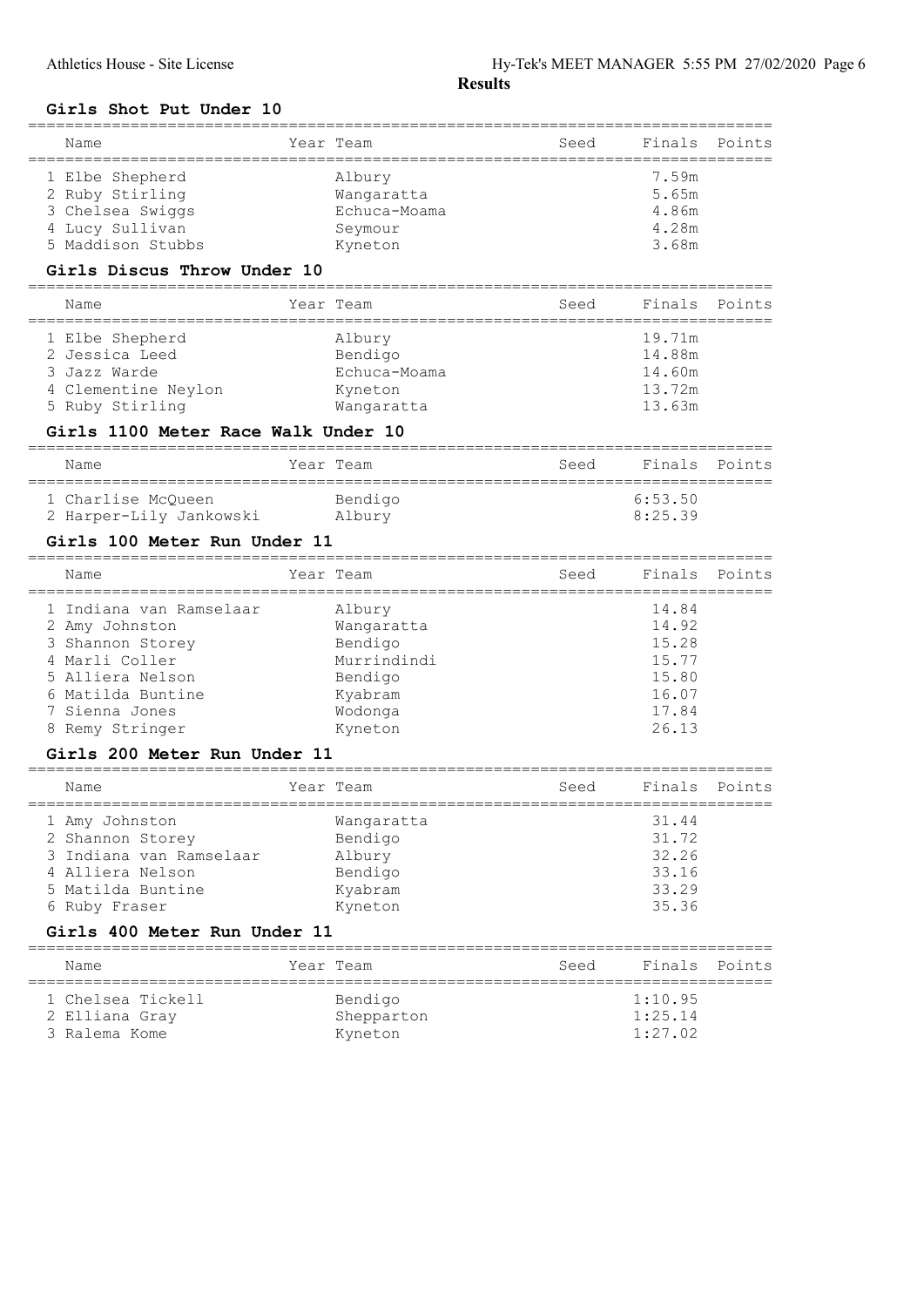Girls 800 Meter Run Under 11

|        | Name                            | Year Team                 | Seed    | Finals  | Points       |
|--------|---------------------------------|---------------------------|---------|---------|--------------|
|        |                                 |                           |         |         |              |
|        | 1 Chelsea Tickell               | Bendigo                   |         | 2:46.92 |              |
|        | 2 Kate Wilson                   | Bendigo                   |         | 2:54.21 |              |
|        | 3 Madeline White                | Bendigo                   |         | 3:05.95 |              |
|        | 4 Madison Trompf                | Wangaratta                |         | 3:21.58 |              |
|        | 5 Xanthe Campbell               | Murrindindi               |         | 3:23.93 |              |
|        | Girls 1500 Meter Run Under 11   |                           |         |         |              |
|        | Name                            | Year Team                 | Seed    | Finals  | Points       |
|        | 1 Chelsea Tickell               | Bendigo                   |         | 5:39.21 |              |
|        | 2 Kate Wilson                   | Bendigo                   |         | 5:50.15 |              |
|        | 3 Madeline White                | Bendigo                   |         | 6:42.22 |              |
|        | 4 Madison Trompf                | Wangaratta                |         | 6:47.40 |              |
|        | Girls 80 Meter Hurdles Under 11 |                           |         |         |              |
|        | Name                            | Year Team                 | Seed    | Prelims | H#           |
|        | =======================         | ========================= |         |         |              |
|        | Preliminaries                   |                           |         |         |              |
|        | 1 Shannon Storey                | Bendigo                   |         | 15.40Q  | 2            |
|        | 2 Olivia Smith                  | Wangaratta                |         | 15.90Q  | 1            |
|        | 3 Elliana Gray                  | Shepparton                |         | 17.10q  | $\mathbf{2}$ |
|        | 4 Taylah Hutchins               | Nathalia                  |         | 17.71q  | 2            |
|        | 5 Alliera Nelson                | Bendigo                   |         | 18.07q  | $\,1\,$      |
|        | 6 Sienna Jones                  | Wodonga                   |         | 18.98q  | $\mathbf{2}$ |
|        | 7 Melia Hayes                   | Kyneton                   |         | 19.09q  | $\mathbf{2}$ |
|        | 8 Kayla McMahon                 | Wodonga                   |         | 19.60q  | 1            |
|        | 9 Ella Reyne                    | Echuca-Moama              |         | 19.69   | 1            |
|        | 10 Charlotte Makin              | Wodonga                   |         | 20.58   | 1            |
|        | Girls 80 Meter Hurdles Under 11 |                           |         |         |              |
|        | Name                            | Year Team                 | Prelims | Finals  | Points       |
|        |                                 |                           |         |         |              |
| Finals |                                 |                           |         |         |              |
|        | 1 Shannon Storey                | Bendigo                   | 15.40   | 15.15   |              |
|        | 2 Olivia Smith                  | Wangaratta                | 15.90   | 15.47   |              |
|        | 3 Alliera Nelson                | Bendigo                   | 18.07   | 16.83   |              |
|        | 4 Elliana Gray                  | Shepparton                | 17.10   | 16.92   |              |
|        | 5 Taylah Hutchins               | Nathalia                  | 17.71   | 17.45   |              |
|        | 6 Melia Hayes                   | Kyneton                   | 19.09   | 19.37   |              |
|        | 7 Sienna Jones                  | Wodonga                   | 18.98   | 19.47   |              |
|        | 8 Kayla McMahon                 | Wodonga                   | 19.60   | 19.48   |              |
|        | Girls High Jump Under 11        |                           |         |         |              |
|        | Name                            | Year Team                 | Seed    | Finals  | Points       |
|        | 1 Kate Wilson                   | Bendigo                   |         | 1.18m   |              |
|        | 2 Chelsea Tickell               | Bendigo                   |         | 1.15m   |              |
|        | 3 Ruby Fraser                   | Kyneton                   |         | J1.10m  |              |
|        | 4 Elliana Gray                  | Shepparton                |         | J1.10m  |              |
|        | 5 Taylah Hutchins               | Nathalia                  |         | 1.05m   |              |
|        | 6 Melia Hayes                   | Kyneton                   |         | 1.00m   |              |
|        |                                 |                           |         |         |              |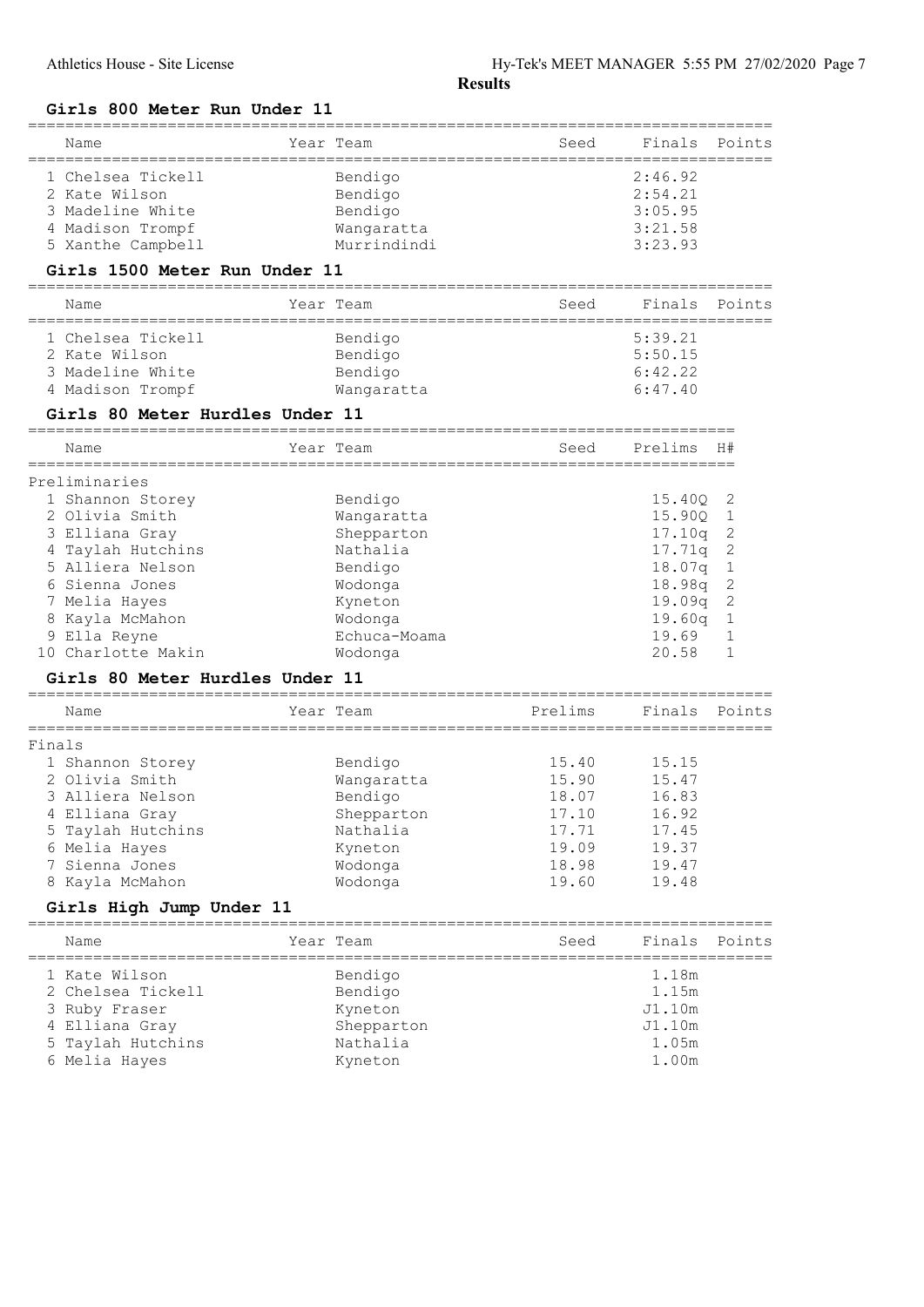Echuca-Moama 1.00m

## ....Girls High Jump Under 11

|  |  | 6 Ella Reyne |  |  |
|--|--|--------------|--|--|
|--|--|--------------|--|--|

## Girls Long Jump Under 11

| Name               | Year Team    | Seed | Finals Points |  |
|--------------------|--------------|------|---------------|--|
| 1 Amy Johnston     | Wangaratta   |      | 3.64m         |  |
| 2 Olivia Smith     | Wangaratta   |      | 3.61m         |  |
| 3 Ruby Fraser      | Kyneton      |      | 3.48m         |  |
| 4 Melia Hayes      | Kyneton      |      | 3.06m         |  |
| 5 Sienna Jones     | Wodonga      |      | 3.01m         |  |
| 6 Charlotte Makin  | Wodonga      |      | 2.98m         |  |
| 7 Ralema Kome      | Kyneton      |      | 2.93m         |  |
| 8 Eliza Evans      | Bendigo      |      | 2.87m         |  |
| 9 Ella Reyne       | Echuca-Moama |      | 2.70m         |  |
| 10 Xanthe Campbell | Murrindindi  |      | 2.53m         |  |
| 11 Serana Evans    | Shepparton   |      | 2.26m         |  |
|                    |              |      |               |  |

## Girls Triple Jump Under 11

|    | Name                    | Year Team    | Seed   | Finals | Points |
|----|-------------------------|--------------|--------|--------|--------|
|    | 1 Shannon Storey        | Bendigo      | 7.00m  | 8.13m  |        |
|    | 2 Marli Coller          | Murrindindi  | 7.00m  | 7.97m  |        |
|    | 3 Georgia Lewis         | Wangaratta   | 6.00m  | 7.68m  |        |
|    | 4 Ruby Fraser           | Kyneton      | 6.00m  | 7.67m  |        |
|    | 5 Amy Johnston          | Wangaratta   | 7.00m  | 7.28m  |        |
|    | 6 Elliana Gray          | Shepparton   | 6.00m  | 7.09m  |        |
|    | 7 Taylah Hutchins       | Nathalia     | 5.00m  | 6.99m  |        |
|    | 8 Indiana van Ramselaar | Albury       | 6.00m  | 6.88m  |        |
|    | 9 Charlotte Makin       | Wodonga      | 5.00m  | 6.42m  |        |
| 10 | Kayla McMahon           | Wodonga      | 5.00m  | 5.43m  |        |
|    | -- Ella Reyne           | Echuca-Moama | 11.00m | ΝD     |        |

## Girls Shot Put Under 11

| Name             | Year Team   | Seed | Finals Points |  |
|------------------|-------------|------|---------------|--|
| 1 Marli Coller   | Murrindindi |      | 8.00m         |  |
| 2 Eliza Evans    | Bendigo     |      | 5.80m         |  |
| 3 Ralema Kome    | Kyneton     |      | 5.60m         |  |
| 4 Esther Amery   | Nathalia    |      | 5.45m         |  |
| 5 Grace Mulqueen | Bendigo     |      | 5.28m         |  |
| 6 Serana Evans   | Shepparton  |      | 3.57m         |  |

#### Girls Discus Throw Under 11

|  | Name                    | Year Team  | Seed |        | Finals Points |
|--|-------------------------|------------|------|--------|---------------|
|  | 1 Indiana van Ramselaar | Albury     |      | 19.48m |               |
|  | 2 Olivia Smith          | Wangaratta |      | 15.88m |               |
|  | 3 Grace Mulqueen        | Bendigo    |      | 14.50m |               |
|  | 4 Eliza Evans           | Bendigo    |      | 14.14m |               |
|  | 5 Melia Hayes           | Kyneton    |      | 13.60m |               |
|  | 6 Esther Amery          | Nathalia   |      | 12.82m |               |
|  | 7 Ralema Kome           | Kyneton    |      | 12.65m |               |
|  | 8 Sienna Jones          | Wodonga    |      | 10.53m |               |
|  |                         |            |      |        |               |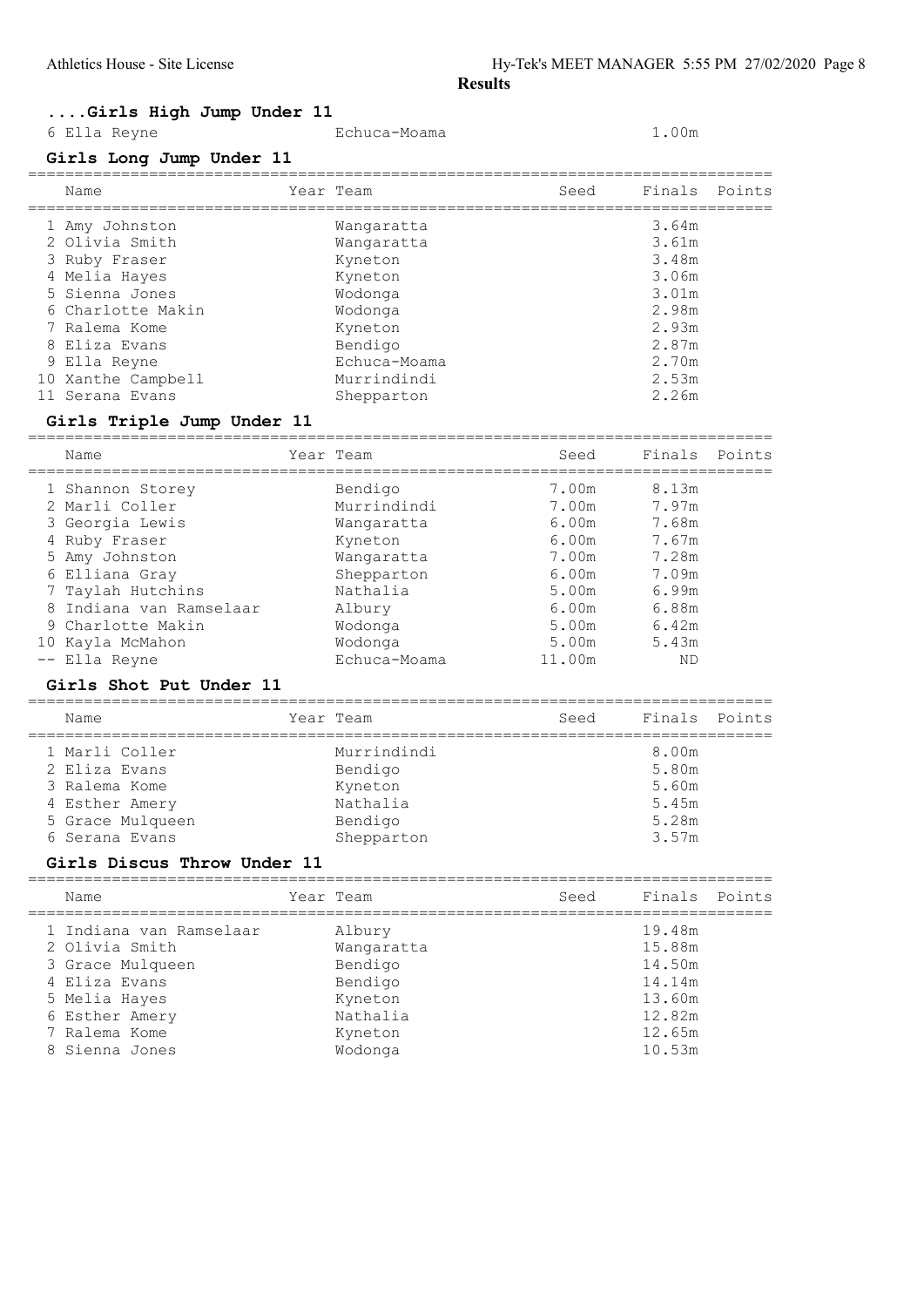## ....Girls Discus Throw Under 11

| 9 Kayla McMahon | Wodonga | 9.46m |
|-----------------|---------|-------|
|-----------------|---------|-------|

#### Girls Javelin Throw Under 11

| Name             | Year Team   | Seed | Finals Points |  |
|------------------|-------------|------|---------------|--|
| 1 Isabel McMahon | Wangaratta  |      | 14.38m        |  |
| 2 Marli Coller   | Murrindindi |      | 11.37m        |  |
| 3 Eliza Evans    | Bendigo     |      | 10.55m        |  |
| 4 Esther Amery   | Nathalia    |      | 6.71m         |  |
| 5 Serana Evans   | Shepparton  |      | 5.46m         |  |
|                  |             |      |               |  |

## Girls 1100 Meter Race Walk Under 11

| Name                             | Year Team          | Seed | Finals Points      |  |
|----------------------------------|--------------------|------|--------------------|--|
| 1 Kate Wilson<br>2 Kayla McMahon | Bendigo<br>Wodonga |      | 6:12.16<br>8:31.97 |  |

## Girls 100 Meter Run Under 12

| Name                 |            | Seed      | Finals Points |  |
|----------------------|------------|-----------|---------------|--|
| 1 Kijana McCowan     | Albury     |           | 14.60         |  |
| 2 Sophia Pasquali    | Wangaratta |           | 15.28         |  |
| 3 Harper Smith       | Wodonga    |           | 15.32         |  |
| 4 Grace Kilpatrick   | Kyabram    |           | 15.35         |  |
| 5 Annalise Leed      | Bendigo    |           | 15.40         |  |
| 6 Ava Pell           | Kyabram    |           | 15.52         |  |
| 6 Pania Taylor       | Wodonga    |           | 15.52         |  |
| Tazma Ferrie         | Bendigo    |           | 15.88         |  |
| 9 Teaghan Buntine    | Kyabram    |           | 16.16         |  |
| 10 Isobel Sutherland | Benalla    |           | 16.86         |  |
|                      |            | Year Team |               |  |

#### Girls 200 Meter Run Under 12

|               | Name              |  | Year Team  | Seed | Prelims |  |  |  |
|---------------|-------------------|--|------------|------|---------|--|--|--|
| Preliminaries |                   |  |            |      |         |  |  |  |
|               | 1 Ava Pell        |  | Kyabram    |      | 30.61q  |  |  |  |
|               | 2 Harper Smith    |  | Wodonga    |      | 30.98q  |  |  |  |
|               | 3 Maggie Walker   |  | Wangaratta |      | 31.16q  |  |  |  |
|               | 4 Pania Taylor    |  | Wodonga    |      | 31.99q  |  |  |  |
|               | 5 Eve O'Connor    |  | Wodonga    |      | 32.73q  |  |  |  |
|               | 6 Teaghan Buntine |  | Kyabram    |      | 32.74q  |  |  |  |
|               | 7 Ella Zotti      |  | Seymour    |      | 32.78q  |  |  |  |
| 8             | Imogen Stewart    |  | Bendigo    |      | 35.93q  |  |  |  |

=========================================================================

#### Girls 200 Meter Run Under 12

| Name            | Year Team  | Prelims | Finals | Points |
|-----------------|------------|---------|--------|--------|
| Finals          |            |         |        |        |
| 1 Ava Pell      | Kyabram    | 30.61   | 30.61  |        |
| 2 Harper Smith  | Wodonga    | 30.98   | 30.98  |        |
| 3 Maggie Walker | Wangaratta | 31.16   | 31.16  |        |
| 4 Pania Taylor  | Wodonga    | 31.99   | 31.99  |        |
|                 |            |         |        |        |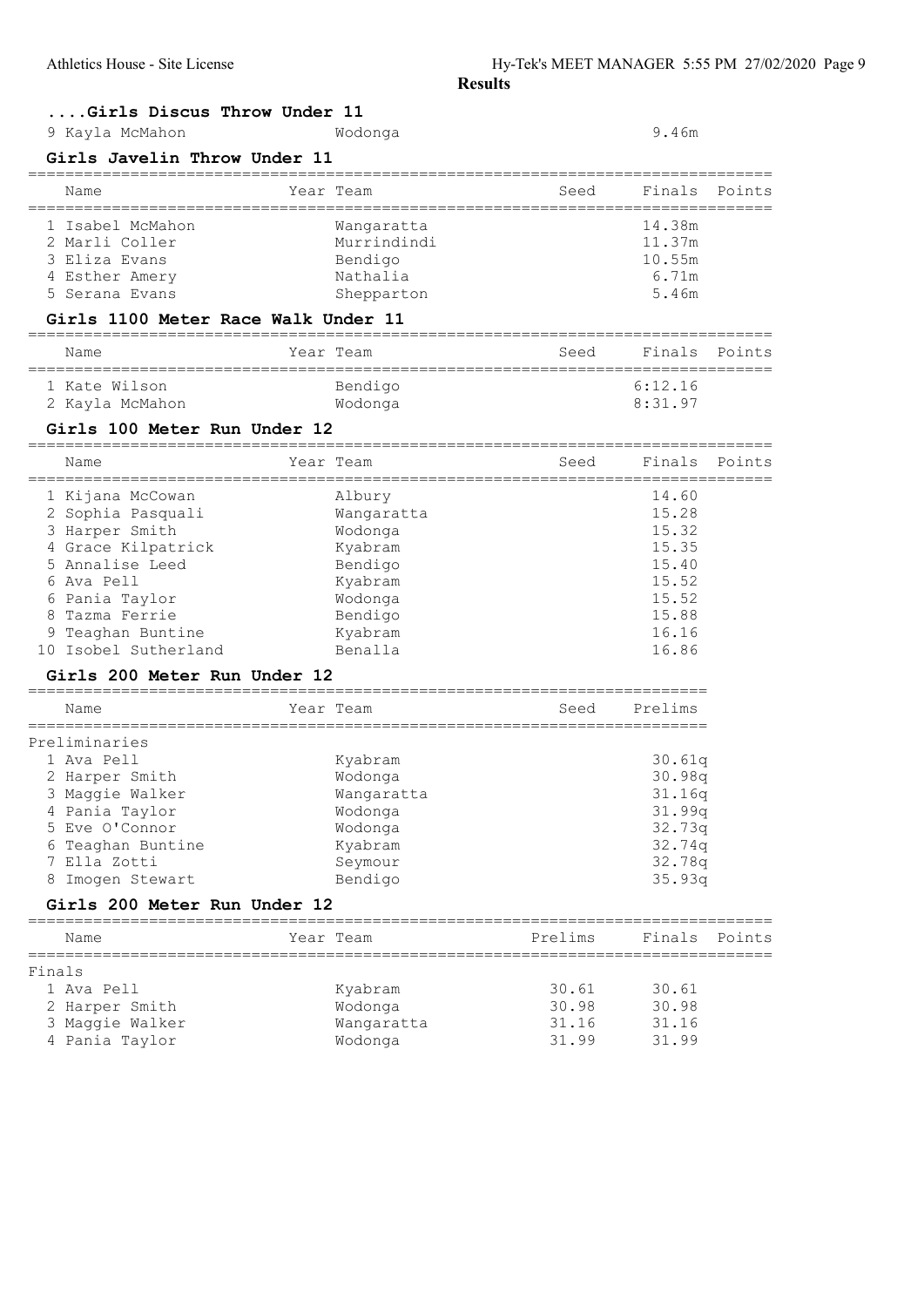....Girls 200 Meter Run Under 12

| 5 Eve O'Connor<br>6 Teaghan Buntine<br>7 Ella Zotti<br>8 Imogen Stewart<br>Girls 400 Meter Run Under 12                            | Wodonga<br>Kyabram<br>Seymour<br>Bendigo                                   | 32.73<br>32.74<br>32.78<br>35.93 | 32.73<br>32.74<br>32.78<br>35.93                            |        |
|------------------------------------------------------------------------------------------------------------------------------------|----------------------------------------------------------------------------|----------------------------------|-------------------------------------------------------------|--------|
| Name                                                                                                                               | Year Team                                                                  | Seed                             | Finals                                                      | Points |
| 1 Harper Smith<br>2 Ella Zotti<br>3 Grace Kilpatrick<br>4 Ava Pell<br>Girls 800 Meter Run Under 12                                 | Wodonga<br>Seymour<br>Kyabram<br>Kyabram                                   |                                  | 1:11.52<br>1:13.52<br>1:14.64<br>1:16.23                    |        |
| ____________________________________<br>Name                                                                                       | Year Team                                                                  | Seed                             | Finals                                                      | Points |
| ======================<br>1 Emily Davies<br>2 Zoe Dean<br>3 Ella Zotti<br>4 Imogen Stewart<br>Girls 1500 Meter Run Under 12        | Shepparton<br>Bendigo<br>Seymour<br>Bendigo                                |                                  | 2:43.46<br>2:55.00<br>3:02.00<br>3:11.93                    |        |
| Name                                                                                                                               | Year Team                                                                  | Seed                             | Finals                                                      | Points |
| 1 Emily Davies<br>2 Zoe Dean<br>3 Imogen Stewart<br>Girls 80 Meter Hurdles Under 12                                                | Shepparton<br>Bendigo<br>Bendigo                                           |                                  | 5:28.41<br>6:06.70<br>6:22.40                               |        |
| Name                                                                                                                               | Year Team                                                                  | Seed                             | Finals                                                      | Points |
| 1 Tazma Ferrie<br>2 Grace Kilpatrick<br>Girls High Jump Under 12                                                                   | Bendigo<br>Kyabram                                                         |                                  | 16.57<br>16.85                                              |        |
| Name                                                                                                                               | Year Team                                                                  | Seed                             | Finals                                                      | Points |
| 1 Kijana McCowan<br>2 Hailey Stubbs<br>3 Pania Taylor<br>Girls Long Jump Under 12                                                  | Albury<br>Kyneton<br>Wodonga                                               |                                  | 1.35m<br>J1.08m<br>J1.08m                                   |        |
| Name                                                                                                                               | Year Team                                                                  | Seed                             | Finals                                                      | Points |
| 1 Kijana McCowan<br>2 Philippa Besford<br>3 Annalise Leed<br>4 Tazma Ferrie<br>5 Ava Pell<br>6 Maggie Walker<br>7 Adelaide Bollard | Albury<br>Albury<br>Bendigo<br>Bendigo<br>Kyabram<br>Wangaratta<br>Bendigo |                                  | 4.48m<br>4.01m<br>3.88m<br>3.63m<br>3.50m<br>3.43m<br>3.37m |        |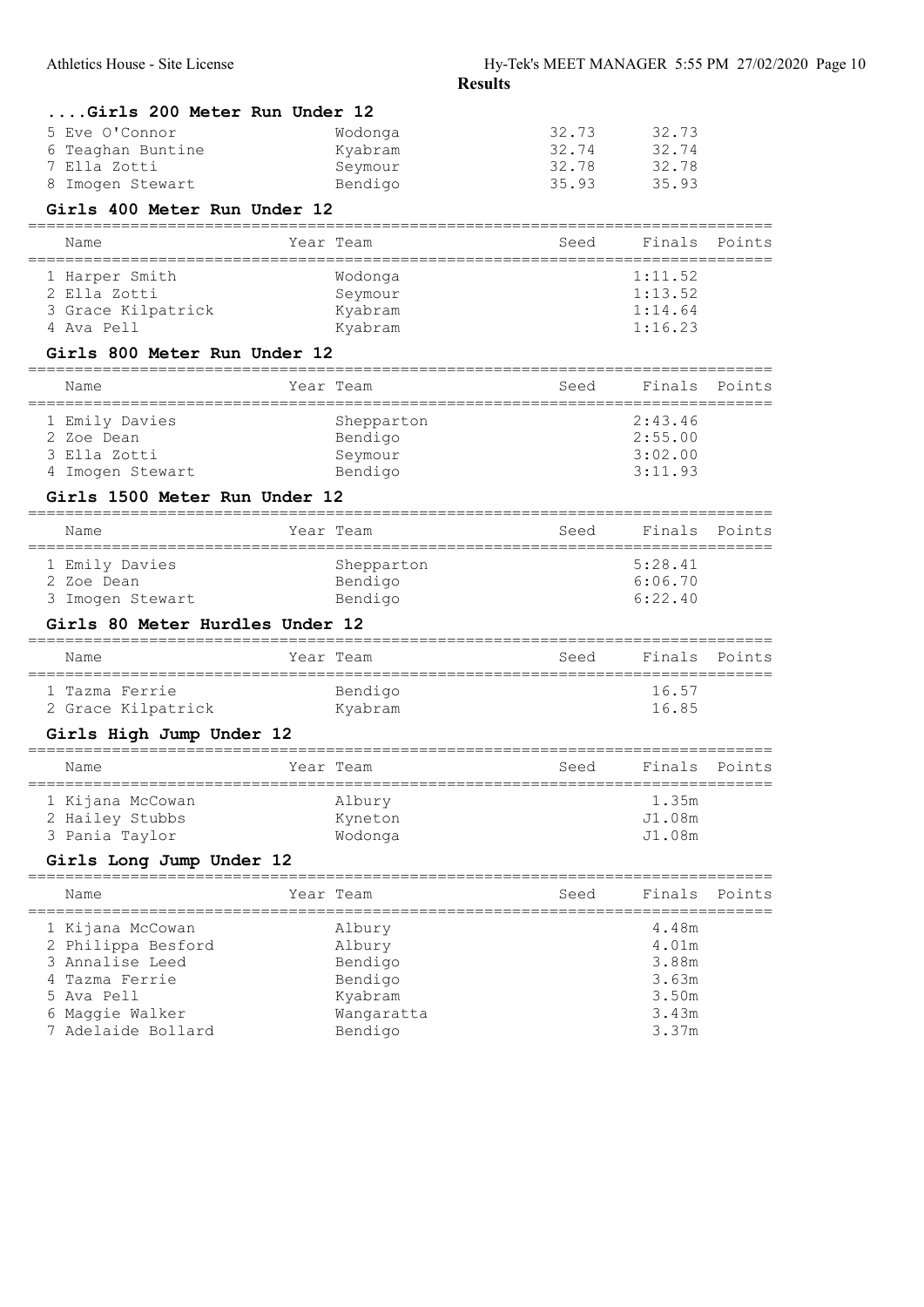#### Girls Triple Jump Under 12

| Name                                                         | Year Team          | Seed  | Finals               | Points |
|--------------------------------------------------------------|--------------------|-------|----------------------|--------|
| 1 Kijana McCowan                                             | Albury             | 9.00m | 9.97m                |        |
| 2 Grace Kilpatrick                                           | Kyabram            | 5.00m | 8.20m                |        |
| 3 Annalise Leed                                              | Bendigo            |       | 8.17m                |        |
| 4 Eve O'Connor                                               | Wodonga            | 7.00m | 8.10m                |        |
| 5 Hailey Stubbs                                              | Kyneton            | 5.00m | 6.76m                |        |
| 6 Xanthia Beale                                              | Lavington-Jindera  | 6.00m | 6.40m                |        |
| Girls Shot Put Under 12                                      |                    |       |                      |        |
| -=================================<br>Name                   | Year Team          | Seed  | Finals               | Points |
| 1 Alice Ludlow                                               | Shepparton         |       | 12.46m               |        |
| 2 Kaitlyn Good                                               | Albury             |       | 9.16m                |        |
| 3 Maggie Walker                                              | Wangaratta         |       | 8.85m                |        |
| 4 Adelaide Bollard                                           | Bendigo            |       | 8.55m                |        |
| 5 Tazma Ferrie                                               | Bendigo            |       | 8.30m                |        |
| 6 Hailey Stubbs                                              | Kyneton            |       | 8.25m                |        |
| 7 Xanthia Beale                                              | Lavington-Jindera  |       | 7.91m                |        |
| Philippa Besford                                             | Albury             |       | 7.74m                |        |
| 9 Lacey Smith                                                | Echuca-Moama       |       | 6.05m                |        |
| Girls Discus Throw Under 12<br>_____________________________ |                    |       |                      |        |
| Name                                                         | Year Team          | Seed  | Finals               | Points |
| 1 Philippa Besford                                           | Albury             |       | 31.92m               |        |
| 2 Alice Ludlow                                               | Shepparton         |       | 28.96m               |        |
| 3 Hailey Stubbs                                              | Kyneton            |       | 18.04m               |        |
| 4 Xanthia Beale                                              | Lavington-Jindera  |       | 16.41m               |        |
| 5 Adelaide Bollard                                           | Bendigo            |       | 15.32m               |        |
| 6 Lacey Smith                                                | Echuca-Moama       |       | 10.70m               |        |
| Girls Javelin Throw Under 12                                 |                    |       |                      |        |
| Name                                                         | Year Team          | Seed  | Finals               | Points |
| 1 Alice Ludlow                                               | Shepparton         |       | 24.70m               |        |
| 2 Adelaide Bollard                                           | Bendigo            |       | 20.02m               |        |
| 3 Philippa Besford                                           | Albury             |       | 18.81m               |        |
| 4 Teaghan Buntine                                            | Kyabram            |       | 8.15m                |        |
| Girls 1500 Meter Race Walk Under 12                          |                    |       |                      |        |
| Name                                                         | Year Team          | Seed  | Finals               | Points |
|                                                              |                    |       |                      |        |
| 1 Imogen Stewart                                             | Bendigo            |       | 10:06.15<br>12:19.69 |        |
| 2 Lacey Smith                                                | Echuca-Moama       |       |                      |        |
| Girls 100 Meter Run Under 13                                 |                    |       |                      |        |
| Name                                                         | Year Team          | Seed  | Prelims              | H#     |
| Preliminaries                                                |                    |       |                      |        |
| 1 Hannah McMahon                                             | Wodonga            |       | 14.72q               | 2      |
| 2 Ella Skehan                                                | Yarrawonga-Mulwala |       | 14.89q               | 2      |
|                                                              |                    |       |                      |        |

================================================================================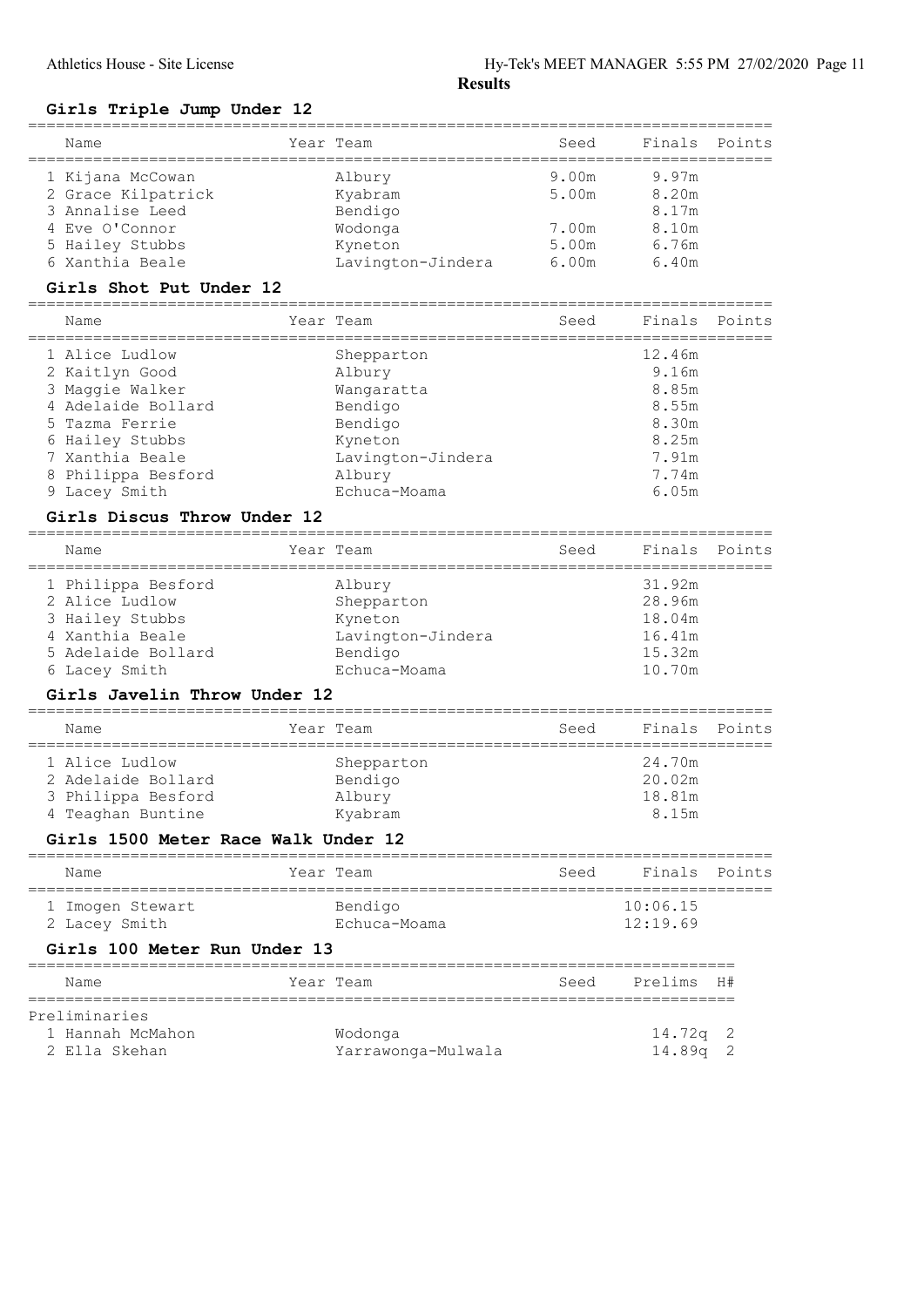|        | Girls 100 Meter Run Under 13                         |                                      |         |                  |                            |
|--------|------------------------------------------------------|--------------------------------------|---------|------------------|----------------------------|
|        | 3 Boniah Johns                                       | Wangaratta                           |         | 14.99q           | 2                          |
|        | 4 Alyssa Beaton                                      | Bendigo                              |         | 15.04q           | 1                          |
|        | 5 Danielle Nadj                                      | Murrindindi                          |         | 15.28q           | $\mathbf{1}$               |
|        | 6 Sophie Gay                                         | Bendigo                              |         | 15.62q           | $\mathbf{1}$               |
|        | 7 Sienna Nelson                                      | Bendigo                              |         | 15.80q           | 2                          |
|        | 8 Evie Duignan                                       | Kyneton                              |         | 15.86q           | 1                          |
|        | 9 Scout Tyler                                        | Bendigo                              |         | 16.55            | 2                          |
|        | 10 Lilian Cobbledick                                 | Nathalia                             |         | 18.16            | $\mathbf 1$                |
|        | 11 Jacinta Clarke                                    | Albury                               |         | 19.22            | $\mathbf 1$                |
|        | Girls 100 Meter Run Under 13<br>==================== |                                      |         |                  |                            |
|        | Name                                                 | Year Team                            | Prelims | Finals           | Points                     |
| Finals |                                                      |                                      |         |                  |                            |
|        | 1 Hannah McMahon                                     | Wodonga                              | 14.72   | 14.48            |                            |
|        | 2 Boniah Johns                                       | Wangaratta                           | 14.99   | 14.55            |                            |
|        | 3 Ella Skehan                                        | Yarrawonga-Mulwala                   | 14.89   | 14.61            |                            |
|        | 4 Alyssa Beaton                                      | Bendigo                              | 15.04   | 14.83            |                            |
|        | 5 Danielle Nadj                                      | Murrindindi                          | 15.28   | 15.11            |                            |
|        | 6 Sophie Gay                                         | Bendigo                              | 15.62   | 15.16            |                            |
|        | 7 Evie Duignan                                       | Kyneton                              | 15.86   | 15.60            |                            |
|        | 8 Sienna Nelson                                      | Bendigo                              | 15.80   | 16.03            |                            |
|        | Girls 200 Meter Run Under 13                         |                                      |         |                  |                            |
|        | Name                                                 | Year Team                            | Seed    | Prelims          | H#                         |
|        |                                                      |                                      |         |                  |                            |
|        | Preliminaries                                        |                                      |         |                  |                            |
|        | 1 Olivia Strauss                                     |                                      |         |                  |                            |
|        | 2 Ella Skehan                                        | Wodonga                              |         | 28.72q           | ı                          |
|        | 3 Charlotte Sevior                                   | Yarrawonga-Mulwala<br>Kyneton        |         | 29.71q           | 1                          |
|        | 4 Mia Johnston                                       | Wangaratta                           |         | 29.98q<br>30.23q | $\sqrt{2}$<br>$\mathbf{2}$ |
|        | 5 Alyssa Beaton                                      | Bendigo                              |         | 30.42q           | $1\,$                      |
|        | 6 Boniah Johns                                       | Wangaratta                           |         | 30.76q           | $\mathbf{1}$               |
|        | 7 Danielle Nadj                                      | Murrindindi                          |         | 31.60q           | 2                          |
|        | 8 Sophie Gay                                         | Bendigo                              |         | 32.17q           | 2                          |
|        | 9 Sienna Nelson                                      | Bendigo                              |         | 32.95            | 1                          |
|        | 10 Rosie Haszard                                     | Albury                               |         | 33.41            | $\mathbf{2}$               |
|        | 11 Scout Tyler                                       | Bendigo                              |         | 34.30            | $\mathbf 1$                |
|        | 12 Jacinta Clarke                                    | Albury                               |         | 38.78            | $\mathbf{1}$               |
|        | Girls 200 Meter Run Under 13                         | ------------------------------------ |         |                  |                            |
|        | ===================<br>Name                          | Year Team                            | Prelims | Finals           | Points                     |
|        |                                                      |                                      |         |                  |                            |
|        | 1 Olivia Strauss                                     | Wodonga                              | 28.72   | 29.30            |                            |
|        | 2 Ella Skehan                                        |                                      | 29.71   | 30.06            |                            |
|        |                                                      | Yarrawonga-Mulwala                   | 30.42   |                  |                            |
|        | 3 Alyssa Beaton                                      | Bendigo                              | 29.98   | 30.39<br>30.40   |                            |
| Finals | 4 Charlotte Sevior<br>5 Boniah Johns                 | Kyneton                              | 30.76   | 30.89            |                            |
|        | 6 Mia Johnston                                       | Wangaratta                           | 30.23   | 31.41            |                            |
|        | 7 Danielle Nadj                                      | Wangaratta<br>Murrindindi            | 31.60   | 31.53            |                            |
|        | 8 Sophie Gay                                         | Bendigo                              | 32.17   | 32.78            |                            |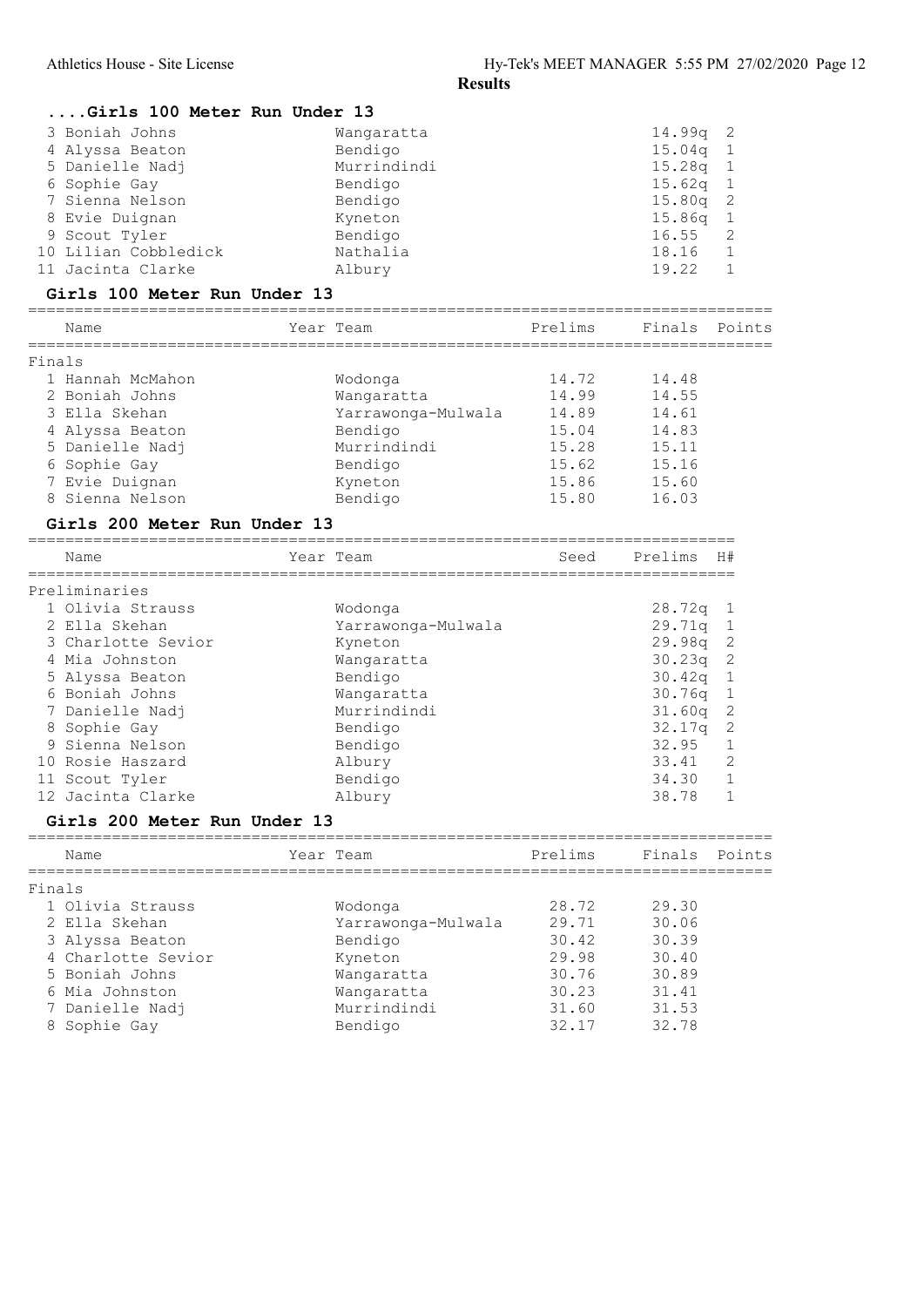## Girls 400 Meter Run Under 13

| Name               | Year Team          | Seed | Finals Points |  |
|--------------------|--------------------|------|---------------|--|
| 1 Genevieve Nihill | Bendigo            |      | 1:04.36       |  |
| 2 Mia Johnston     | Wangaratta         |      | 1:07.61       |  |
| 3 Hayley Whitsed   | Lavington-Jindera  |      | 1:07.77       |  |
| 4 Ella Skehan      | Yarrawonga-Mulwala |      | 1:11.62       |  |
| 5 Alyssa Beaton    | Bendigo            |      | 1:12.53       |  |
| 6 Bianca Rossen    | Bendigo            |      | 1:15.81       |  |
| 7 Katie Barnes     | Shepparton         |      | 1:15.88       |  |
|                    |                    |      |               |  |

#### Girls 800 Meter Run Under 13

| Name               | Year Team          | Seed | Finals Points |  |
|--------------------|--------------------|------|---------------|--|
| 1 Genevieve Nihill | Bendigo            |      | 2:30.54       |  |
| 2 Hayley Whitsed   | Lavington-Jindera  |      | 2:31.50       |  |
| 3 Ruby Snowdon     | Wangaratta         |      | 2:40.66       |  |
| 4 Coco Vodusek     | Yarrawonga-Mulwala |      | 2:53.68       |  |
| 5 Bianca Rossen    | Bendigo            |      | 3:00.16       |  |
| 6 Mia Johnston     | Wangaratta         |      | 3:01.81       |  |
| 7 Katie Barnes     | Shepparton         |      | 3:06.25       |  |
|                    |                    |      |               |  |

## Girls 1500 Meter Run Under 13

| Name               | Year Team         | Seed | Finals Points |  |
|--------------------|-------------------|------|---------------|--|
| 1 Hayley Whitsed   | Lavington-Jindera |      | 5:11.41       |  |
| 2 Lily James       | Kyneton           |      | 5:45.41       |  |
| 3 Charlotte Sevior | Kyneton           |      | 6:02.02       |  |
| 4 Bianca Rossen    | Bendigo           |      | 6:16.27       |  |
| 5 Katie Barnes     | Shepparton        |      | 6:23.04       |  |

#### Girls 80 Meter Hurdles Under 13

| Name                               | Year Team                     | Seed | Finals Points  |  |
|------------------------------------|-------------------------------|------|----------------|--|
| 1 Olivia Strauss<br>2 Coco Vodusek | Wodonga<br>Yarrawonga-Mulwala |      | 14.25<br>15.34 |  |
| 3 Bianca Rossen                    | Bendigo                       |      | 21 39          |  |

## Girls 200 Meter Hurdles Under 13

| Name                                |  | Year Team          | Seed | Finals Points  |  |
|-------------------------------------|--|--------------------|------|----------------|--|
| 1 Olivia Strauss<br>2 Sienna Nelson |  | Wodonga<br>Bendigo |      | 31.72<br>37.51 |  |

## Girls High Jump Under 13

| Name                                                     | Year Team                               | Seed | Finals Points           |  |
|----------------------------------------------------------|-----------------------------------------|------|-------------------------|--|
| 1 Aleira McCowan<br>2 Coco Vodusek<br>3 Matilda Robinson | Albury<br>Yarrawonga-Mulwala<br>Kyneton |      | 1.43m<br>1.39m<br>1.25m |  |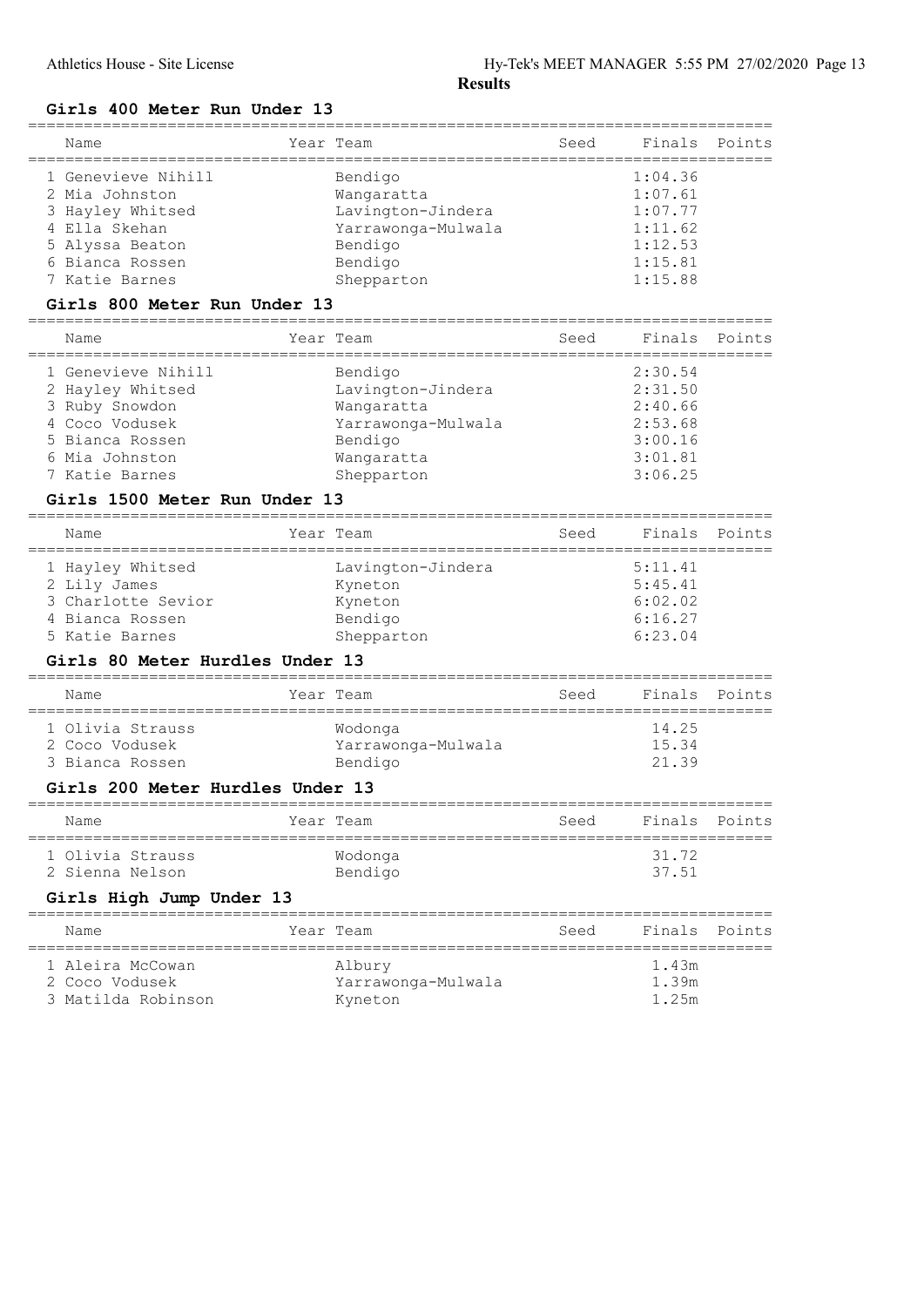## Girls Long Jump Under 13

| Name                                                                                                              | Year Team                                                            | Seed | Finals Points                                      |  |
|-------------------------------------------------------------------------------------------------------------------|----------------------------------------------------------------------|------|----------------------------------------------------|--|
| 1 Aleira McCowan<br>2 Danielle Nadj<br>3 Grace Cooke<br>4 Matilda Robinson<br>5 Charlotte Sevior<br>6 Amelia Gall | Albury<br>Murrindindi<br>Benalla<br>Kyneton<br>Kyneton<br>Shepparton |      | 4.31m<br>4.14m<br>4.08m<br>3.85m<br>3.40m<br>2.94m |  |
|                                                                                                                   |                                                                      |      |                                                    |  |

## Girls Triple Jump Under 13

|   | Name               | Year Team          | Seed  | Finals Points |  |
|---|--------------------|--------------------|-------|---------------|--|
|   | 1 Olivia Strauss   | Wodonga            | 9.00m | 10.07m        |  |
|   | 2 Aleira McCowan   | Albury             | 9.00m | 9.60m         |  |
|   | 3 Danielle Nadj    | Murrindindi        | 7.00m | 9.06m         |  |
|   | 4 Matilda Robinson | Kyneton            | 8.00m | 8.85m         |  |
|   | 5 Grace Cooke      | Benalla            | 9.00m | 8.84m         |  |
| 6 | Emma Walley        | Wodonga            | 7.00m | 8.67m         |  |
|   | 7 Coco Vodusek     | Yarrawonga-Mulwala | 7.00m | J8.45m        |  |
|   | 8 Hannah McMahon   | Wodonga            | 7.00m | J8.45m        |  |
|   | 9 Alyssa Beaton    | Bendigo            | 7.00m | 8.43m         |  |
|   | 10 Rosie Haszard   | Albury             | 5.00m | 8.22m         |  |
|   | 11 Ruby Snowdon    | Wangaratta         | 7.00m | 8.15m         |  |
|   | 12 Tarni Johns     | Wangaratta         | 7.00m | 7.41m         |  |
|   |                    |                    |       |               |  |

## Girls Shot Put Under 13

| Name             | Year Team  | Seed | Finals Points |  |
|------------------|------------|------|---------------|--|
| 1 Amber Fox      | Bendigo    |      | 8.81m         |  |
| 2 Khyara Austen  | Shepparton |      | 7.08m         |  |
| 3 Emma Walley    | Wodonga    |      | 6.99m         |  |
| 4 Molly Close    | Benalla    |      | 6.93m         |  |
| 5 Scout Tyler    | Bendigo    |      | 5.79m         |  |
| 6 Meg O'Sullivan | Kyneton    |      | 5.70m         |  |
| 7 Jacinta Clarke | Albury     |      | 5.12m         |  |

## Girls Discus Throw Under 13

| Name | Year Team                                                                                                                                                                            | Seed | Finals Points |  |
|------|--------------------------------------------------------------------------------------------------------------------------------------------------------------------------------------|------|---------------|--|
|      | Wodonga                                                                                                                                                                              |      | 28.28m        |  |
|      | Bendigo                                                                                                                                                                              |      | 27.51m        |  |
|      | Albury                                                                                                                                                                               |      | 25.18m        |  |
|      | Benalla                                                                                                                                                                              |      | 20.82m        |  |
|      | Kyneton                                                                                                                                                                              |      | 18.88m        |  |
|      | Kyneton                                                                                                                                                                              |      | 16.94m        |  |
|      | Shepparton                                                                                                                                                                           |      | 16.73m        |  |
|      | Bendigo                                                                                                                                                                              |      | 16.64m        |  |
|      | Wodonga                                                                                                                                                                              |      | 15.88m        |  |
|      | Albury                                                                                                                                                                               |      | 14.20m        |  |
|      | 1 Hannah McMahon<br>2 Amber Fox<br>3 Rosie Haszard<br>4 Molly Close<br>5 Isabella Fraser<br>6 Meg O'Sullivan<br>7 Amelia Gall<br>8 Scout Tyler<br>9 Emma Walley<br>10 Jacinta Clarke |      |               |  |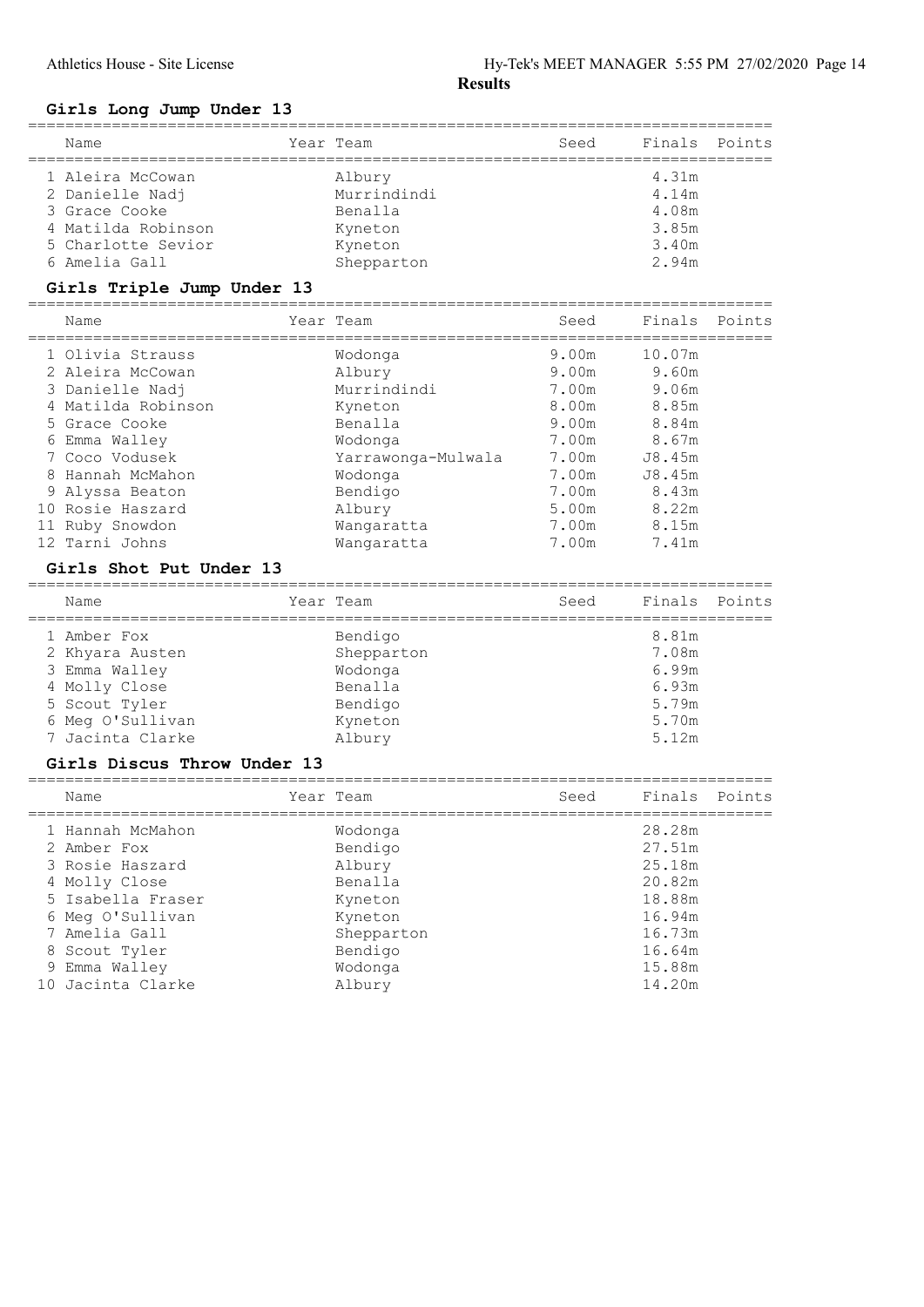## Girls Javelin Throw Under 13

| Name                                                                                        | Year Team                                                         | Seed                      | Finals                                         | Points |
|---------------------------------------------------------------------------------------------|-------------------------------------------------------------------|---------------------------|------------------------------------------------|--------|
| 1 Hannah McMahon<br>2 Hayley Whitsed<br>3 Amber Fox<br>4 Amelia Gall<br>5 Lilian Cobbledick | Wodonga<br>Lavington-Jindera<br>Bendigo<br>Shepparton<br>Nathalia |                           | 24.14m<br>23.73m<br>20.25m<br>15.21m<br>13.92m |        |
| Girls 1500 Meter Race Walk Under 13                                                         |                                                                   |                           |                                                |        |
| Name                                                                                        | Year Team                                                         | Seed                      | Finals                                         | Points |
| 1 Katie Barnes                                                                              | Shepparton                                                        |                           | 9:39.00                                        |        |
| Girls 100 Meter Run Under 14                                                                |                                                                   |                           |                                                |        |
| Name<br>===================                                                                 | Year Team<br>___________                                          | Seed<br>----------------- | Finals                                         | Points |
| 1 Ashleigh Carty<br>2 Darrah Andrews<br>3 Ella Tyrell                                       | Wangaratta<br>Albury<br>Lavington-Jindera                         |                           | 13.40<br>13.72<br>14.01                        |        |
| 4 Rosy Marsh<br>5 Lily Marsh<br>6 Hamali Binding<br>Isabelle Smillie<br>7                   | Echuca-Moama<br>Echuca-Moama<br>Albury<br>Albury                  |                           | 14.02<br>14.29<br>14.95<br>15.23               |        |
| 8 Olivia Mathers<br>9 Abbie Cooke<br>Girls 200 Meter Run Under 14                           | Kyabram<br>Benalla                                                |                           | 15.33<br>15.82                                 |        |
|                                                                                             |                                                                   |                           |                                                |        |
|                                                                                             |                                                                   |                           |                                                |        |
| Name                                                                                        | Year Team                                                         | Seed                      | Finals                                         | Points |
| 1 Bella Pasquali<br>2 Ashleigh Carty<br>3 Darrah Andrews<br>4 Rosy Marsh                    | Wangaratta<br>Wangaratta<br>Albury<br>Echuca-Moama                |                           | 26.22<br>27.27<br>27.86<br>28.46               |        |
| Girls 400 Meter Run Under 14                                                                |                                                                   |                           |                                                |        |
| ;==================================<br>Name                                                 | Year Team                                                         | Seed                      | Finals                                         | Points |
| 1 Bella Pasquali<br>2 Darrah Andrews<br>3 Megan Wilson                                      | Wangaratta<br>Albury<br>Bendigo                                   |                           | 1:00.50<br>1:06.61<br>1:06.90                  |        |
| Girls 800 Meter Run Under 14                                                                |                                                                   |                           |                                                |        |
| --------------------------------------<br>Name                                              | Year Team                                                         | Seed                      | Finals                                         | Points |
| 1 Megan Wilson<br>2 Hayley Stone                                                            | Bendigo<br>Shepparton                                             |                           | 2:38.53<br>3:17.75                             |        |
| Girls 1500 Meter Run Under 14                                                               |                                                                   |                           |                                                |        |
| Name                                                                                        | Year Team                                                         | Seed                      | Finals                                         | Points |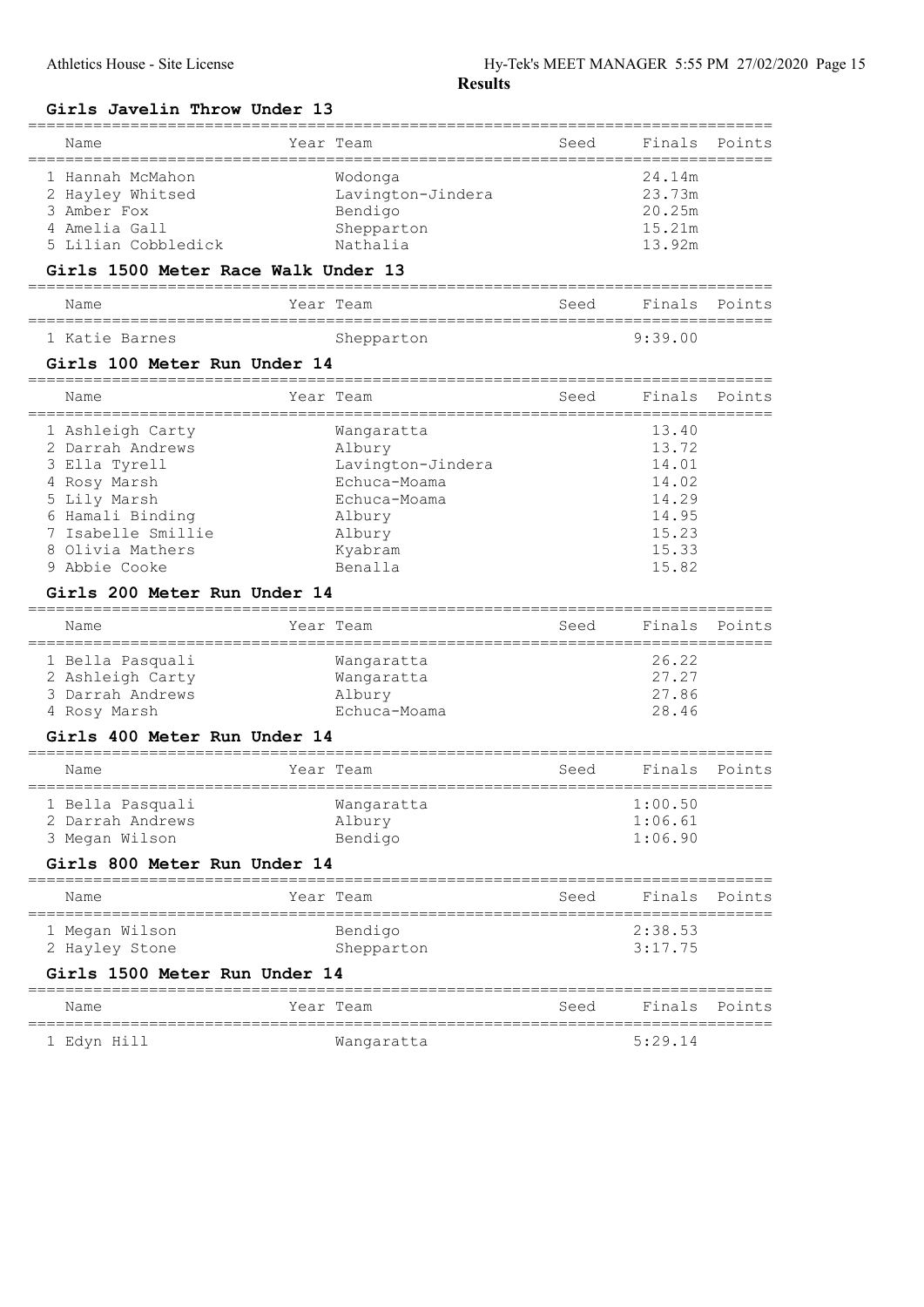|                                                  |                       | IXLƏUILƏ |                                 |        |
|--------------------------------------------------|-----------------------|----------|---------------------------------|--------|
| Girls 1500 Meter Run Under 14<br>2 Megan Wilson  | Bendigo               |          | 5:33.27                         |        |
| 3 Hayley Stone                                   | Shepparton            |          | 6:48.59                         |        |
| Girls 80 Meter Hurdles Under 14                  |                       |          |                                 |        |
| Name                                             | Year Team             | Seed     | Finals                          | Points |
| 1 Harriet Gall                                   | Shepparton            |          | 14.40                           |        |
| 2 Darrah Andrews                                 | Albury                |          | 15.46                           |        |
| 3 Ella Tyrell                                    | Lavington-Jindera     |          | 15.53                           |        |
| Girls 200 Meter Hurdles Under 14                 | ===================== |          |                                 |        |
| Name                                             | Year Team             | Seed     | Finals                          | Points |
| 1 Lily Marsh                                     | Echuca-Moama          |          | 32.69                           |        |
| 2 Harriet Gall                                   | Shepparton            |          | 32.74                           |        |
| 3 Emily Anderson                                 | Bendigo               |          | 35.32                           |        |
| Girls High Jump Under 14                         |                       |          |                                 |        |
| Name                                             | Year Team             | Seed     | Finals                          | Points |
| 1 Harriet Gall                                   | Shepparton            |          | 1.55m                           |        |
| 2 Megan Wilson                                   | Bendigo               |          | 1.35m                           |        |
| 3 Eliza Coutts                                   | Kyneton               |          | 1.30m                           |        |
| 4 Olivia Mathers                                 | Kyabram               |          | J1.25m                          |        |
| 5 Abbie Cooke                                    | Benalla               |          | J1.25m                          |        |
| 6 Ella Tyrell                                    | Lavington-Jindera     |          | J1.25m                          |        |
| Girls Long Jump Under 14<br>-------------------- |                       |          |                                 |        |
| Name                                             | Year Team             | Seed     | Finals<br>===================== | Points |
| 1 Ashleigh Carty                                 | Wangaratta            |          | 4.97m                           |        |
| 2 Lily Marsh                                     | Echuca-Moama          |          | 4.71m                           |        |
| 3 Rosy Marsh                                     | Echuca-Moama          |          | 4.69m                           |        |
| 4 Ella Tyrell                                    | Lavington-Jindera     |          | 4.65m                           |        |
| 5 Isabelle Smillie                               | Albury                |          | 4.34m                           |        |
| 6 Eliza Coutts                                   | Kyneton               |          | 3.99m                           |        |
| 7 Olivia Mathers                                 | Kyabram               |          | 3.73m                           |        |
| 8 Hamali Binding                                 | Albury                |          | 3.70m                           |        |
| Girls Triple Jump Under 14                       |                       |          |                                 |        |
| Name                                             | Year Team             | Seed     | Finals                          | Points |
| 1 Ashleigh Carty                                 | Wanqaratta            | 9.00m    | 10.27m                          |        |
| 2 Rosy Marsh                                     | Echuca-Moama          | 9.00m    | 9.71m                           |        |
| 3 Lily Marsh                                     | Echuca-Moama          |          | J9.58m                          |        |
| 4 Emily Anderson                                 | Bendigo               | 9.00m    | J9.58m                          |        |
| 5 Harriet Gall                                   | Shepparton            | 8.00m    | 9.22m                           |        |
| 6 Isabelle Smillie                               | Albury                | 8.00m    | 9.15m                           |        |
| 7 Hamali Binding                                 | Albury                | 7.00m    | 7.98m                           |        |

7 Hamali Binding **Albury** 7.00m

8 Eliza Coutts **Kyneton** Kyneton 7.00m 7.32m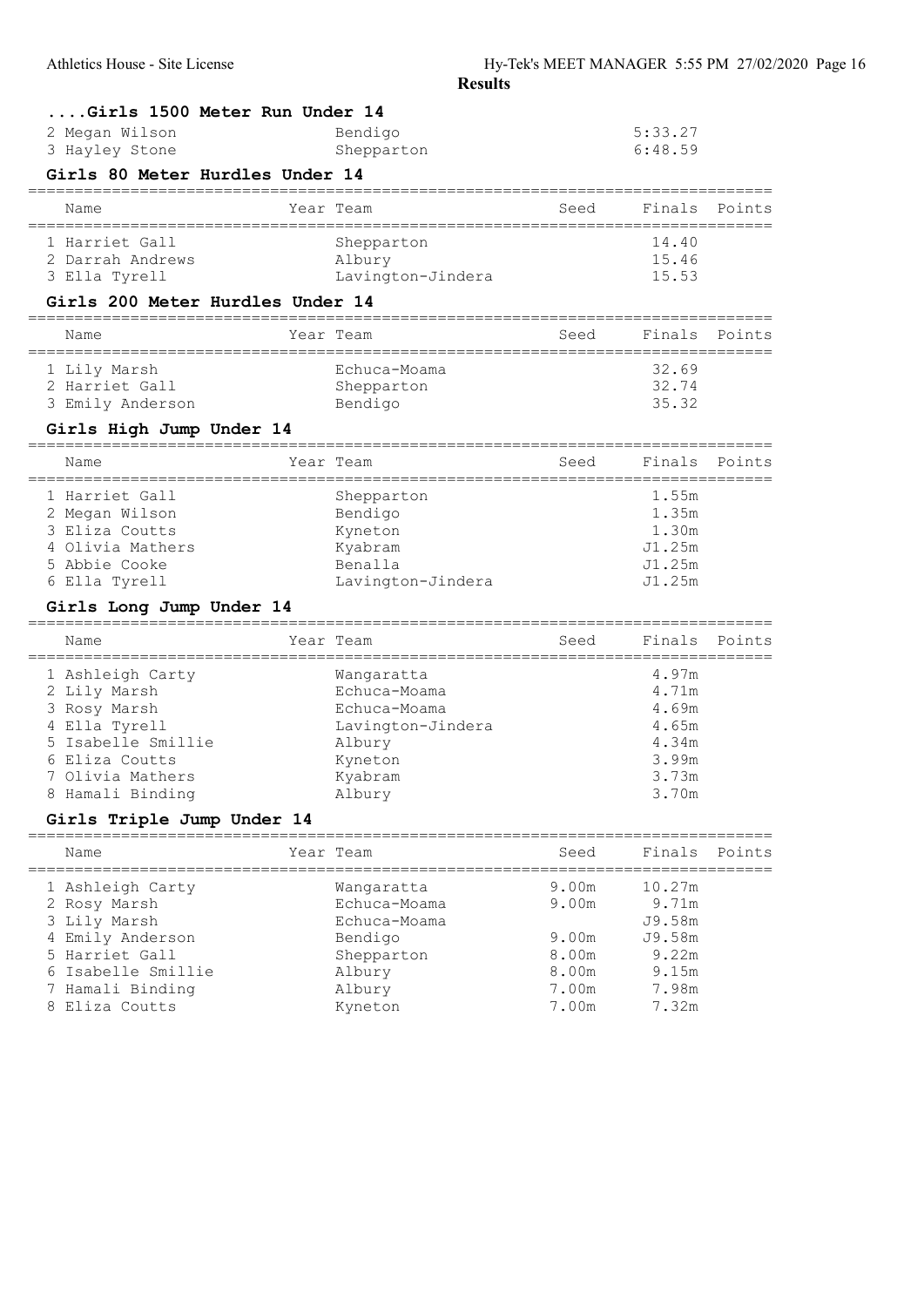## Girls Shot Put Under 14

| Name                                                                                                                                                | Year Team                                                                               | Seed              | Finals                                                      | Points |
|-----------------------------------------------------------------------------------------------------------------------------------------------------|-----------------------------------------------------------------------------------------|-------------------|-------------------------------------------------------------|--------|
| 1 Xylavene Beale<br>2 Dakira Cooper<br>3 Cheyanne Hansen<br>4 Mya Warde                                                                             | Albury<br>Albury<br>Nathalia<br>Echuca-Moama                                            |                   | 12.53m<br>9.18m<br>7.09m<br>6.73m                           |        |
| Girls Discus Throw Under 14                                                                                                                         |                                                                                         |                   |                                                             |        |
| Name<br>;=====================                                                                                                                      | Year Team                                                                               | Seed              | Finals                                                      | Points |
| 1 Xylavene Beale<br>2 Dakira Cooper<br>3 Cheyanne Hansen<br>Girls Javelin Throw Under 14                                                            | Albury<br>Albury<br>Nathalia                                                            |                   | 40.50m<br>25.99m<br>16.78m                                  |        |
| Name                                                                                                                                                | Year Team                                                                               | Seed              | Finals                                                      | Points |
| 1 Dakira Cooper<br>2 Hamali Binding<br>3 Xylavene Beale<br>4 Cheyanne Hansen<br>Girls 1500 Meter Race Walk Under 14                                 | Albury<br>Albury<br>Albury<br>Nathalia                                                  |                   | 31.53m<br>24.00m<br>22.56m<br>21.41m                        |        |
| Name                                                                                                                                                | Year Team                                                                               | Seed              | Finals                                                      | Points |
| 1 Courtney Campbell                                                                                                                                 | Bendigo                                                                                 |                   | 8:53.60                                                     |        |
|                                                                                                                                                     |                                                                                         |                   |                                                             |        |
| Girls 100 Meter Run Under 15                                                                                                                        |                                                                                         |                   |                                                             |        |
| Name                                                                                                                                                | Year Team                                                                               | Seed              | Finals                                                      | Points |
| =========================<br>1 Hannah Thornber<br>2 Andrea Archibald<br>3 Hannah Gillies<br>4 Charlette Gray<br>5 Bryde O'Rourke                    | ======================<br>Albury<br>Echuca-Moama<br>Wangaratta<br>Shepparton<br>Bendigo | ================= | 13.43<br>13.56<br>13.93<br>14.41<br>14.42                   |        |
| Girls 200 Meter Run Under 15                                                                                                                        |                                                                                         |                   |                                                             |        |
| Name                                                                                                                                                | Year Team                                                                               | Seed              | Finals                                                      | Points |
| 1 Caitlin Evans<br>2 Hannah Thornber<br>3 Andrea Archibald<br>4 Hannah Gillies<br>5 Bryde O'Rourke<br>6 Charlette Gray<br>Shaylea Ginger-Ryan<br>7. | Bendigo<br>Albury<br>Echuca-Moama<br>Wangaratta<br>Bendigo<br>Shepparton<br>Albury      |                   | 27.11<br>27.41<br>28.37<br>28.47<br>29.19<br>30.01<br>30.32 |        |
| Girls 400 Meter Run Under 15<br>___________                                                                                                         |                                                                                         |                   |                                                             |        |
| Name                                                                                                                                                | Year Team                                                                               | Seed              | Finals                                                      | Points |

================================================================================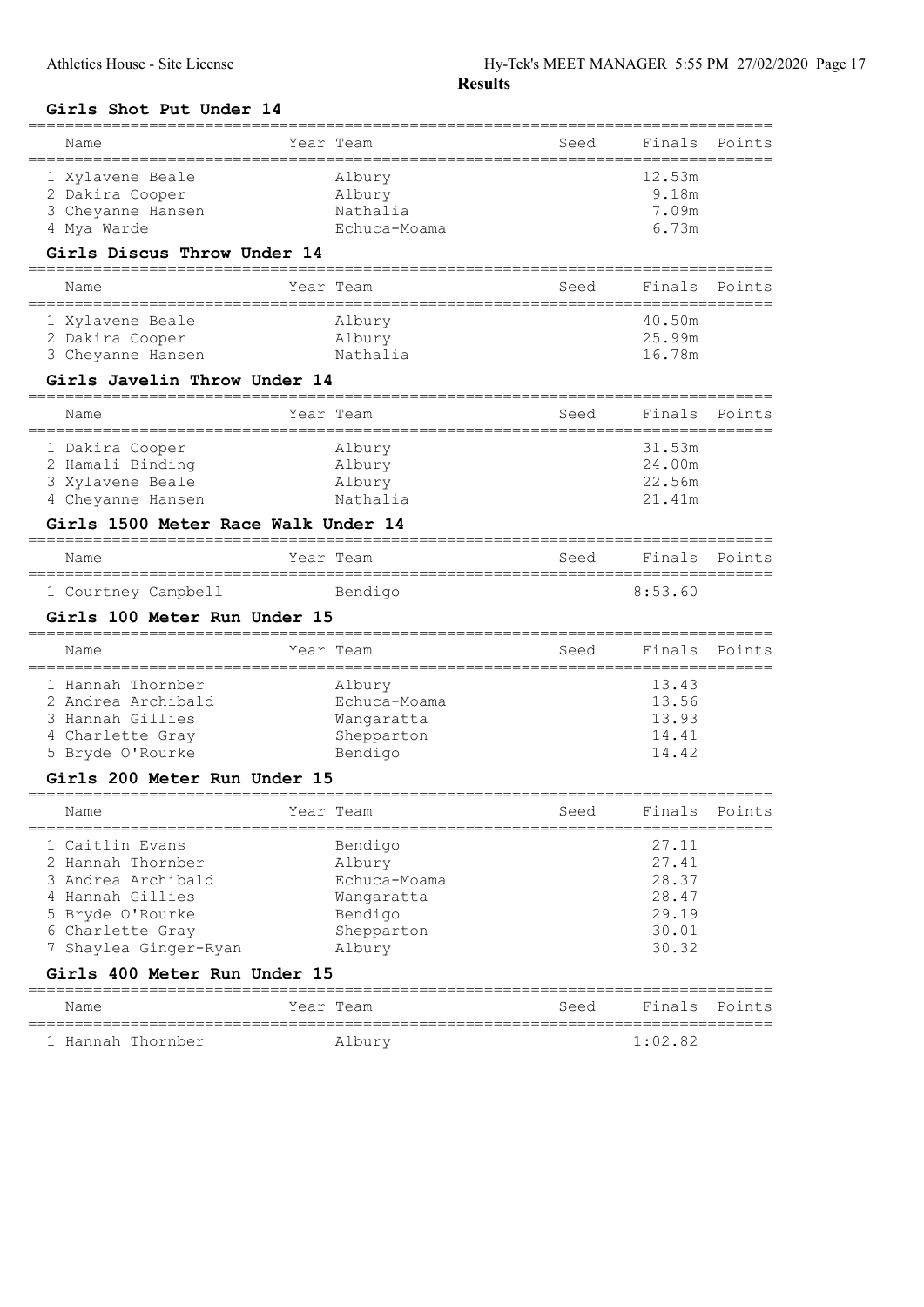| Girls 400 Meter Run Under 15                                      |                                                               |       |                       |        |
|-------------------------------------------------------------------|---------------------------------------------------------------|-------|-----------------------|--------|
| 2 Caitlin Evans                                                   | Bendigo                                                       |       | 1:04.19               |        |
| 3 Lana Hughes                                                     | Kyneton                                                       |       | 1:12.44               |        |
| 4 Illiana Mulholland                                              | Wodonga                                                       |       | 1:15.26               |        |
| Girls 800 Meter Run Under 15                                      |                                                               |       |                       |        |
| Name                                                              | Year Team                                                     | Seed  | Finals                | Points |
| 1 Phoebe Lonsdale                                                 | Bendigo                                                       |       | 2:34.59               |        |
| Girls 1500 Meter Run Under 15<br>================================ |                                                               |       |                       |        |
| Name                                                              | Year Team                                                     | Seed  | Finals                | Points |
| 1 Phoebe Lonsdale                                                 | Bendigo                                                       |       | 5:14.19               |        |
| 2 Lauren McInnes                                                  | Wangaratta                                                    |       | 5:52.30               |        |
| 3 Lana Hughes                                                     | Kyneton                                                       |       | 6:24.06               |        |
| Girls 90 Meter Hurdles Under 15                                   |                                                               |       |                       |        |
| Name                                                              | Year Team                                                     | Seed  | Finals<br>----------- | Points |
| 1 Caitlin Evans                                                   | Bendigo                                                       |       | 14.76                 |        |
| 2 Paige Duffy                                                     | Yarrawonga-Mulwala                                            |       | 14.88                 |        |
| 3 Shaylea Ginger-Ryan Albury                                      |                                                               |       | 17.73                 |        |
| Girls 300 Meter Hurdles Under 15                                  |                                                               |       |                       |        |
| Name                                                              | Year Team                                                     | Seed  | Finals                | Points |
| 1 Caitlin Evans                                                   | Bendigo                                                       |       | 49.50                 |        |
| 2 Illiana Mulholland                                              | Wodonga                                                       |       | 1:01.31               |        |
| Girls High Jump Under 15                                          |                                                               |       |                       |        |
| Name                                                              | Year Team                                                     | Seed  | Finals                | Points |
| 1 Paige Duffy                                                     | Yarrawonga-Mulwala                                            |       | 1.50m                 |        |
| 2 Bryde O'Rourke                                                  | Bendigo                                                       |       | 1.40m                 |        |
| Girls Long Jump Under 15                                          |                                                               |       |                       |        |
| Name<br>---------------------                                     | Year Team<br>======================================<br>—————— | Seed  | Finals                | Points |
| 1 Hannah Thornber                                                 | Albury                                                        |       | 5.03m                 |        |
| 2 Paige Duffy                                                     | Yarrawonga-Mulwala                                            |       | 4.87m                 |        |
| 3 Maddy Anderson                                                  | Albury                                                        |       | 4.55m                 |        |
| 4 Andrea Archibald<br>5 Shaylea Ginger-Ryan                       | Echuca-Moama<br>Albury                                        |       | 4.35m<br>4.28m        |        |
| Girls Triple Jump Under 15                                        |                                                               |       |                       |        |
|                                                                   | ==============================                                |       |                       |        |
| Name                                                              | Year Team                                                     | Seed  | Finals                | Points |
| 1 Paige Duffy                                                     | Yarrawonga-Mulwala                                            | 9.00m | 9.94m                 |        |
| 2 Charlette Gray                                                  | Shepparton                                                    | 8.00m | 9.51m                 |        |
| 3 Bryde O'Rourke                                                  | Bendigo                                                       | 8.00m | 9.34m                 |        |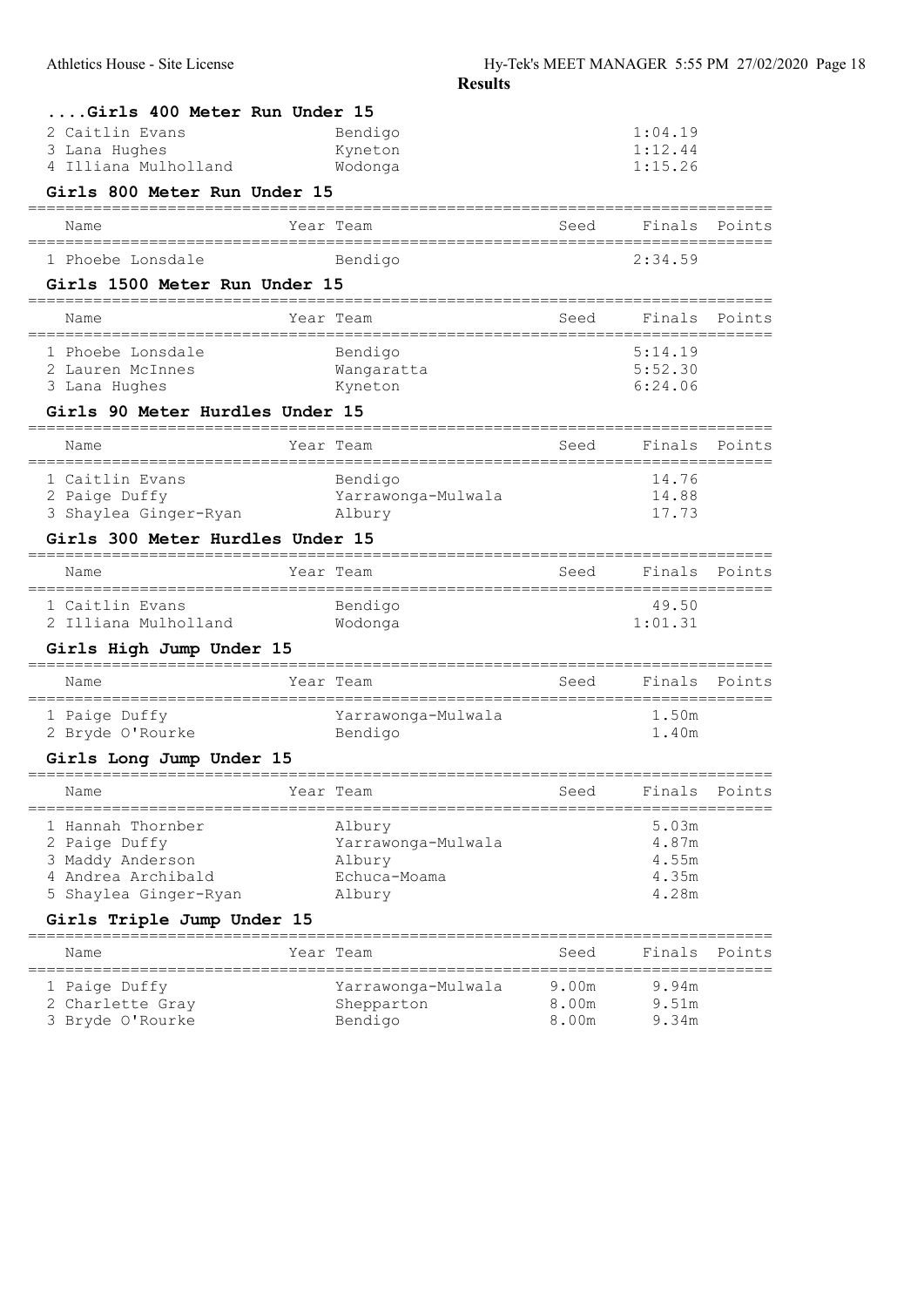| Girls Triple Jump Under 15                                           |                   |                                    |          |        |
|----------------------------------------------------------------------|-------------------|------------------------------------|----------|--------|
| 4 Lana Hughes                                                        | Kyneton           | 7.00m                              | 7.59m    |        |
| Girls Shot Put Under 15                                              |                   |                                    |          |        |
| Name                                                                 | Year Team         | Seed<br>=========                  | Finals   | Points |
| 1 Maddy Anderson                                                     | Albury            |                                    | 10.51m   |        |
| 2 Charlette Gray                                                     | Shepparton        |                                    | 10.16m   |        |
| 3 Illiana Mulholland                                                 | Wodonga           |                                    | 7.72m    |        |
| Girls Discus Throw Under 15<br>===================================== |                   |                                    |          |        |
| Name                                                                 | Year Team         | Seed                               | Finals   | Points |
| 1 Maddy Anderson                                                     | Albury            |                                    | 29.10m   |        |
| 2 Jorja Hill                                                         | Bendigo           |                                    | 22.03m   |        |
| 3 Illiana Mulholland                                                 | Wodonga           |                                    | 18.32m   |        |
| Girls Javelin Throw Under 15                                         |                   |                                    |          |        |
| Name                                                                 | Year Team         | Seed                               | Finals   | Points |
| 1 Jorja Hill                                                         | Bendigo           |                                    | 28.53m   |        |
| 2 Daisy Birtchnell                                                   | Murrindindi       |                                    | 24.85m   |        |
| 3 Shaylea Ginger-Ryan                                                | Albury            |                                    | 21.79m   |        |
| Girls 1500 Meter Race Walk Under 15                                  |                   |                                    |          |        |
| Name                                                                 | Year Team         | Seed                               | Finals   | Points |
| 1 Lana Hughes                                                        | Kyneton           |                                    | 10:24.01 |        |
| Girls 100 Meter Run Under 16                                         |                   |                                    |          |        |
| Name                                                                 | Year Team         | Seed                               | Finals   | Points |
| 1 Gretel Holmes                                                      | Shepparton        |                                    | 13.51    |        |
| 2 Milly Haines                                                       | Rochester         |                                    | 13.99    |        |
| 3 Letisha Chand                                                      | Lavington-Jindera |                                    | 14.46    |        |
| Girls 200 Meter Run Under 16                                         |                   |                                    |          |        |
| Name                                                                 | Year Team         | Seed                               | Finals   | Points |
| ---------------------<br>1 Gretel Holmes                             | Shepparton        | ================================== | 26.72    |        |
| 2 Letisha Chand                                                      | Lavington-Jindera |                                    | 29.86    |        |
| Girls 400 Meter Run Under 16                                         |                   |                                    |          |        |
| Name<br>===========                                                  | Year Team         | Seed                               | Finals   | Points |
| 1 Gretel Holmes                                                      | Shepparton        |                                    | 1:01.59  |        |
| 2 Letisha Chand                                                      | Lavington-Jindera |                                    | 1:11.26  |        |
| 3 Maya Kadri                                                         | Echuca-Moama      |                                    | 1:16.36  |        |
|                                                                      |                   |                                    |          |        |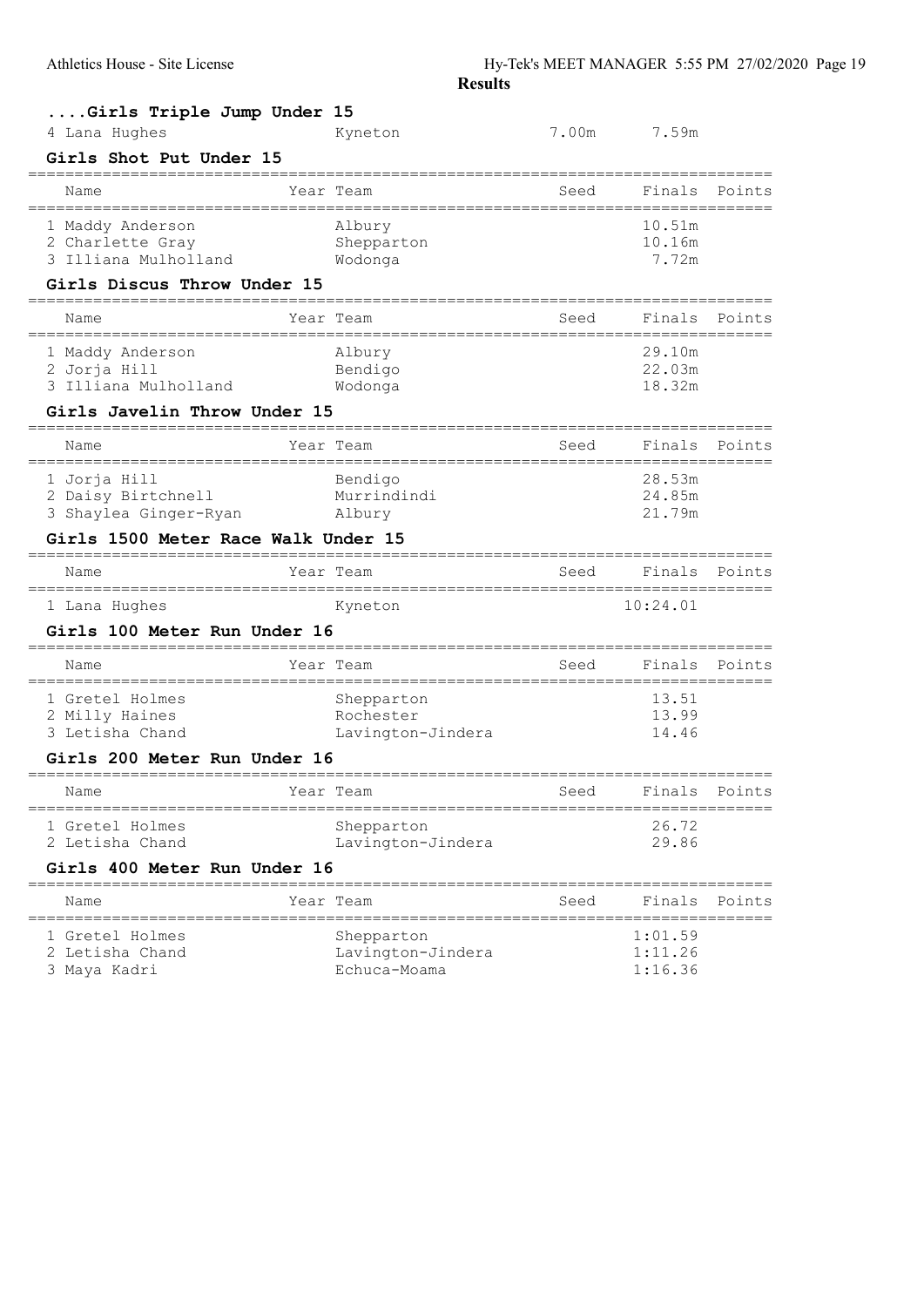| Girls 90 Meter Hurdles Under 16                    |         |                    |       |                  |        |
|----------------------------------------------------|---------|--------------------|-------|------------------|--------|
| Name                                               |         | Year Team          | Seed  | Finals           | Points |
| 1 Monique Gavriliadis                              |         | Bendigo            |       | 14.51            |        |
| Girls 300 Meter Hurdles Under 16                   |         |                    |       |                  |        |
| Name                                               |         | Year Team          | Seed  | Finals           | Points |
| 1 Maya Kadri                                       |         | Echuca-Moama       |       | 1:00.24          |        |
| Girls High Jump Under 16<br>====================== | ======= |                    |       |                  |        |
| Name                                               |         | Year Team          | Seed  | Finals           | Points |
| 1 Monique Gavriliadis                              |         | Bendigo            |       | 1.55m            |        |
| Girls Long Jump Under 16                           |         |                    |       |                  |        |
| Name                                               |         | Year Team          | Seed  | Finals           | Points |
| 1 Monique Gavriliadis                              |         | Bendigo            |       | 5.22m            |        |
| 2 Milly Haines                                     |         | Rochester          |       | 4.54m            |        |
| 3 Maya Kadri                                       |         | Echuca-Moama       |       | 4.16m            |        |
| Girls Triple Jump Under 16                         |         |                    |       |                  |        |
| Name                                               |         | Year Team          | Seed  | Finals           | Points |
| 1 Milly Haines                                     |         | Rochester          | 8.00m | 10.06m           |        |
| 2 Letisha Chand                                    |         | Lavington-Jindera  | 8.00m | 9.08m            |        |
| <b>Girls Shot Put Under 16</b>                     |         |                    |       |                  |        |
| Name                                               |         | Year Team          | Seed  | Finals           | Points |
| 1 Haylee Greenman                                  |         | Bendigo            |       | 8.73m            |        |
| 2 Claire Noonan                                    |         | Seymour            |       | 7.93m<br>6.95m   |        |
| 3 Georgia Lee<br>Girls Discus Throw Under 16       |         | Bendigo            |       |                  |        |
|                                                    |         |                    |       |                  |        |
| Name                                               |         | Year Team          | Seed  | Finals           | Points |
| 1 Haylee Greenman                                  |         | Bendigo            |       | 24.35m           |        |
| 2 Clio Waldegrave-Knight                           |         | Wodonga            |       | 23.62m           |        |
| 3 Claire Noonan<br>4 Georgia Lee                   |         | Seymour<br>Bendigo |       | 22.92m<br>22.23m |        |
| Girls Javelin Throw Under 16                       |         |                    |       |                  |        |
| Name                                               |         | Year Team          | Seed  | Finals           | Points |
| 1 Haylee Greenman                                  |         | Bendigo            |       | 26.54m           |        |
| 2 Claire Noonan                                    |         | Seymour            |       | 24.97m           |        |
| 3 Maya Kadri                                       |         | Echuca-Moama       |       | 19.76m           |        |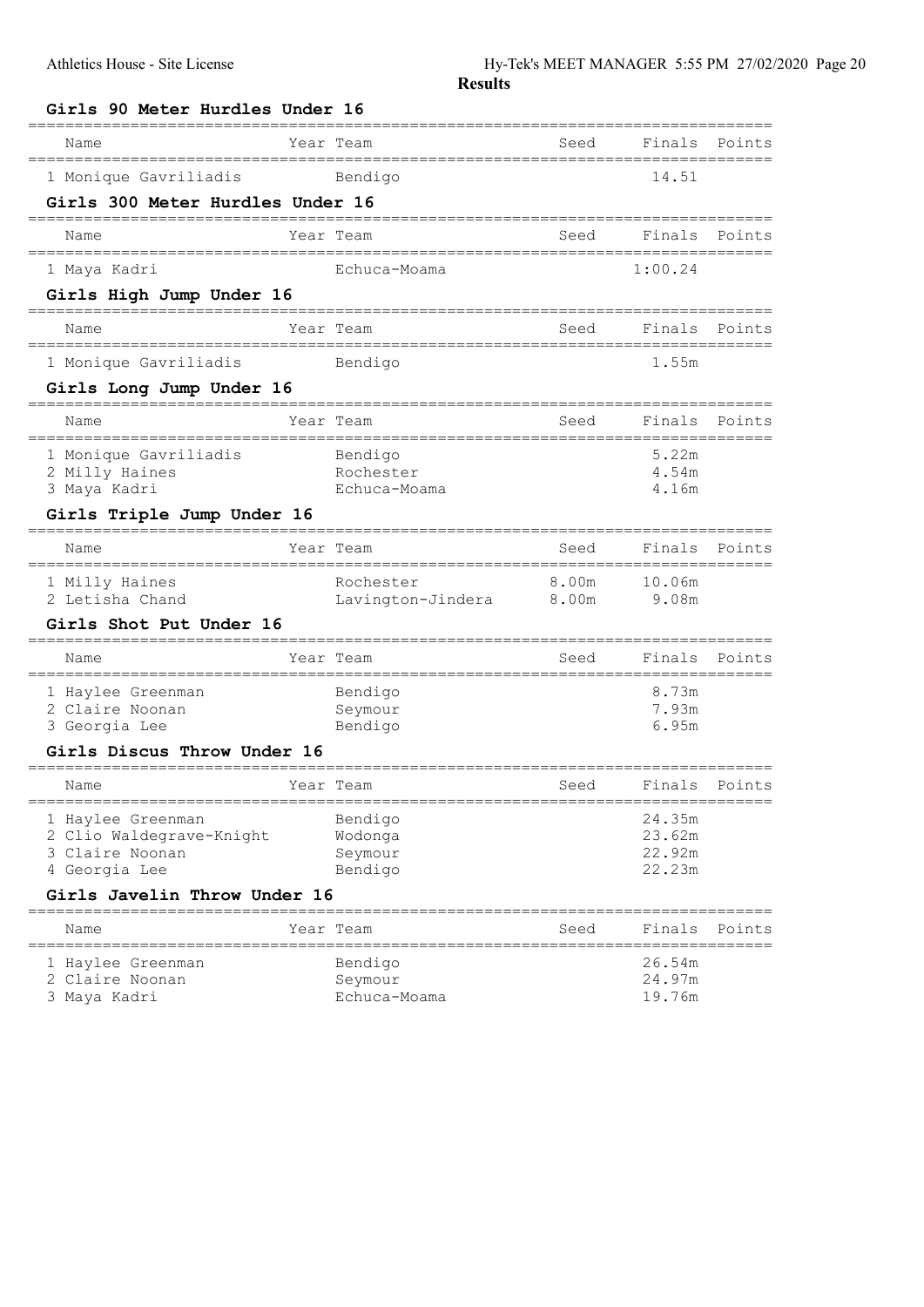| Girls 1500 Meter Race Walk Under 16    |                               |                             |                              |                |         |
|----------------------------------------|-------------------------------|-----------------------------|------------------------------|----------------|---------|
| Name                                   | Year Team                     | Seed                        | Finals                       | Points         |         |
| 1 Claire Noonan                        | Seymour                       |                             | 9:32.30                      |                |         |
| Girls 100 Meter Run Under 13-16 MC     |                               |                             |                              |                |         |
| Name                                   | Year Team<br>=============    | Seed                        | Finals<br>================== | Points         |         |
| 1 Tori English T/F40                   | Albury                        |                             | 22.99                        |                | 99.71%  |
| Girls 200 Meter Run Under 13-16 MC     |                               |                             |                              |                |         |
| Name                                   | Year Team                     | Seed                        | Finals                       | Points         |         |
| 1 Tori English T/F40                   | Albury                        |                             | 50.95                        |                | 100.31% |
| Girls Long Jump Under 13-16 MC         |                               |                             |                              |                |         |
| Name                                   | Year Team                     | Seed                        | Finals                       | Points         |         |
| 1 Tori English T/F40                   | Albury                        |                             | 1.92m                        |                | 110.98% |
| Girls Shot Put Under 13-16 MC          |                               |                             |                              |                |         |
| Name                                   | Year Team                     | Seed                        | Finals                       | Points         |         |
| 1 Tori English T/F40                   | Albury                        |                             | 5.60m                        |                | 92.86%  |
| Boys 70 Meter Run Under 09             |                               |                             |                              |                |         |
| Name                                   | Year Team<br>================ | Seed                        | Finals                       | Points         |         |
| 1 Makore Dickinson                     | Kyabram                       | =========================== | 12.06                        |                |         |
| 2 Jimi Read                            | Bendigo                       |                             | 12.08                        |                |         |
| 3 Luke Stringer                        | Kyneton                       |                             | 12.22                        |                |         |
| 4 Edward Boddenberg                    | Wodonga                       |                             | 12.48                        |                |         |
| 5 Kiefer Haines                        | Rochester                     |                             | 12.80                        |                |         |
| 6 Austin Coghill                       | Bendigo                       |                             | 12.82                        |                |         |
| 7 Finnian McLeod<br>8 Declan Armstrong | Shepparton<br>Murrindindi     |                             | 12.83<br>13.09               |                |         |
| 9 Thomas Rowles                        | Kyneton                       |                             | 13.17                        |                |         |
| Boys 100 Meter Run Under 09            |                               |                             |                              |                |         |
| Name                                   | Year Team                     | Seed                        | Prelims                      | H#             |         |
| Preliminaries                          |                               |                             |                              |                |         |
| 1 Marlon Micalizzi                     | Echuca-Moama                  |                             | 16.23q                       | 1              |         |
| 2 Makore Dickinson                     | Kyabram                       |                             | 17.03q                       | 2              |         |
| 3 Jimi Read                            | Bendigo                       |                             | 17.16q                       | $\mathbf{2}$   |         |
| 4 Levi Campbell                        | Murrindindi                   |                             | 17.38q                       | $\mathbf{2}$   |         |
| 5 Luke Stringer                        | Kyneton                       |                             | 17.64 <sub>q</sub>           | $\mathbf{2}$   |         |
| 6 Thomas Mount                         | Wangaratta                    |                             | 17.77q                       | $\mathbf 1$    |         |
| 7 Austin Coghill                       | Bendigo                       |                             | 18.27q                       | $\mathbf{2}$   |         |
| 8 Mitchell O'shea                      | Shepparton                    |                             | 18.43q                       | $\mathbf 1$    |         |
| 9 Edward Boddenberg                    | Wodonga                       |                             | 18.70                        | $\mathbf{2}$   |         |
| 10 Caleb Marron                        | Bendigo                       |                             | 19.13                        | $\overline{2}$ |         |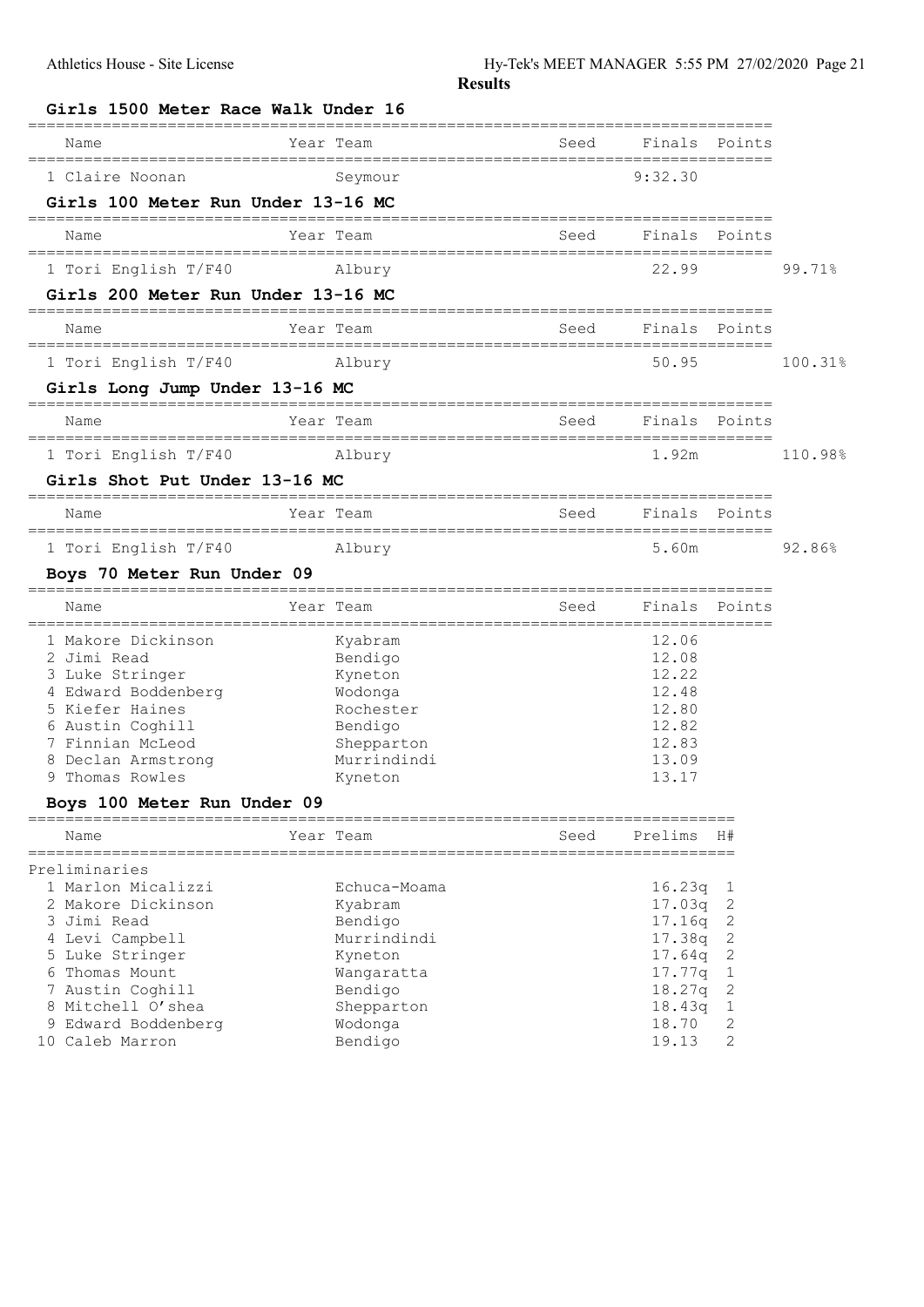| Boys 100 Meter Run Under 09          |                               |                                             |                 |                     |           |
|--------------------------------------|-------------------------------|---------------------------------------------|-----------------|---------------------|-----------|
| 11 Tyson James                       | Nathalia                      |                                             | 19.14           | 1                   |           |
| 12 Declan Armstrong                  | Murrindindi                   |                                             | 19.20           | $\mathbf{1}$        |           |
| 13 Flynn Bollard                     | Bendigo                       |                                             | 19.92           | 1                   |           |
| Boys 100 Meter Run Under 09          |                               |                                             |                 |                     |           |
| Name                                 | Year Team                     | ==================<br>Prelims               | Finals          |                     | Points    |
| Finals                               |                               |                                             |                 |                     |           |
| 1 Marlon Micalizzi                   | Echuca-Moama                  | 16.23                                       | 15.52           |                     |           |
| 2 Jimi Read                          | Bendigo                       | 17.16                                       | 16.61           |                     |           |
| 3 Makore Dickinson                   | Kyabram                       | 17.03                                       | 16.74           |                     |           |
| 4 Luke Stringer                      | Kyneton                       | 17.64                                       | 17.17           |                     |           |
| 5 Thomas Mount                       | Wangaratta                    | 17.77                                       | 17.28           |                     |           |
| 6 Levi Campbell                      | Murrindindi                   | 17.38                                       | 17.47           |                     |           |
| 7 Mitchell O'shea                    | Shepparton                    | 18.43                                       | 17.76           |                     |           |
| 8 Austin Coghill                     | Bendigo                       | 18.27                                       | 18.65           |                     |           |
| Boys 200 Meter Run Under 09          |                               |                                             |                 |                     |           |
| Name                                 | Year Team                     | Seed                                        | Prelims         | H#                  |           |
| Preliminaries                        |                               |                                             |                 |                     |           |
| 1 Marlon Micalizzi                   | Echuca-Moama                  |                                             | 32.50q          | 2                   |           |
| 2 Jack Godde                         | Albury                        |                                             | 34.65q          | 2                   |           |
| 3 Jimi Read                          | Bendigo                       |                                             | 35.25q          | $\mathbf{1}$        |           |
| 4 Makore Dickinson                   | Kyabram                       |                                             | 35.68q          | 1                   |           |
| 5 Jaydn Atherton                     | Bendigo                       |                                             | 35.69q          | 2                   |           |
| 6 Luke Stringer                      | Kyneton                       |                                             | 36.86q          | $\mathbf{1}$        |           |
| 7 Levi Campbell                      | Murrindindi                   |                                             | 37.81q          | 1                   |           |
| 8 Tom Chenery<br>9 Edward Boddenberg | Shepparton                    |                                             | 39.59q<br>39.81 | $\overline{c}$<br>1 |           |
|                                      | Wodonga                       |                                             |                 |                     |           |
| Boys 200 Meter Run Under 09          |                               |                                             |                 |                     |           |
| Name<br>===========                  | Year Team<br>================ | Prelims<br>-------------------------------- | Finals          |                     | Points    |
| Finals                               |                               |                                             |                 |                     |           |
| 1 Marlon Micalizzi                   | Echuca-Moama                  | 32.50                                       | 32.52           |                     |           |
| 2 Jack Godde                         | Albury                        | 34.65                                       | 34.86           |                     |           |
| 3 Jimi Read                          | Bendigo                       | 35.25                                       | 35.02           |                     |           |
| 4 Jaydn Atherton                     | Bendigo                       | 35.69                                       | 35.03           |                     |           |
| 5 Luke Stringer                      | Kyneton                       | 36.86                                       | 36.36           |                     |           |
| 6 Levi Campbell                      | Murrindindi                   | 37.81                                       | 36.86           |                     |           |
| 7 Makore Dickinson                   | Kyabram                       | 35.68                                       | 37.02           |                     |           |
| Tom Chenery<br>8                     | Shepparton                    | 39.59                                       | 38.03           |                     |           |
| Boys 400 Meter Run Under 09          |                               |                                             |                 |                     |           |
| Name                                 | Year Team                     | Seed<br>_________________________           | Finals          |                     | H# Points |
| 1 Marlon Micalizzi                   | Echuca-Moama                  |                                             | 1:15.12         | 1                   |           |
| 2 Jack Godde                         | Albury                        |                                             | 1:17.60         | 2                   |           |
| 3 Jaydn Atherton                     | Bendigo                       |                                             | 1:20.50         | 1                   |           |
| 4 Beau Blythman                      | Bendigo                       |                                             | 1:22.40         | 2                   |           |
| 5 Jonty McDermid                     | Bendigo                       |                                             | 1:25.03         | 2                   |           |
| 6 Levi Campbell                      | Murrindindi                   |                                             | 1:28.16         | 1                   |           |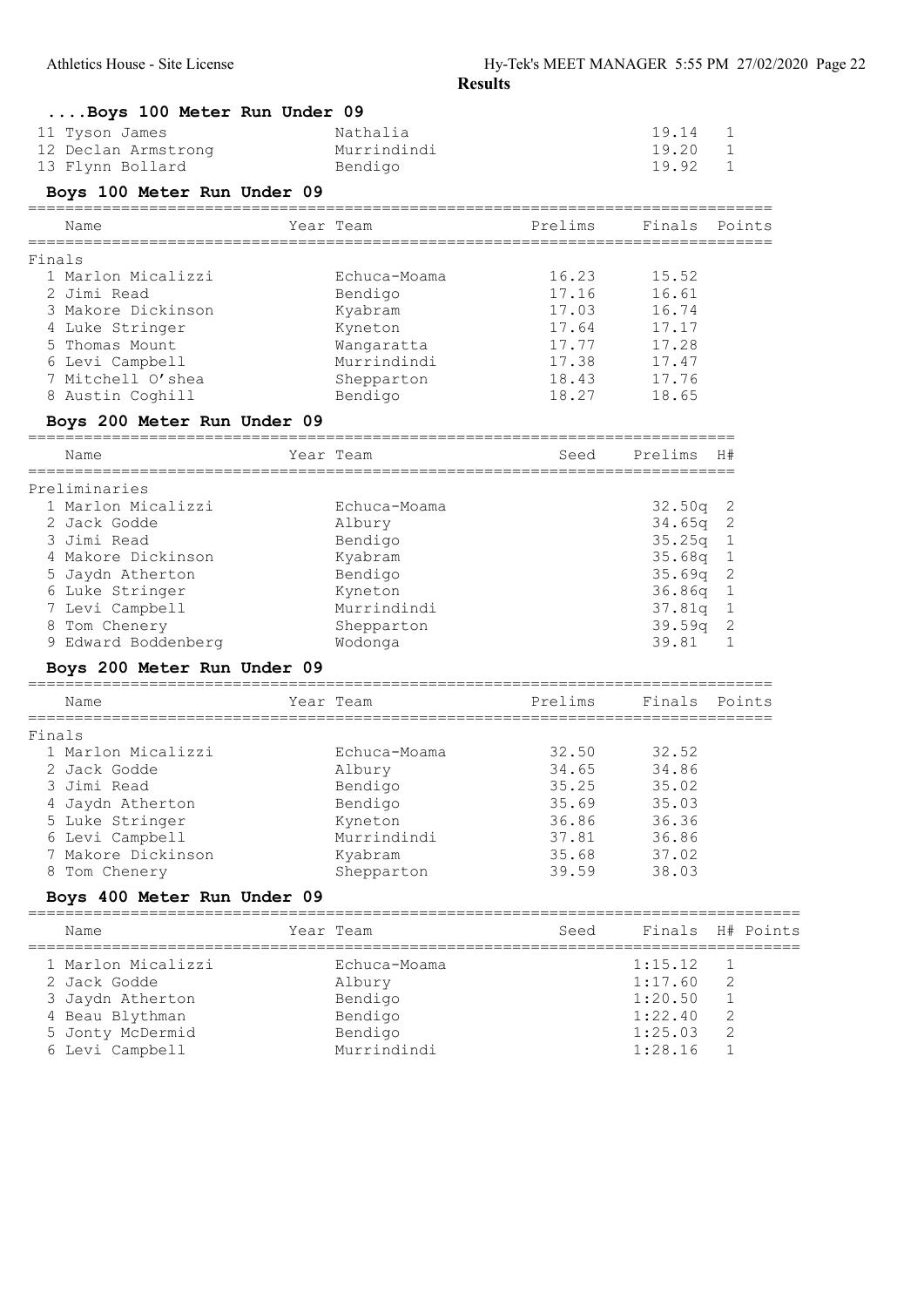|   | Boys 400 Meter Run Under 09        |           |                     |      |                |                              |
|---|------------------------------------|-----------|---------------------|------|----------------|------------------------------|
|   | Thomas Mount                       |           | Wangaratta          |      | 1:28.77        | 1                            |
|   | 8 Finnian McLeod                   |           | Shepparton          |      | 1:30.92        | 2                            |
|   | 9 Caleb Marron                     |           | Bendigo             |      | 1:37.51        | $\mathbf{1}$                 |
|   | Boys 800 Meter Run Under 09        |           |                     |      |                |                              |
|   | Name                               | Year Team |                     | Seed | Finals         | Points                       |
|   | 1 Jaydn Atherton                   |           | Bendigo             |      | 2:55.08        |                              |
|   | 2 Jack Godde                       |           | Albury              |      | 2:58.27        |                              |
|   | 3 Levi Campbell                    |           | Murrindindi         |      | 3:03.56        |                              |
|   | 4 Jonty McDermid                   |           | Bendigo             |      | 3:06.09        |                              |
|   | 5 Beau Blythman                    |           | Bendigo             |      | 3:06.63        |                              |
|   | 6 Tom Chenery                      |           | Shepparton          |      | 3:09.78        |                              |
|   | 7 Lachlan Penna                    |           | Bendigo             |      | 3:42.60        |                              |
|   |                                    |           |                     |      |                |                              |
|   | Boys 60 Meter Hurdles Under 09     |           |                     |      |                |                              |
|   | Name                               | Year Team |                     | Seed | Prelims        | H#                           |
|   | Preliminaries                      |           |                     |      |                |                              |
|   | 1 Kiefer Haines                    |           | Rochester           |      | 11.75q         | 2                            |
|   | 2 Leo Woodburne                    |           | Wangaratta          |      | 12.00q         | $\mathbf{2}$                 |
|   | 3 Tahj Peters                      |           | Bendigo             |      | 12.67q         | $\mathbf{2}$                 |
|   | 4 Tom Chenery                      |           | Shepparton          |      | 12.71q         | $\mathbf{2}$                 |
|   | 5 Wesley Norris                    |           | Bendigo             |      | 12.79q         | $\mathbf{2}$                 |
|   | 6 Mitchell O'shea                  |           | Shepparton          |      | 12.85q         | $\mathbf{1}$                 |
|   | 7 Elijah Sommerfeld                |           | Albury              |      | 13.40q         | $\mathbf{1}$                 |
|   | 8 Austin Coghill                   |           | Bendigo             |      | 13.65q         | $\mathbf{1}$                 |
| 9 | Declan Armstrong                   |           | Murrindindi         |      | 13.77          | $\mathbf{1}$                 |
|   | 10 Tyson James<br>11 Lachlan Penna |           | Nathalia<br>Bendigo |      | 14.72<br>14.89 | $\mathbf{1}$<br>$\mathbf{1}$ |

## Boys 60 Meter Hurdles Under 09

| Name                | Year Team  | Prelims | Finals | Points |
|---------------------|------------|---------|--------|--------|
| Finals              |            |         |        |        |
| 1 Kiefer Haines     | Rochester  | 11.75   | 11.65  |        |
| 2 Leo Woodburne     | Wangaratta | 12.00   | 11.67  |        |
| 3 Mitchell O'shea   | Shepparton | 12.85   | 12.19  |        |
| 4 Tahj Peters       | Bendigo    | 12.67   | 12.46  |        |
| 5 Tom Chenery       | Shepparton | 12 71   | 12.60  |        |
| 6 Wesley Norris     | Bendigo    | 12.79   | 12.99  |        |
| 7 Elijah Sommerfeld | Albury     | 13.40   | 13.05  |        |
| 8 Austin Coghill    | Bendigo    | 13.65   | 13 17  |        |

#### Boys High Jump Under 09 ================================================================================

| Name                                  | Year Team                  | Seed | Finals Points    |  |
|---------------------------------------|----------------------------|------|------------------|--|
| 1 Marlon Micalizzi<br>2 Leo Woodburne | Echuca-Moama<br>Wangaratta |      | 1.23m<br>1.07m   |  |
| 3 Jimi Read                           | Bendigo                    |      | J1.05m           |  |
| 4 Tahj Peters<br>5 Luke Stringer      | Bendigo<br>Kyneton         |      | J1.05m<br>J1.00m |  |
| 6 Finnian McLeod                      | Shepparton                 |      | J1.00m           |  |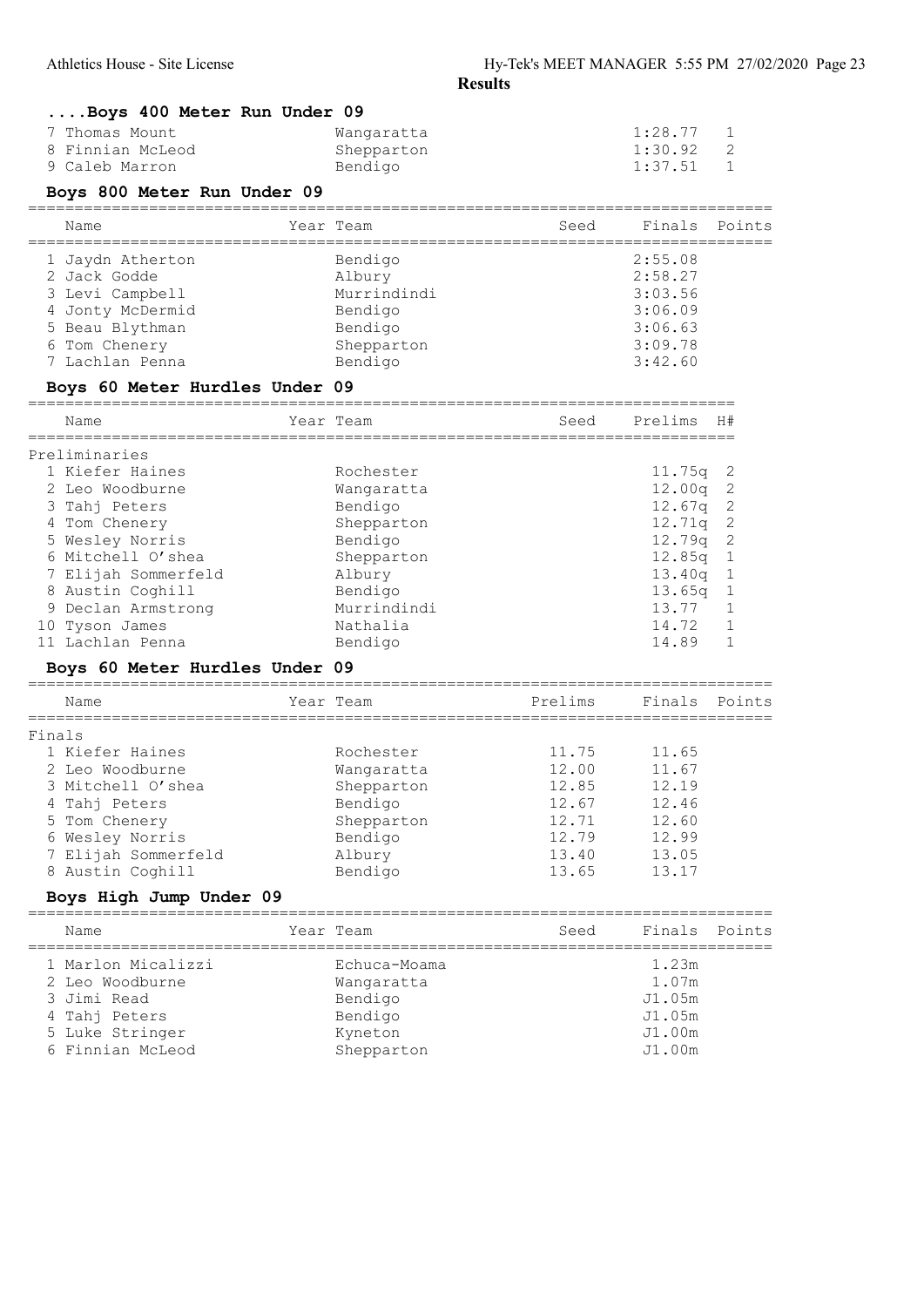## ....Boys High Jump Under 09

| 7 Thomas Rowles | Kyneton   | 0.95m |
|-----------------|-----------|-------|
| 8 Kiefer Haines | Rochester | 0.90m |
| 9 Lachlan Penna | Bendigo   | 0.80m |

## Boys Long Jump Under 09

|    | Name                | Year Team   | Seed | Finals | Points |
|----|---------------------|-------------|------|--------|--------|
|    | 1 Jack Godde        | Albury      |      | 3.39m  |        |
|    | 2 Leo Woodburne     | Wangaratta  |      | 3.35m  |        |
|    | 3 Wesley Norris     | Bendigo     |      | 3.18m  |        |
|    | 4 Kiefer Haines     | Rochester   |      | 3.17m  |        |
|    | 5 Beau Blythman     | Bendigo     |      | 3.14m  |        |
|    | 6 Thomas Mount      | Wangaratta  |      | 3.12m  |        |
|    | 7 Tom Chenery       | Shepparton  |      | 2.99m  |        |
| 8  | Declan Armstrong    | Murrindindi |      | 2.95m  |        |
|    | 9 Edward Boddenberg | Wodonga     |      | 2.93m  |        |
| 10 | Thomas Rowles       | Kyneton     |      | 2.73m  |        |
|    | 11 Caleb Marron     | Bendigo     |      | 2.54m  |        |
|    | 12 Tyson James      | Nathalia    |      | 2.43m  |        |

## Boys Shot Put Under 09

| Finals Points<br>Year Team<br>Seed<br>Name<br>1 Elijah Sommerfeld<br>6.87m<br>Albury<br>2 Makore Dickinson<br>6.20m<br>Kyabram<br>3 Austin Coghill<br>Bendigo<br>4.78m<br>4 Flynn Bollard<br>Bendigo<br>4.75m |  |  |  |
|---------------------------------------------------------------------------------------------------------------------------------------------------------------------------------------------------------------|--|--|--|
|                                                                                                                                                                                                               |  |  |  |
|                                                                                                                                                                                                               |  |  |  |
|                                                                                                                                                                                                               |  |  |  |
|                                                                                                                                                                                                               |  |  |  |
|                                                                                                                                                                                                               |  |  |  |

## Boys Discus Throw Under 09

| Name                | Year Team  | Seed | Finals Points |  |
|---------------------|------------|------|---------------|--|
| 1 Leo Woodburne     | Wangaratta |      | 20.83m        |  |
| 2 Elijah Sommerfeld | Albury     |      | 17.54m        |  |
| 3 Thomas Mount      | Wangaratta |      | 17.27m        |  |
| 4 Flynn Bollard     | Bendigo    |      | 14.84m        |  |
| 5 Finnian McLeod    | Shepparton |      | 12.90m        |  |
| 6 Thomas Rowles     | Kyneton    |      | 10.78m        |  |
| 7 Caleb Marron      | Bendigo    |      | 10.64m        |  |
| 8 Lachlan Penna     | Bendigo    |      | 9.41m         |  |
|                     |            |      |               |  |

## Boys 700 Meter Race Walk Under 09

| Name                                                    | Year Team                    | Seed | Finals Points                 |  |
|---------------------------------------------------------|------------------------------|------|-------------------------------|--|
| 1 Tahj Peters<br>2 Flynn Bollard<br>3 Elijah Sommerfeld | Bendigo<br>Bendigo<br>Albury |      | 5:01.41<br>5:23.39<br>5:40.37 |  |

## Boys 70 Meter Run Under 10

| Name                           | Year Team                        | Seed | Finals Points  |  |
|--------------------------------|----------------------------------|------|----------------|--|
| 1 Darcy Skehan<br>2 Will James | Yarrawonga-Mulwala<br>Wangaratta |      | 10.89<br>11.08 |  |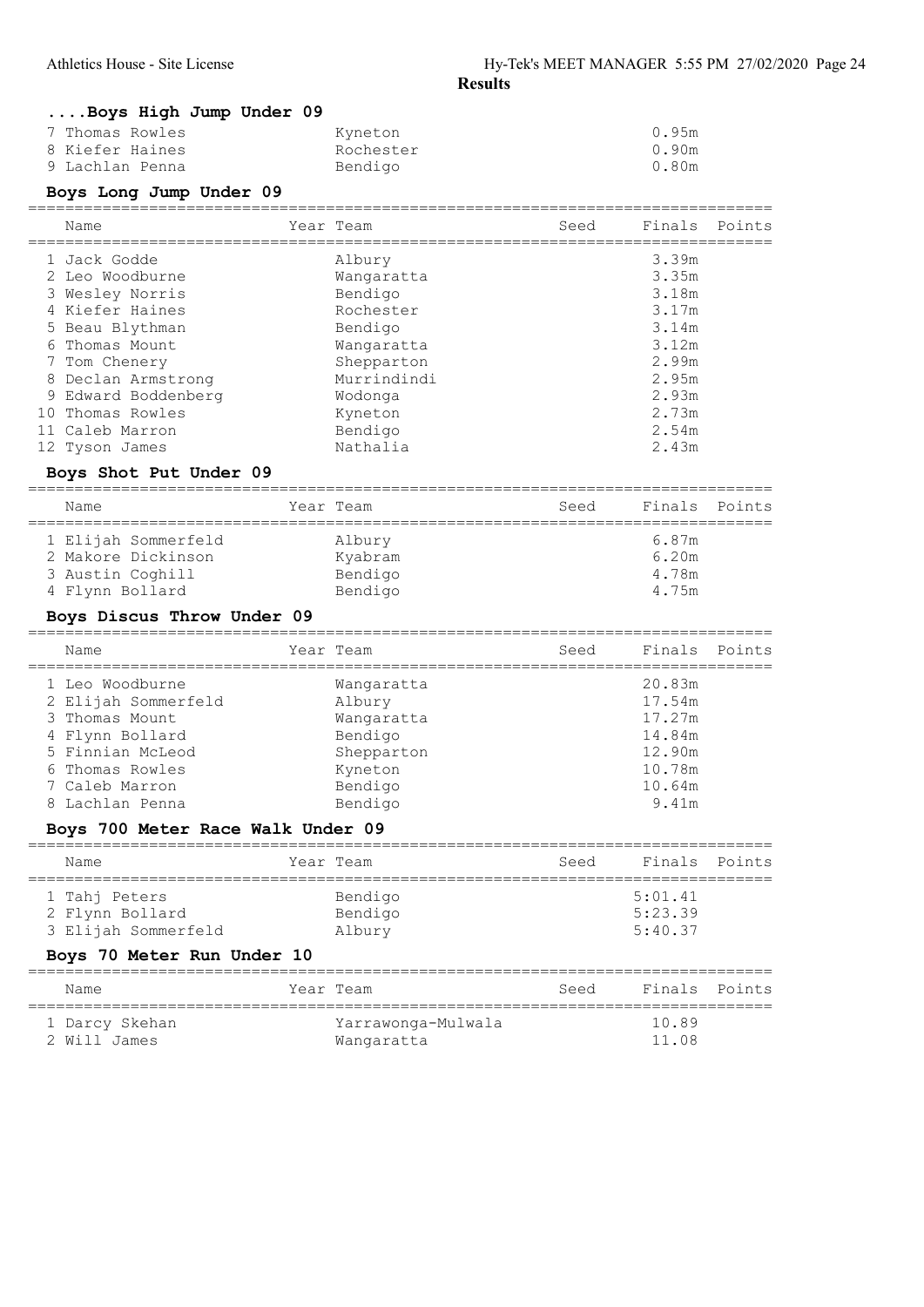|        | Boys 70 Meter Run Under 10  |                    |         |         |                |
|--------|-----------------------------|--------------------|---------|---------|----------------|
|        | 3 Nate Smith                | Echuca-Moama       |         | 11.09   |                |
|        | 4 Dermot Mitchell           | Wangaratta         |         | 11.17   |                |
|        | 5 Cody Reyne                | Echuca-Moama       |         | 11.34   |                |
|        | 6 Lynkoln Richardson        | Echuca-Moama       |         | 12.07   |                |
|        | 7 Hayden Edmondston         | Kyneton            |         | 12.17   |                |
|        | 8 Jack Ladd                 | Shepparton         |         | 12.57   |                |
|        | 9 Henry Shaw                | Kyneton            |         | 12.70   |                |
|        | 10 Byron Chapman            | Kyabram            |         | 14.13   |                |
|        | Boys 100 Meter Run Under 10 |                    |         |         |                |
|        | Name                        | Year Team          | Seed    | Prelims | H#             |
|        | Preliminaries               |                    |         |         |                |
|        | 1 Darcy Skehan              | Yarrawonga-Mulwala |         | 15.66q  | ı              |
|        | 2 Nate Smith                | Echuca-Moama       |         | 15.99q  | $1\,$          |
|        | 3 Dermot Mitchell           | Wangaratta         |         | 16.03q  | $\mathbf{1}$   |
|        | 4 Cody Reyne                | Echuca-Moama       |         | 16.61q  | $\mathbf{2}$   |
|        | 5 Will James                | Wangaratta         |         | 16.62q  | $\mathbf{2}$   |
|        | 6 Aiden Campbell            | Murrindindi        |         | 16.82q  | $\mathbf{1}$   |
|        | 7 Darcy Tyler               | Bendigo            |         | 16.90q  | $\mathbf{2}$   |
|        | 8 Tom Haszard               | Albury             |         | 17.07q  | $\overline{c}$ |
|        | 9 Eddy Franzke              | Albury             |         | 17.42   | 1              |
|        | 10 Caleb Gillies            | Wangaratta         |         | 17.44   | 1              |
|        | 11 Hayden Edmondston        | Kyneton            |         | 17.59   | 2              |
|        | Boys 100 Meter Run Under 10 |                    |         |         |                |
|        | Name                        | Year Team          | Prelims | Finals  | Points         |
| Finals |                             |                    |         |         |                |
|        | 1 Darcy Skehan              | Yarrawonga-Mulwala | 15.66   | 15.22   |                |
|        |                             |                    |         |         |                |
|        | 2 Dermot Mitchell           | Wangaratta         | 16.03   | 15.31   |                |
|        | 3 Will James                | Wangaratta         | 16.62   | 15.58   |                |
|        | 4 Nate Smith                | Echuca-Moama       | 15.99   | 15.61   |                |
|        | 5 Cody Reyne                | Echuca-Moama       | 16.61   | 15.88   |                |
|        | 6 Darcy Tyler               | Bendigo            | 16.90   | 16.26   |                |
|        | 7 Aiden Campbell            | Murrindindi        | 16.82   | 16.41   |                |
|        | 8 Tom Haszard               | Albury             | 17.07   | 16.46   |                |
|        | Boys 200 Meter Run Under 10 |                    |         |         |                |
|        | Name                        | Year Team          | Seed    | Finals  | Points         |
|        | 1 Nate Smith                | Echuca-Moama       |         | 32.80   |                |
|        | 2 Darcy Tyler               | Bendigo            |         | 34.24   |                |
|        | 3 Tom Haszard               | Albury             |         | 35.63   |                |
|        | 4 Jack Ladd                 | Shepparton         |         | 37.24   |                |
|        | 5 Ben Star                  | Albury             |         | 38.52   |                |
|        | Charlie Edwards             | Bendigo            |         | 39.50   |                |
|        | 7 Mitchell Mann             | Shepparton         |         | 42.14   |                |
|        | Boys 400 Meter Run Under 10 |                    |         |         |                |
|        | Name                        | Year Team          | Seed    | Finals  | Points         |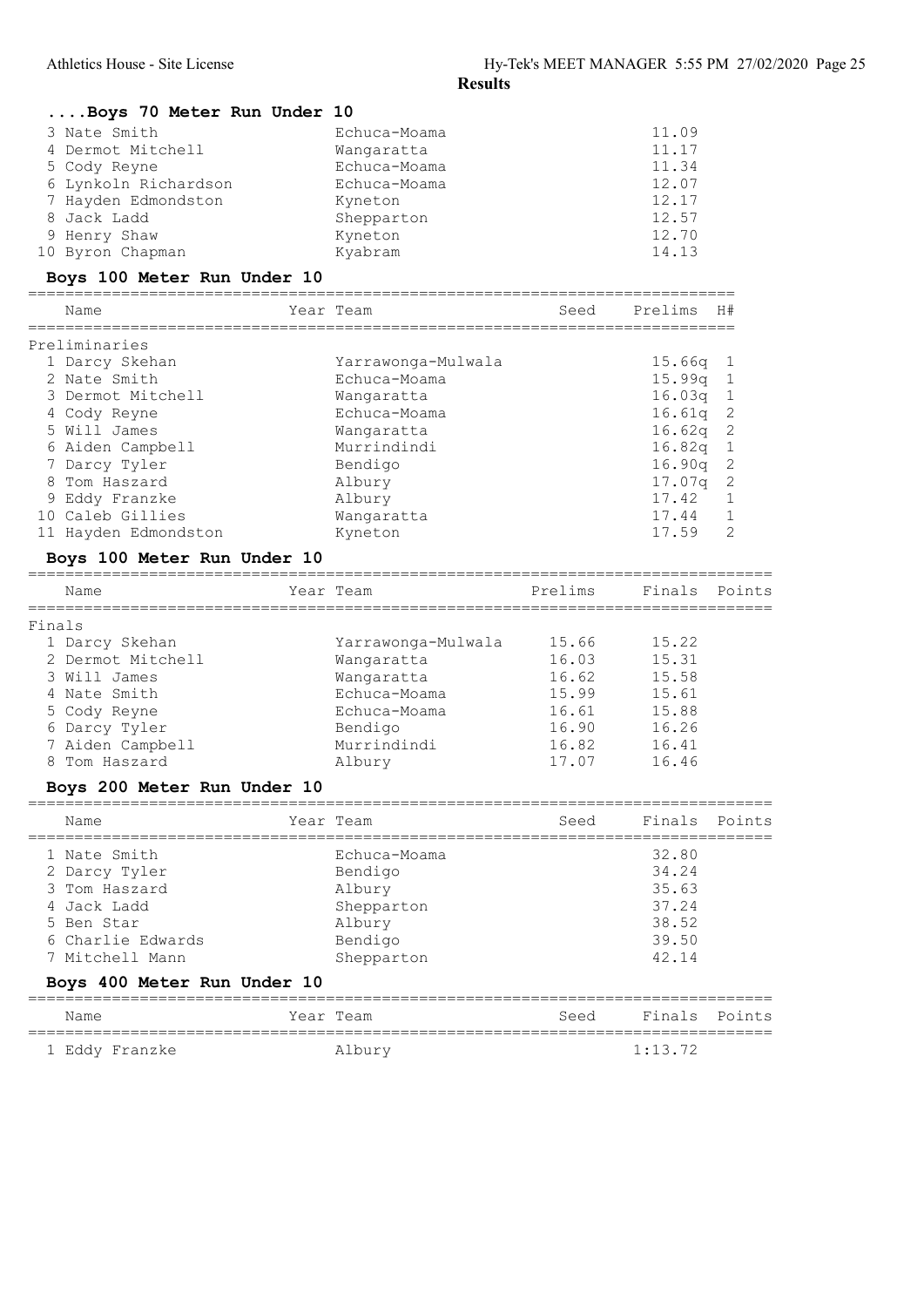#### ....Boys 400 Meter Run Under 10

| 2 Sebastian Cleary   | Kyabram      | 1:15.00 |
|----------------------|--------------|---------|
| 3 Lynkoln Richardson | Echuca-Moama | 1:15.63 |
| 4 Bradie Sheldon     | Bendigo      | 1:19.34 |
| 5 Bailey Chenery     | Shepparton   | 1:19.85 |
| 6 Beau Johns         | Wangaratta   | 1:20.18 |
| 7 Xavier Bush        | Seymour      | 1:26.24 |

#### Boys 800 Meter Run Under 10

================================================================================ Name **Seed** Finals Points Name Year Team **Seed** Finals Points ================================================================================ 1 Eddy Franzke Albury 2:47.30<br>2 Sebastian Cleary Kyabram 2:54.27 2 Sebastian Cleary Kyabram 2:54.27 3 Bradie Sheldon Bendigo 2:56.56 4 Beau Johns Wangaratta 2:58.63 5 Xavier Bush Seymour 2:58.99 6 Bailey Chenery Shepparton 3:05.27 7 Mitchell Mann Shepparton 3:07.67 8 Henry Shaw **Kyneton 3:13.76** 9 Byron Chapman Kyabram 3:36.63

#### Boys 60 Meter Hurdles Under 10

================================================================================

| Name                 | Year Team    | Seed | Finals | Points |
|----------------------|--------------|------|--------|--------|
| 1 Bradie Sheldon     | Bendigo      |      | 12.17  |        |
| 2 Cody Reyne         | Echuca-Moama |      | 12.35  |        |
| 3 Lynkoln Richardson | Echuca-Moama |      | 12.47  |        |
| 4 Aiden Campbell     | Murrindindi  |      | 12.87  |        |
| 5 Bailey Chenery     | Shepparton   |      | 12.94  |        |
| 6 Xavier Bush        | Seymour      |      | 12.97  |        |
| 7 Ben Star           | Albury       |      | 13.03  |        |
| 8 Hayden Edmondston  | Kyneton      |      | 13.36  |        |
| 9 Sebastian Cleary   | Kyabram      |      | 13.38  |        |
|                      |              |      |        |        |

## Boys High Jump Under 10

| Name             | Year Team  | Seed | Finals Points |  |
|------------------|------------|------|---------------|--|
| 1 Beau Johns     | Wangaratta |      | 1.17m         |  |
| 2 Bailey Chenery | Shepparton |      | 1.11m         |  |
| 3 Xavier Bush    | Seymour    |      | 1.07m         |  |
| 4 Darcy Tyler    | Bendigo    |      | J1.00m        |  |
| 5 Cale Hinton    | Bendigo    |      | J1.00m        |  |
| 6 Henry Shaw     | Kyneton    |      | 0.90m         |  |
|                  |            |      |               |  |

## Boys Long Jump Under 10

| Name                 | Year Team          | Seed | Finals Points |  |
|----------------------|--------------------|------|---------------|--|
| 1 Nate Smith         | Echuca-Moama       |      | 3.73m         |  |
| 2 Will James         | Wangaratta         |      | 3.69m         |  |
| 3 Darcy Skehan       | Yarrawonga-Mulwala |      | 3.68m         |  |
| 4 Tom Haszard        | Albury             |      | 3.52m         |  |
| 5 Beau Johns         | Wangaratta         |      | 3.47m         |  |
| 6 Lynkoln Richardson | Echuca-Moama       |      | 3.46m         |  |
| 7 Darcy Tyler        | Bendigo            |      | 3.36m         |  |
|                      |                    |      |               |  |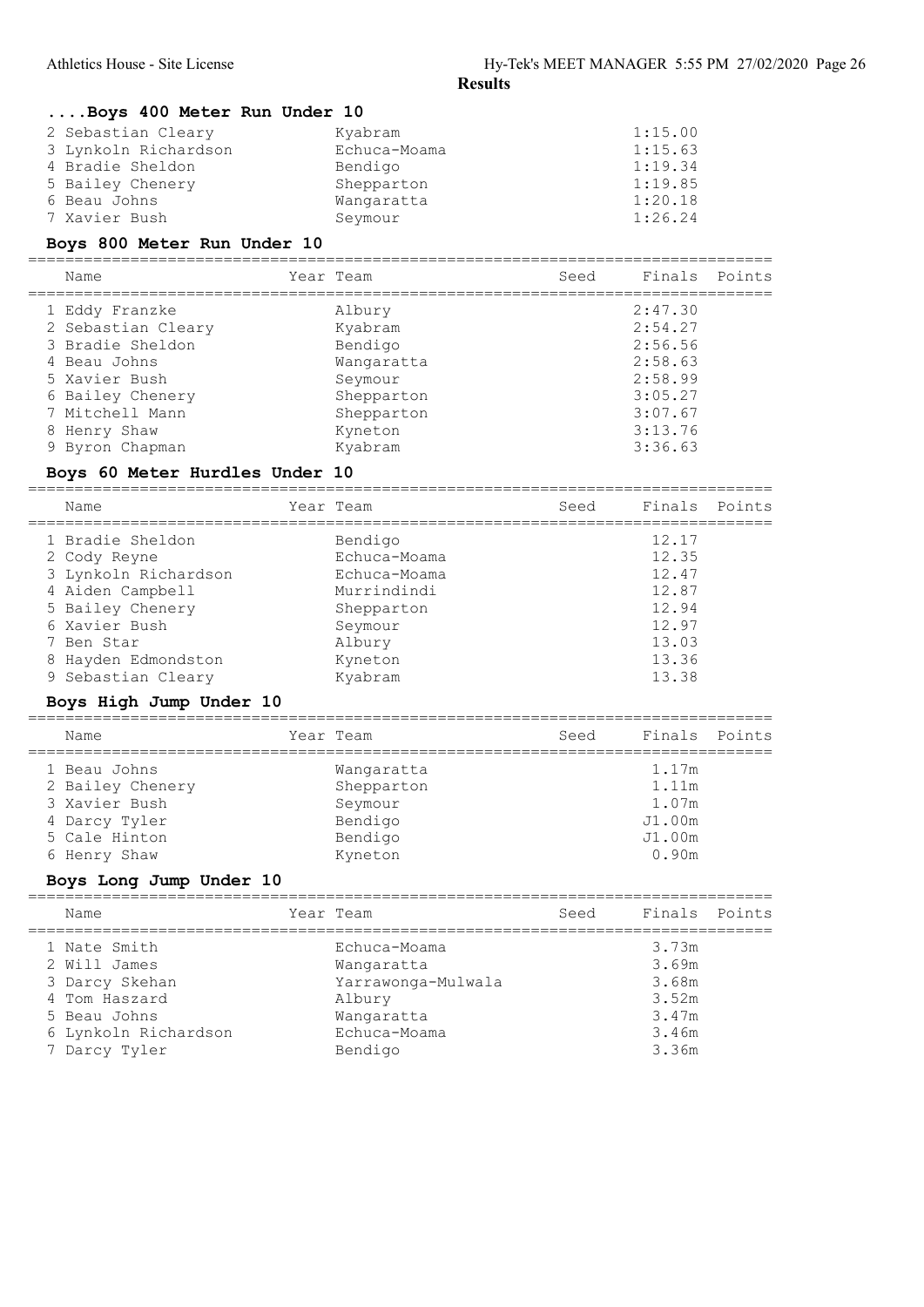## ....Boys Long Jump Under 10

| 8 Sebastian Cleary   | Kyabram      | 3.28m  |
|----------------------|--------------|--------|
| 9 Eddy Franzke       | Albury       | J3.22m |
| 10 Jack Ladd         | Shepparton   | J3.22m |
| 11 Ben Star          | Albury       | 3.21m  |
| 12 Bradie Sheldon    | Bendigo      | 3.20m  |
| 13 Cale Hinton       | Bendigo      | 3.10m  |
| 14 Mitchell Mann     | Shepparton   | 3.07m  |
| 15 Henry Shaw        | Kyneton      | 3.02m  |
| 16 Hayden Edmondston | Kyneton      | 2.91m  |
| 17 Byron Chapman     | Kyabram      | 2.47m  |
| -- Cody Reyne        | Echuca-Moama | ND     |

## Boys Shot Put Under 10

| Name       |                                                   | Year Team                                  | Seed | Finals Points                    |  |
|------------|---------------------------------------------------|--------------------------------------------|------|----------------------------------|--|
| 1 Ben Star | 2 Jack Ladd<br>3 Cale Hinton<br>4 Charlie Edwards | Albury<br>Shepparton<br>Bendigo<br>Bendigo |      | 6.00m<br>5.69m<br>5.65m<br>5.35m |  |

## Boys Discus Throw Under 10

| Name                           | Year Team         | Seed | Finals Points    |  |
|--------------------------------|-------------------|------|------------------|--|
| 1 Tom Haszard<br>2 Cale Hinton | Albury<br>Bendigo |      | 26.32m<br>16.97m |  |

## Boys 1100 Meter Race Walk Under 10

| Name            | Year Team  | Seed | Finals Points   |  |
|-----------------|------------|------|-----------------|--|
| 1 Mitchell Mann | Shepparton |      | $8 \cdot 11$ 23 |  |

## Boys 100 Meter Run Under 11

|    | Name                 | Year Team         | Seed | Prelims | H# |
|----|----------------------|-------------------|------|---------|----|
|    | Preliminaries        |                   |      |         |    |
|    | 1 William Petersen   | Bendigo           |      | 14.95g  |    |
|    | 2 Ayden Tyrell       | Lavington-Jindera |      | 15.22q  |    |
|    | 3 Christian Pasquali | Wangaratta        |      | 15.52q  | -2 |
|    | 4 Jordan Mathews     | Bendigo           |      | 15.61q  | -2 |
|    | 5 Lachlan O'Leary    | Albury            |      | 15.71q  |    |
|    | 6 Angus White        | Kyneton           |      | 16.00q  | -2 |
|    | 7 Samuel Zotti       | Seymour           |      | 16.14q  | -2 |
|    | 8 Zach Bott          | Wangaratta        |      | 16.16q  |    |
|    | 9 Elijah McLeod      | Shepparton        |      | 16.32   |    |
|    | 10 Noah Boyd         | Albury            |      | 16.50   | 2  |
| 11 | Joseph Grifffies     | Nathalia          |      | 16.56   |    |
|    | 12 Jack Denton       | Kyneton           |      | 16.59   |    |

 13 Jordan Webb Bendigo 17.10 2 14 Thomas Besford Albury 19.23 2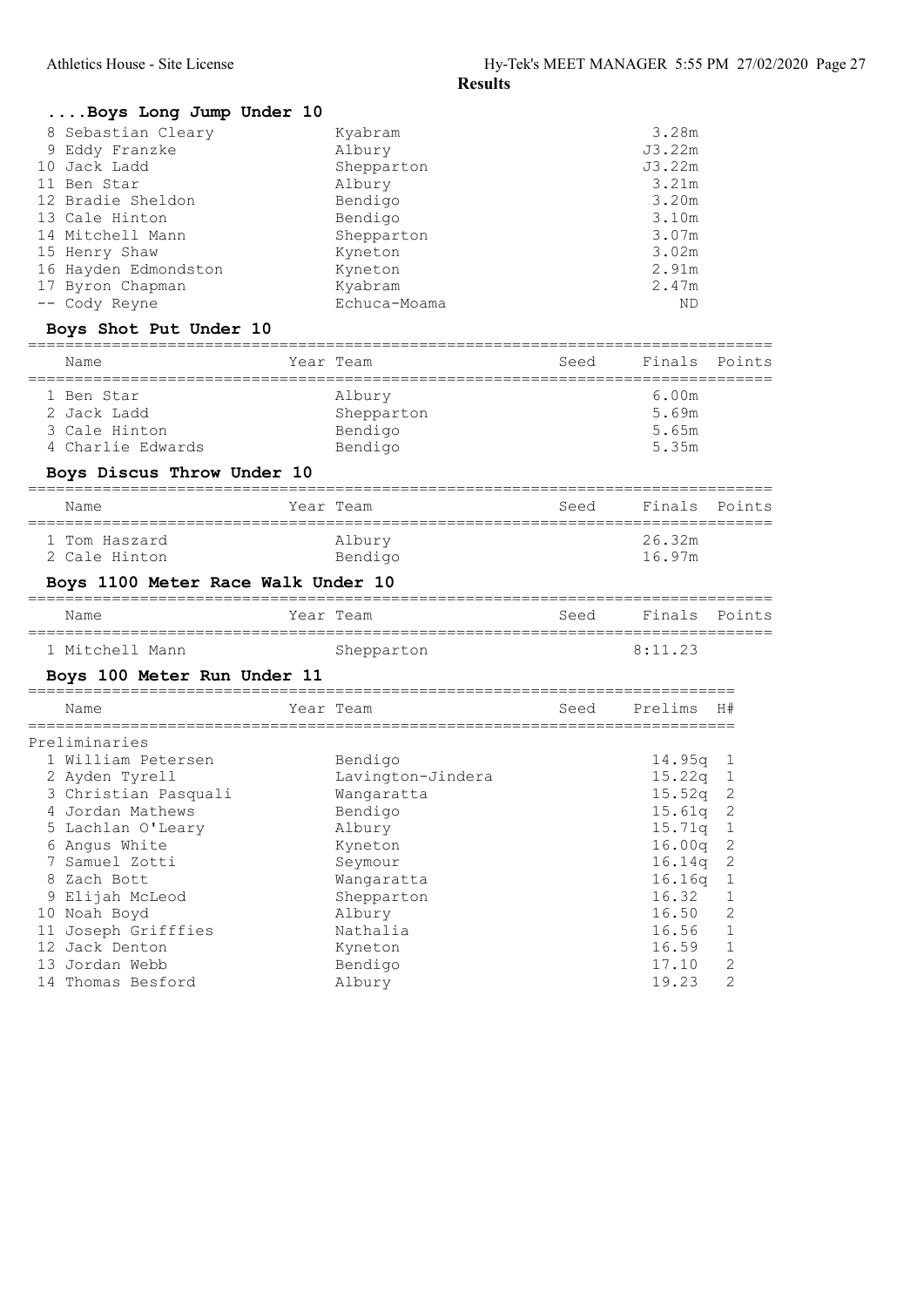## Boys 100 Meter Run Under 11

|        | Name                        | Year Team         | Prelims | Finals  | Points       |
|--------|-----------------------------|-------------------|---------|---------|--------------|
| Finals |                             |                   |         |         |              |
|        | 1 William Petersen          | Bendigo           | 14.95   | 14.41   |              |
|        | 2 Ayden Tyrell              | Lavington-Jindera | 15.22   | 14.60   |              |
|        | 3 Christian Pasquali        | Wangaratta        | 15.52   | 14.76   |              |
|        | 4 Jordan Mathews            | Bendigo           | 15.61   | 14.82   |              |
|        | 5 Lachlan O'Leary           | Albury            | 15.71   | 15.23   |              |
|        | 6 Angus White               | Kyneton           | 16.00   | 15.42   |              |
|        | 7 Zach Bott                 | Wangaratta        | 16.16   | 15.49   |              |
|        | 7 Samuel Zotti              | Seymour           | 16.14   | 15.49   |              |
|        | Boys 200 Meter Run Under 11 |                   |         |         |              |
|        | Name                        | Year Team         | Seed    | Prelims | H#           |
|        | Preliminaries               |                   |         |         |              |
|        | 1 Ayden Tyrell              | Lavington-Jindera |         | 29.80q  | ı            |
|        | 2 William Petersen          | Bendigo           |         | 30.14q  | 1            |
|        | 3 Samuel Zotti              | Seymour           |         | 31.29q  | 2            |
|        | 4 Christian Pasquali        | Wangaratta        |         | 31.62q  | $\mathbf 1$  |
|        | 5 Jordan Mathews            | Bendigo           |         | 31.67q  | $\mathbf{2}$ |
|        | 6 Noah Boyd                 | Albury            |         | 32.02q  | 2            |
|        | 7 Oliver Boddenberg         | Wodonga           |         | 32.05q  | 1            |
|        | 8 Elijah McLeod             | Shepparton        |         | 32.51q  | 2            |
|        | 9 Jack Denton               | Kyneton           |         | 32.99   | 2            |
|        | 10 Angus White              | Kyneton           |         | 33.63   | $\mathbf{2}$ |
|        | 11 Basile Lazaro            | Kyneton           |         | 33.87   | $1\,$        |
|        | 12 Joseph Grifffies         | Nathalia          |         | 34.45   | $\mathbf{1}$ |
|        | Boys 200 Meter Run Under 11 |                   |         |         |              |
|        | Name                        | Year Team         | Prelims | Finals  | Points       |
| Finals |                             |                   |         |         |              |
|        | 1 William Petersen          | Bendigo           | 30.14   | 29.27   |              |
|        | 2 Ayden Tyrell              | Lavington-Jindera | 29.80   | 30.10   |              |
|        | 3 Jordan Mathews            | Bendigo           | 31.67   | 30.70   |              |
|        | 4 Christian Pasquali        | Wangaratta        | 31.62   | 30.95   |              |
|        | 5 Samuel Zotti              | Seymour           | 31.29   | 31.34   |              |
|        | 6 Noah Boyd                 | Albury            | 32.02   | 32.07   |              |
|        | 7 Oliver Boddenberg         | Wodonga           | 32.05   | 32.52   |              |
|        | 8 Elijah McLeod             | Shepparton        | 32.51   | 32.64   |              |
|        | Boys 400 Meter Run Under 11 |                   |         |         |              |
|        | Name                        | Year Team         | Seed    | Finals  | Points       |
|        | 1 William Petersen          | Bendigo           |         | 1:07.59 |              |
|        | 2 Oliver Boddenberg         | Wodonga           |         | 1:10.13 |              |
|        | 3 Zach Bott                 | Wangaratta        |         | 1:11.41 |              |
|        | 4 Christian Pasquali        | Wangaratta        |         | 1:12.41 |              |
|        | 5 Samuel Zotti              | Seymour           |         | 1:13.33 |              |

 6 Duncan Staples Bendigo 1:18.23 7 Jack Denton Kyneton 1:20.57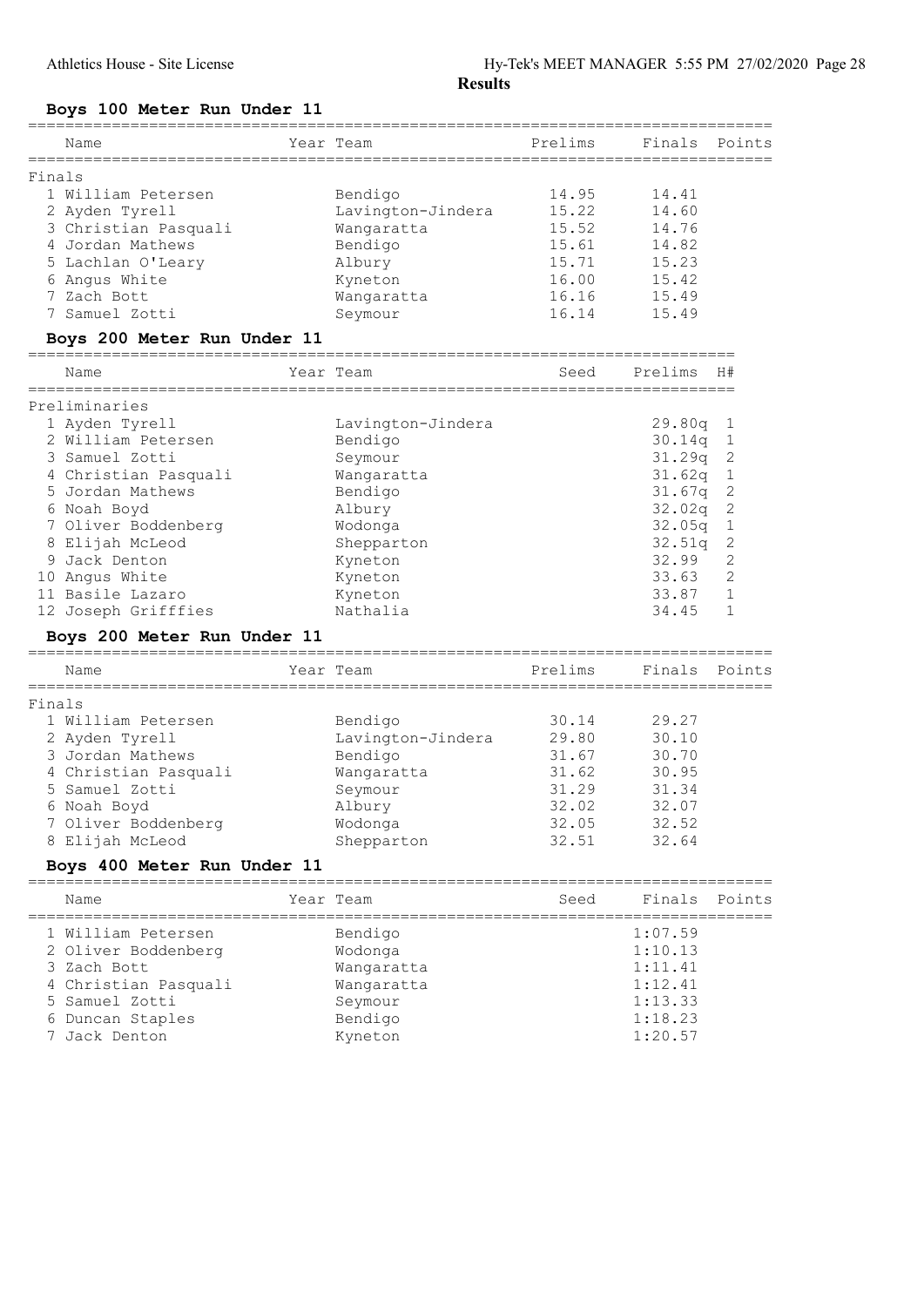#### Boys 800 Meter Run Under 11

| 2 Jordan Mathews<br>3 Joseph Grifffies<br>4 Harrison Carty<br>5 Thomas Fox |                     | Bendigo<br>Nathalia<br>Wangaratta<br>Bendigo | 7.00m<br>6.00m<br>7.00m<br>6.00m | 8.04m<br>7.69m<br>7.68m<br>7.48m |         |
|----------------------------------------------------------------------------|---------------------|----------------------------------------------|----------------------------------|----------------------------------|---------|
|                                                                            |                     |                                              |                                  |                                  |         |
|                                                                            |                     |                                              |                                  |                                  |         |
| 1 Jack Abbruzzese                                                          |                     | Albury                                       | 7.00m                            | 9.24m                            |         |
| Name                                                                       |                     | Year Team                                    | Seed                             | Finals                           | Points  |
| Boys Triple Jump Under 11<br>=============================                 |                     | ---------------------                        |                                  |                                  |         |
| 10 Duncan Staples                                                          |                     | Bendigo                                      |                                  | 3.21m                            |         |
| 9 Angus White                                                              |                     | Kyneton                                      |                                  | 3.51m                            |         |
| 7 Oliver Boddenberg<br>8 Basile Lazaro                                     |                     | Wodonga<br>Kyneton                           |                                  | 3.62m<br>3.59m                   |         |
| 6 Ayden Tyrell                                                             |                     | Lavington-Jindera                            |                                  | 3.82m                            |         |
| 5 Noah Boyd                                                                |                     | Albury                                       |                                  | 3.84m                            |         |
| 4 Harrison Carty                                                           |                     | Wangaratta                                   |                                  | 3.85m                            |         |
| 2 Lachlan O'Leary<br>3 Jordan Mathews                                      |                     | Albury<br>Bendigo                            |                                  | 4.19m<br>4.05m                   |         |
| 1 Jack Abbruzzese                                                          |                     | Albury                                       |                                  | 4.49m                            |         |
| ===============<br>Name                                                    |                     | Year Team                                    | Seed<br>======================   | Finals                           | Points  |
| Boys Long Jump Under 11                                                    | ==========          |                                              |                                  |                                  |         |
| 6 Thomas Fox                                                               |                     | Bendigo                                      |                                  | J1.15m                           |         |
| 4 Ayden Tyrell<br>5 Elijah McLeod                                          |                     | Lavington-Jindera<br>Shepparton              |                                  | J1.22m<br>J1.15m                 |         |
| 3 Lachlan O'Leary                                                          |                     | Albury                                       |                                  | J1.22m                           |         |
| 2 Basile Lazaro                                                            |                     | Kyneton                                      |                                  | J1.24m                           |         |
| 1 Jack Denton                                                              |                     | Kyneton                                      |                                  | J1.24m                           |         |
| Name                                                                       |                     | Year Team                                    | Seed                             | Finals                           | Points  |
| Boys High Jump Under 11                                                    |                     |                                              |                                  |                                  |         |
| 4 Jordan Webb                                                              |                     | Bendigo                                      |                                  | 17.05                            |         |
| 3 Angus White                                                              |                     | Shepparton<br>Kyneton                        |                                  | 15.30                            |         |
| 1 Jack Abbruzzese<br>2 Elijah McLeod                                       |                     | Albury                                       |                                  | 12.98<br>15.24                   |         |
| Name                                                                       |                     | Year Team                                    | Seed                             | Finals                           | Points  |
| Boys 80 Meter Hurdles Under 11                                             |                     |                                              |                                  |                                  |         |
| 1 Harrison Carty                                                           |                     | Wangaratta                                   |                                  | 6:16.05                          |         |
| Name                                                                       | -----------         | Year Team                                    | Seed                             | Finals                           | Points  |
| Boys 1500 Meter Run Under 11                                               |                     |                                              |                                  |                                  |         |
| 3 Duncan Staples                                                           |                     | Bendigo                                      |                                  | 3:03.29                          |         |
| 2 Nathan Stone                                                             |                     | Shepparton                                   |                                  | 2:58.28                          |         |
|                                                                            |                     |                                              |                                  |                                  |         |
| Name                                                                       |                     |                                              | Seed                             | Finals                           | Points  |
|                                                                            | 1 Oliver Boddenberg |                                              | Year Team<br>Wodonga             |                                  | 2:54.22 |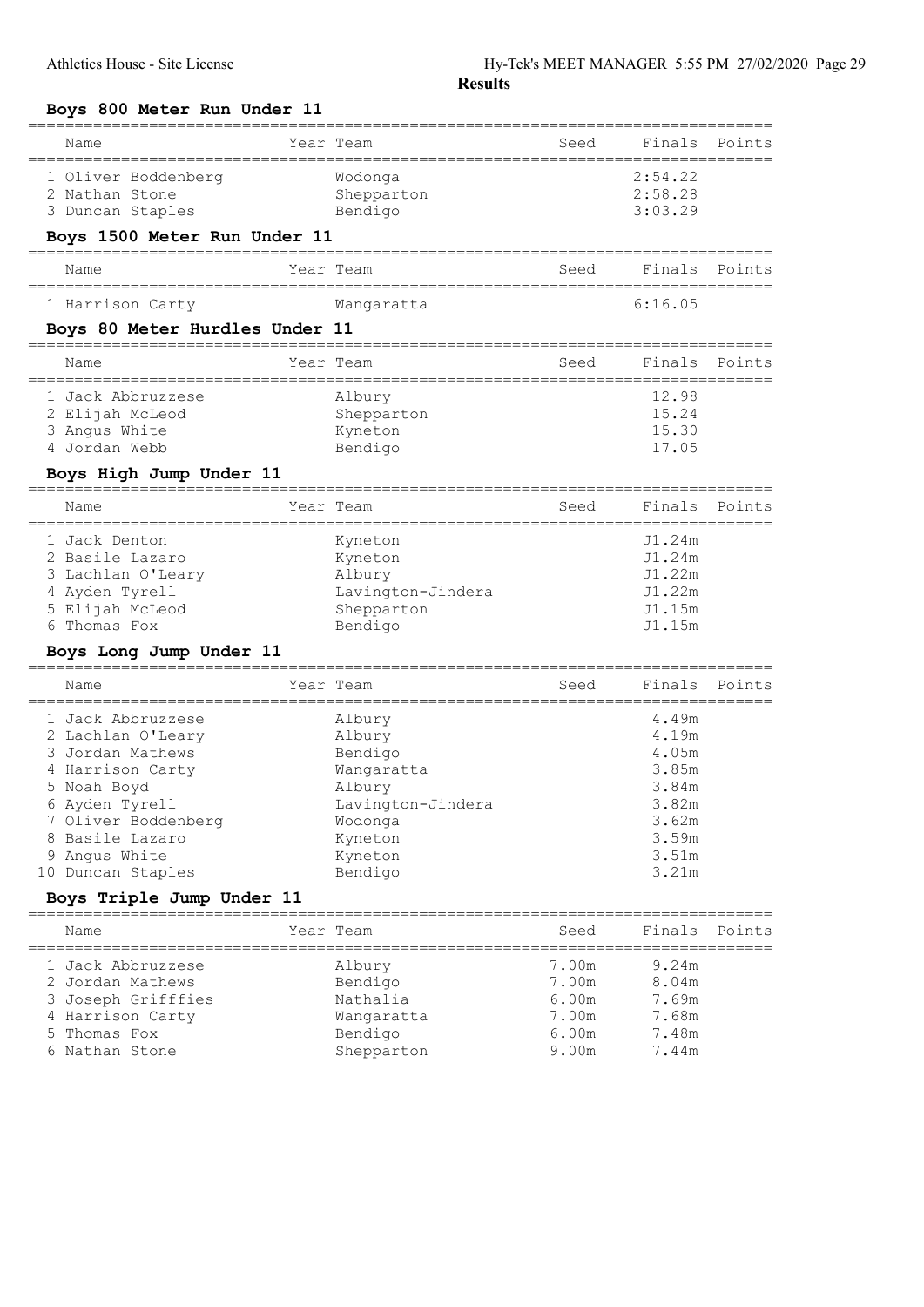| Boys Triple Jump Under 11         |                            |                                         |                |                   |
|-----------------------------------|----------------------------|-----------------------------------------|----------------|-------------------|
| 7 William Petersen                | Bendigo                    | 7.00m                                   | 7.38m          |                   |
| 8 Duncan Staples                  | Bendigo                    | 6.00m                                   | 7.32m          |                   |
| 9 Noah Boyd                       | Albury                     | 6.00m                                   | 7.25m          |                   |
| 10 Kai Norton                     | Bendigo                    | 5.00m                                   | 6.88m          |                   |
| Boys Shot Put Under 11            |                            |                                         |                |                   |
| Name<br>-----------------         | Year Team                  | Seed                                    | Finals         | Points            |
| 1 Kai Norton                      | Bendigo                    |                                         | 9.99m          |                   |
| 2 Lachlan O'Leary                 | Albury                     |                                         | 9.48m          |                   |
| 3 Jasper Seymour                  | Bendigo                    |                                         | 8.95m          |                   |
| Boys Discus Throw Under 11        |                            |                                         |                |                   |
| Name<br>------------              | Year Team<br>============= | Seed<br>-============================== | Finals         | Points            |
| 1 Kai Norton                      | Bendigo                    |                                         | 30.08m         |                   |
| 2 Jasper Seymour                  | Bendigo                    |                                         | 26.55m         |                   |
| 3 Harrison Carty                  | Wangaratta                 |                                         | 22.77m         |                   |
| 4 Joseph Grifffies                | Nathalia                   |                                         | 18.24m         |                   |
| 5 Thomas Besford                  | Albury                     |                                         | 17.30m         |                   |
| 6 Basile Lazaro                   | Kyneton                    |                                         | 11.85m         |                   |
| Boys Javelin Throw Under 11       |                            |                                         |                |                   |
| Name                              | Year Team                  | Seed                                    | Finals         | Points            |
| 1 Kai Norton                      | Bendigo                    |                                         | 21.52m         |                   |
| 2 Jasper Seymour                  | Bendigo                    |                                         | 17.83m         |                   |
| 3 Thomas Fox                      | Bendigo                    |                                         | 16.35m         |                   |
| 4 Thomas Besford                  | Albury                     |                                         | 10.68m         |                   |
| Boys 100 Meter Run Under 12       |                            |                                         |                |                   |
| Name                              | Year Team<br>==========    | Seed                                    | Prelims        | H#                |
| Preliminaries                     |                            |                                         |                |                   |
| 1 Charlie Haring                  | Wangaratta                 |                                         | 14.19q         | 1                 |
| 2 Callum Bott                     | Wangaratta                 |                                         | 14.32q         | 2                 |
| 3 Archie Skehan                   | Yarrawonga-Mulwala         |                                         | 14.68q         | 2                 |
| 4 Samuel O'Leary                  | Albury                     |                                         | 14.77q         | $\mathbf{1}$      |
| 5 Harvey Jacka                    | Wangaratta                 |                                         | 15.63q         | 2                 |
| 6 Elijah Swiggs                   | Echuca-Moama               |                                         | 15.86q         | 1                 |
| 7 Nicholas Mitchell               | Rochester                  |                                         | 15.89q         | 2                 |
| 7 Noah Williams                   | Shepparton                 |                                         | 15.89q         | 2                 |
| 9 Ezra Thornber                   | Albury                     |                                         | 17.26          | $\mathbf 1$       |
| 10 Macinnes Shaw<br>11 Achie Shaw | Kyneton                    |                                         | 17.27<br>19.24 | $\mathbf{1}$<br>1 |
| Boys 100 Meter Run Under 12       | Kyneton                    |                                         |                |                   |
| ===========================       | -----------------------    |                                         |                |                   |
| Name                              | Year Team                  | Prelims                                 | Finals         | Points            |
| Finals                            |                            |                                         |                |                   |
| 1 Callum Bott                     | Wangaratta                 | 14.32                                   | 13.49          |                   |
| 2 Charlie Haring                  | Wangaratta                 | 14.19                                   | 13.50          |                   |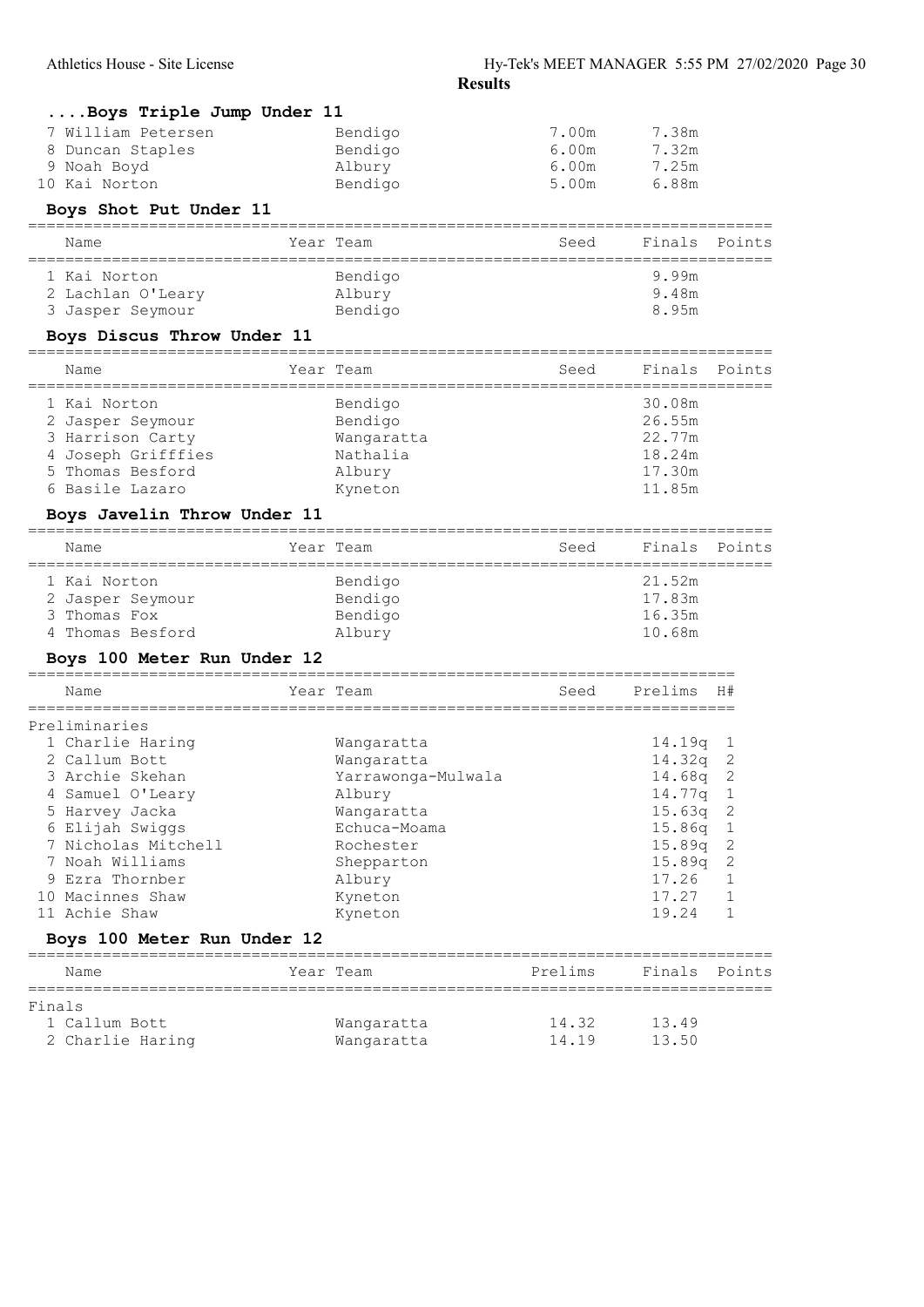| Boys 100 Meter Run Under 12 |  |  |  |
|-----------------------------|--|--|--|
|                             |  |  |  |

| 3 Archie Skehan     | Yarrawonga-Mulwala | 14.68 | 13.84 |
|---------------------|--------------------|-------|-------|
| 4 Samuel O'Leary    | Albury             | 14.77 | 13.97 |
| 5 Elijah Swiggs     | Echuca-Moama       | 15.86 | 15.04 |
| 6 Noah Williams     | Shepparton         | 15.89 | 15.13 |
| 7 Harvey Jacka      | Wangaratta         | 15.63 | 15.16 |
| 8 Nicholas Mitchell | Rochester          | 15.89 | 15.18 |

#### Boys 200 Meter Run Under 12

============================================================================ Name Year Team Seed Prelims H#

| $\overline{\phantom{0}}$ |  |
|--------------------------|--|

| 1 Callum Bott    | Wangaratta         | $27.52q$ 2 |
|------------------|--------------------|------------|
| 2 Charlie Haring | Wangaratta         | $27.81q$ 1 |
| 3 Angus Hoyne    | Kyneton            | $29.56q$ 1 |
| 4 Archie Skehan  | Yarrawonga-Mulwala | $30.53q$ 1 |
| 5 Alec Franzke   | Albury             | $31.18q$ 2 |
| 6 Lincoln Norris | Bendigo            | $32.43q$ 2 |
| 7 Achie Shaw     | Kyneton            | $32.48q$ 2 |
| 8 Ezra Thornber  | Albury             | $34.00q$ 1 |
| 9 Jack Morelli   | Kyneton            | 38.06      |

## Boys 200 Meter Run Under 12

|        | Name             | Year Team          | Prelims | Finals Points |  |
|--------|------------------|--------------------|---------|---------------|--|
| Finals |                  |                    |         |               |  |
|        | 1 Charlie Haring | Wangaratta         | 27.81   | 27.32         |  |
|        | 2 Callum Bott    | Wangaratta         | 27.52   | 27.40         |  |
|        | 3 Angus Hoyne    | Kyneton            | 29.56   | 29.42         |  |
|        | 4 Archie Skehan  | Yarrawonga-Mulwala | 30.53   | 30.79         |  |
|        | 5 Alec Franzke   | Albury             | 31.18   | 31.19         |  |
|        | 6 Lincoln Norris | Bendigo            | 32.43   | 32.96         |  |
|        | 7 Ezra Thornber  | Albury             | 34.00   | 34.13         |  |

## Boys 400 Meter Run Under 12

| Name             | Year Team  | Seed | Finals H# Points |              |  |
|------------------|------------|------|------------------|--------------|--|
| 1 Callum Bott    | Wangaratta |      | 59.90            |              |  |
| 2 Alec Franzke   | Albury     |      | 1:06.25          |              |  |
| 3 Angus Hoyne    | Kyneton    |      | 1:07.59          | -2           |  |
| 4 Axel Drummond  | Bendigo    |      | 1:07.74          |              |  |
| 5 Liam Wall      | Wodonga    |      | 1:12.90          | $\mathbf{1}$ |  |
| 6 Mitchell Lines | Bendigo    |      | 1:18.17          | 2            |  |
| 7 Macinnes Shaw  | Kyneton    |      | 1:18.89          | $\mathbf{1}$ |  |
| 8 Alex Barnes    | Shepparton |      | 1:22.40          | 2            |  |
| 9 Jack Morelli   | Kyneton    |      | 1:31.65          | 2            |  |
|                  |            |      |                  |              |  |

## Boys 800 Meter Run Under 12

| Name             | Year Team    | Seed | Finals Points |  |
|------------------|--------------|------|---------------|--|
| 1 Alec Franzke   | Albury       |      | 2:26.03       |  |
| 2 Avery McDermid | Bendigo      |      | 2:34.42       |  |
| 3 Axel Drummond  | Bendigo      |      | 2:40.16       |  |
| 4 Darcy Cullen   | Echuca-Moama |      | 2:43.33       |  |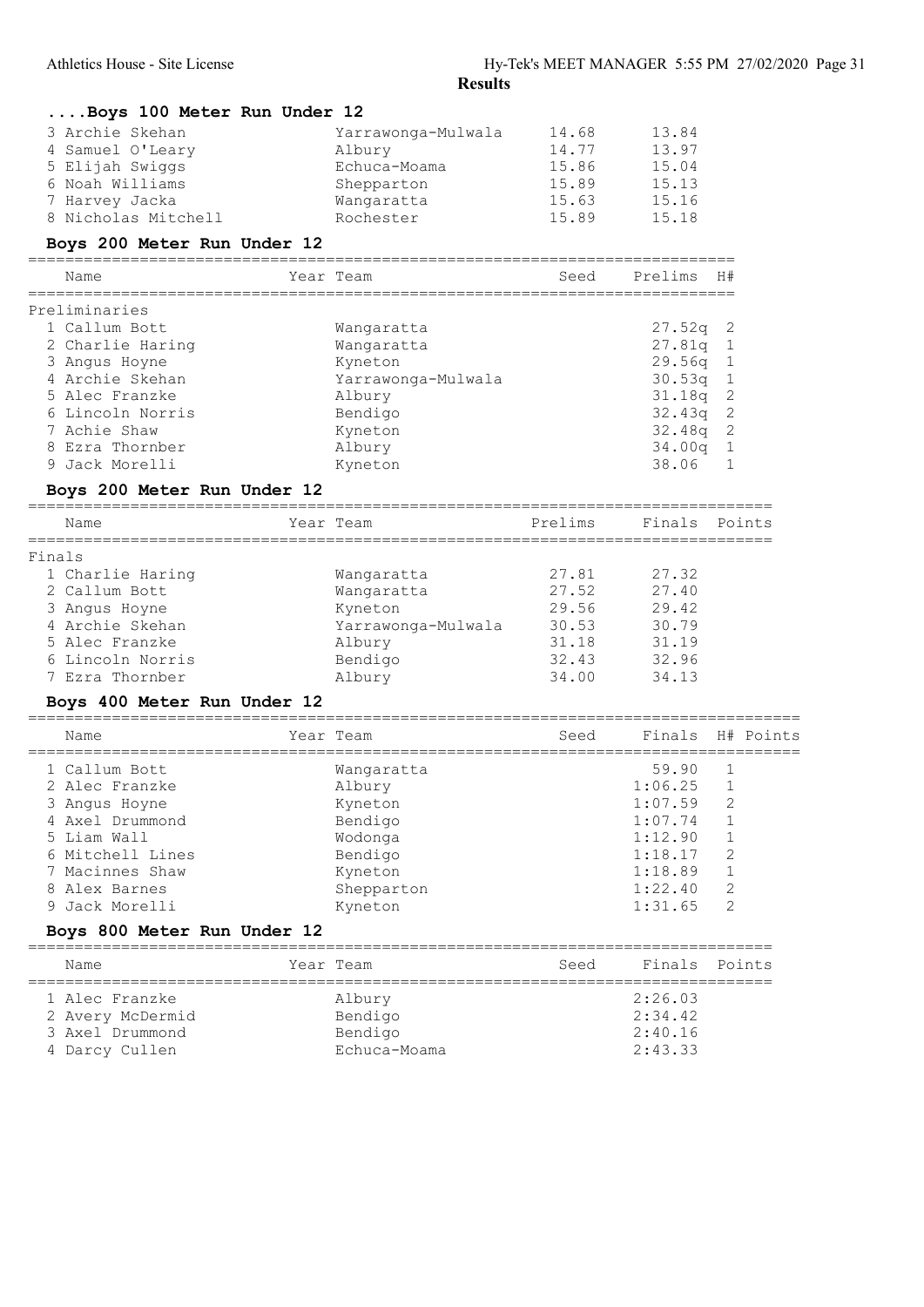## ....Boys 800 Meter Run Under 12

| 5 Liam Wall     | Wodonga    | 2:46.84 |
|-----------------|------------|---------|
| 6 Ezra Thornber | Albury     | 2:53.64 |
| 7 Jack Morelli  | Kyneton    | 3:14.16 |
| 8 Alex Barnes   | Shepparton | 3:15.10 |

## Boys 1500 Meter Run Under 12

| Name             | Year Team    | Seed | Finals Points |  |
|------------------|--------------|------|---------------|--|
| 1 Alec Franzke   | Albury       |      | 4:53.01       |  |
| 2 Cody Walker    | Echuca-Moama |      | 5:18.16       |  |
| 3 Avery McDermid | Bendigo      |      | 5:18.44       |  |
| 4 Darcy Cullen   | Echuca-Moama |      | 5:29.21       |  |
| 5 Liam Wall      | Wodonga      |      | 5:49.37       |  |
| 6 Ezra Thornber  | Albury       |      | 6:05.30       |  |
| 7 Dexter Hill    | Wangaratta   |      | 6:08.18       |  |
| 8 Alex Barnes    | Shepparton   |      | 6:37.61       |  |
| 9 Jack Morelli   | Kyneton      |      | 6:45.20       |  |
|                  |              |      |               |  |

## Boys 80 Meter Hurdles Under 12

| Name                                                | Year Team                           | Seed | Finals Points           |  |
|-----------------------------------------------------|-------------------------------------|------|-------------------------|--|
| 1 Noah Williams<br>2 Harvey Jacka<br>3 Jack Edwards | Shepparton<br>Wangaratta<br>Bendigo |      | 16.47<br>16.53<br>17.64 |  |

## Boys High Jump Under 12

| Name             | Year Team    | Seed | Finals Points |  |
|------------------|--------------|------|---------------|--|
| 1 Kuppah Kome    | Kyneton      |      | J1.35m        |  |
| 2 Angus Hoyne    | Kyneton      |      | J1.35m        |  |
| 3 Connor Breheny | Benalla      |      | J1.35m        |  |
| 4 Cody Walker    | Echuca-Moama |      | J1.25m        |  |
| 4 Samuel O'Leary | Albury       |      | J1.25m        |  |
| 6 Harvey Jacka   | Wangaratta   |      | J1.25m        |  |
| 7 Rhys Hansen    | Nathalia     |      | J1.25m        |  |
| 8 Noah Williams  | Shepparton   |      | 1.20m         |  |
|                  |              |      |               |  |

## Boys Long Jump Under 12

| Name             | Year Team    | Seed | Finals Points |  |
|------------------|--------------|------|---------------|--|
| 1 Samuel O'Leary | Albury       |      | 4.26m         |  |
| 2 Harvey Jacka   | Wangaratta   |      | 4.07m         |  |
| 3 Elijah Swiggs  | Echuca-Moama |      | 3.89m         |  |
| 4 Angus Hoyne    | Kyneton      |      | 3.76m         |  |
| 5 Liam Wall      | Wodonga      |      | 3.69m         |  |
| 6 Rhys Hansen    | Nathalia     |      | 3.38m         |  |
| 7 Macinnes Shaw  | Kyneton      |      | 3.25m         |  |
| 8 Achie Shaw     | Kyneton      |      | 3.09m         |  |
|                  |              |      |               |  |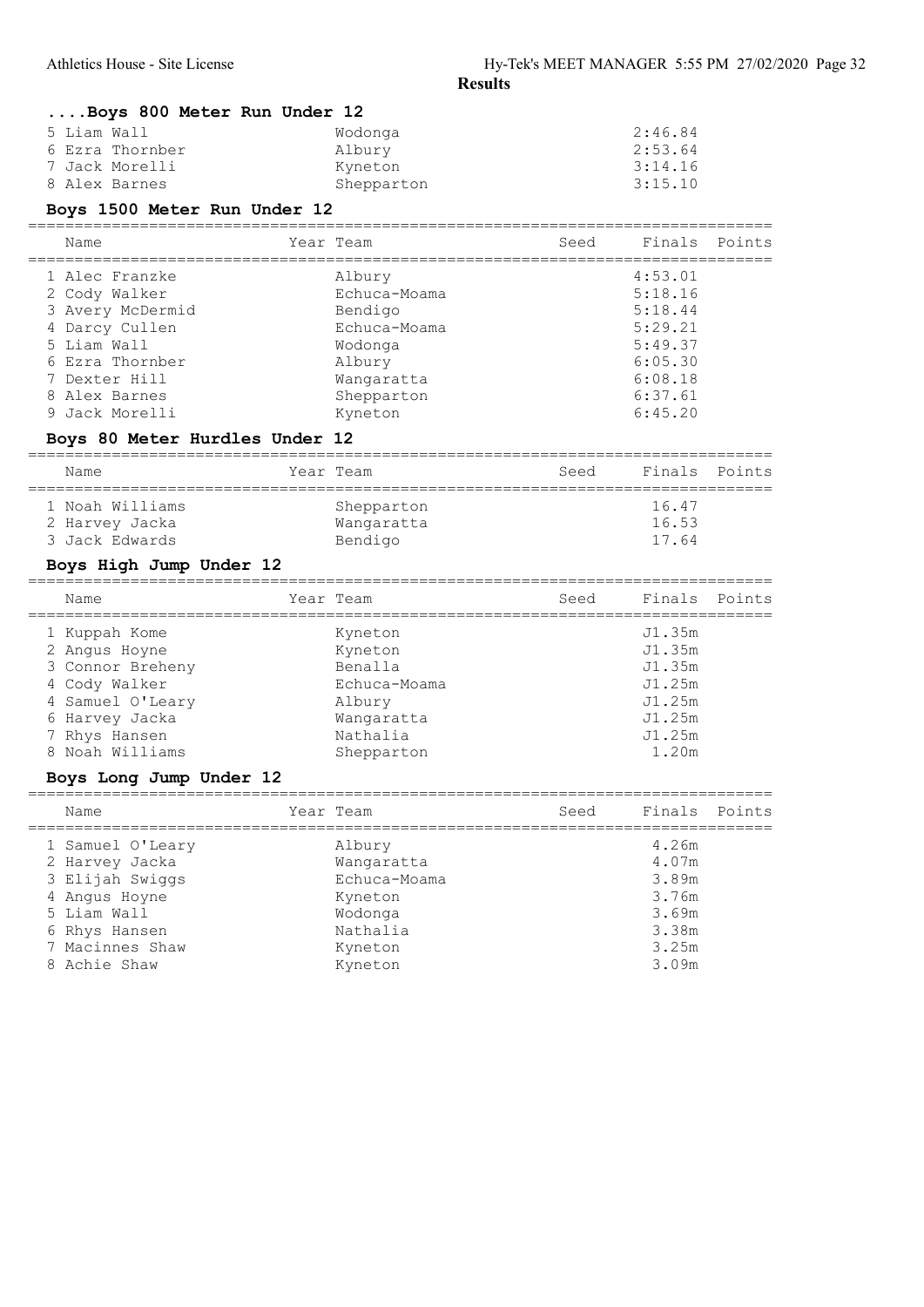## Boys Triple Jump Under 12

|   | Name                       | Year Team    | Seed        | Finals | Points |
|---|----------------------------|--------------|-------------|--------|--------|
|   | 1 Samuel O'Leary           | Albury       | 8.00m       | 8.90m  |        |
|   | 2 Nicholas Mitchell        | Rochester    | 7.00m       | 8.84m  |        |
|   | 3 Noah Williams            | Shepparton   |             | 8.34m  |        |
|   | 4 Connor Breheny           | Benalla      | 7.00m       | 8.18m  |        |
|   | 5 Rhys Hansen              | Nathalia     | 5.00m 7.46m |        |        |
|   | 6 Lincoln Norris           | Bendigo      | 6.00m       | 7.20m  |        |
|   | Boys Shot Put Under 12     |              |             |        |        |
|   | Name                       | Year Team    | Seed        | Finals | Points |
|   | 1 Charlie Haring           | Wangaratta   |             | 11.69m |        |
|   | 2 Anakin Pastuszka         | Benalla      |             | 10.18m |        |
| 3 | Elijah Swiggs              | Echuca-Moama |             | 10.05m |        |
|   | 4 Kuppah Kome              | Kyneton      |             | 8.16m  |        |
|   | 5 Fred Thompson            | Kyneton      |             | 7.83m  |        |
|   | 6 Mitchell Lines           | Bendigo      |             | 7.82m  |        |
|   | Boys Discus Throw Under 12 |              |             |        |        |
|   | Name                       | Year Team    | Seed        | Finals | Points |
|   | 1 Anakin Pastuszka         | Benalla      |             | 27.43m |        |
| 2 | Kuppah Kome                | Kyneton      |             | 24.56m |        |
|   | 3 Fred Thompson            | Kyneton      |             | 17.84m |        |

# -- Elijah Swiggs Echuca-Moama ND

## Boys Javelin Throw Under 12

| Name                             | Year Team             | Seed | Finals Points    |  |
|----------------------------------|-----------------------|------|------------------|--|
| 1 Anakin Pastuszka               | Benalla               |      | 22.39m<br>21.40m |  |
| 2 Nicholas Kjar<br>3 Kuppah Kome | Wangaratta<br>Kyneton |      | 20.22m           |  |
| 4 Fred Thompson                  | Kyneton               |      | 13.99m           |  |

# Boys 1500 Meter Race Walk Under 12

| Name                            | Year Team             | Seed | Finals Points       |  |
|---------------------------------|-----------------------|------|---------------------|--|
| 1 Lincoln Norris                | Bendigo               |      | 9:26.25             |  |
| 2 Alex Barnes<br>3 Jack Edwards | Shepparton<br>Bendigo |      | 9:30.39<br>11:18.29 |  |
|                                 |                       |      |                     |  |

## Boys 100 Meter Run Under 13

| Name                 | Year Team   | Seed | Finals Points |  |
|----------------------|-------------|------|---------------|--|
| 1 Jacob Dimit        | Shepparton  |      | 12.88         |  |
| 2 Oliver Leerentveld | Albury      |      | 13.63         |  |
| 3 Reeve Evans        | Shepparton  |      | 13.68         |  |
| 4 Keenan Seymour     | Bendigo     |      | 13.72         |  |
| 5 Cooper Wilson      | Bendigo     |      | 13.94         |  |
| 6 Elton Sandland     | Albury      |      | 14.23         |  |
| 7 Noah Campbell      | Murrindindi |      | 14.71         |  |
|                      |             |      |               |  |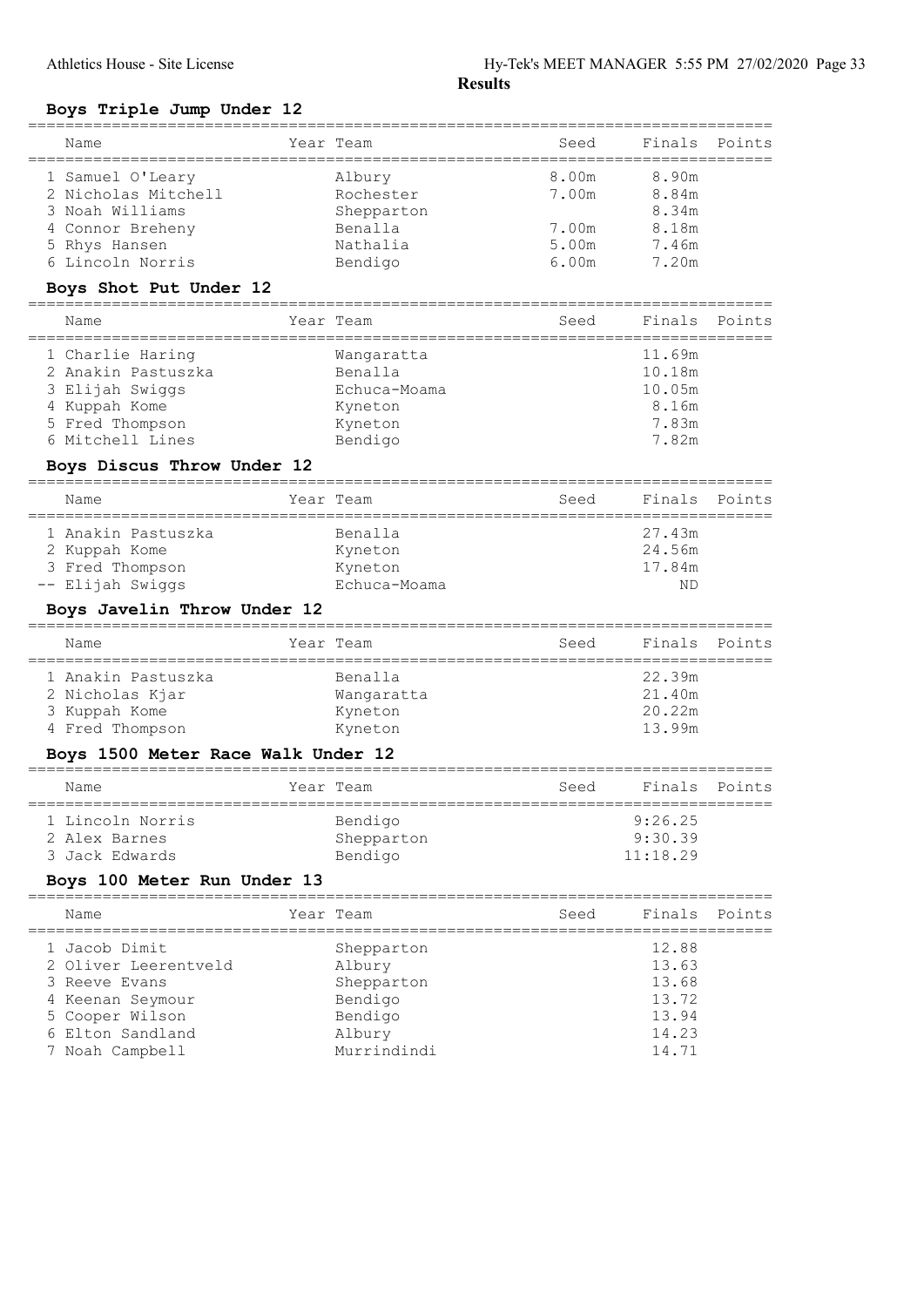| Boys 100 Meter Run Under 13     |             |      |               |        |
|---------------------------------|-------------|------|---------------|--------|
| 8 Xavier Coghill                | Bendigo     |      | 15.44         |        |
| Boys 200 Meter Run Under 13     |             |      |               |        |
| Name                            | Year Team   | Seed | Finals        | Points |
| 1 Jacob Dimit                   | Shepparton  |      | 26.46         |        |
| 2 Oliver Leerentveld            | Albury      |      | 28.02         |        |
| 3 Keenan Seymour                | Bendigo     |      | 29.24         |        |
| 4 Jayden Taylor                 | Kyabram     |      | 29.71         |        |
| Boys 400 Meter Run Under 13     |             |      |               |        |
| Name                            | Year Team   | Seed | Finals Points |        |
| 1 Sloan Mulholland              | Wodonga     |      | 1:14.84       |        |
| Boys 800 Meter Run Under 13     |             |      |               |        |
| Name                            | Year Team   | Seed | Finals        | Points |
| 1 Lewis Lonsdale                | Bendigo     |      | 2:48.71       |        |
| Boys 1500 Meter Run Under 13    |             |      |               |        |
| Name                            | Year Team   | Seed | Finals        | Points |
| 1 Corey Marjanovic              | Wangaratta  |      | 5:30.09       |        |
| 2 Lewis Lonsdale                | Bendigo     |      | 5:34.14       |        |
| Boys 80 Meter Hurdles Under 13  |             |      |               |        |
| Name                            | Year Team   | Seed | Finals        | Points |
| 1 Reeve Evans                   | Shepparton  |      | 13.02         |        |
| 2 Noah Campbell                 | Murrindindi |      | 14.92         |        |
| 3 Drew Coller                   | Murrindindi |      | 15.03         |        |
| Boys 200 Meter Hurdles Under 13 |             |      |               |        |
| Name                            | Year Team   | Seed | Finals        | Points |
| 1 Reeve Evans                   | Shepparton  |      | 30.24         |        |
| 2 Luke Johnson                  | Bendigo     |      | 32.97         |        |
| Boys High Jump Under 13         |             |      |               |        |
| Name                            | Year Team   | Seed | Finals        | Points |
| 1 Jayden Taylor                 | Kyabram     |      | 1.42m         |        |
| 2 Cooper Wilson                 | Bendigo     |      | 1.38m         |        |
| 3 Oliver Leerentveld            | Albury      |      | J1.35m        |        |
| Drew Coller<br>4                | Murrindindi |      | J1.35m        |        |
| 5 Xavier Coghill                | Bendigo     |      | 1.25m         |        |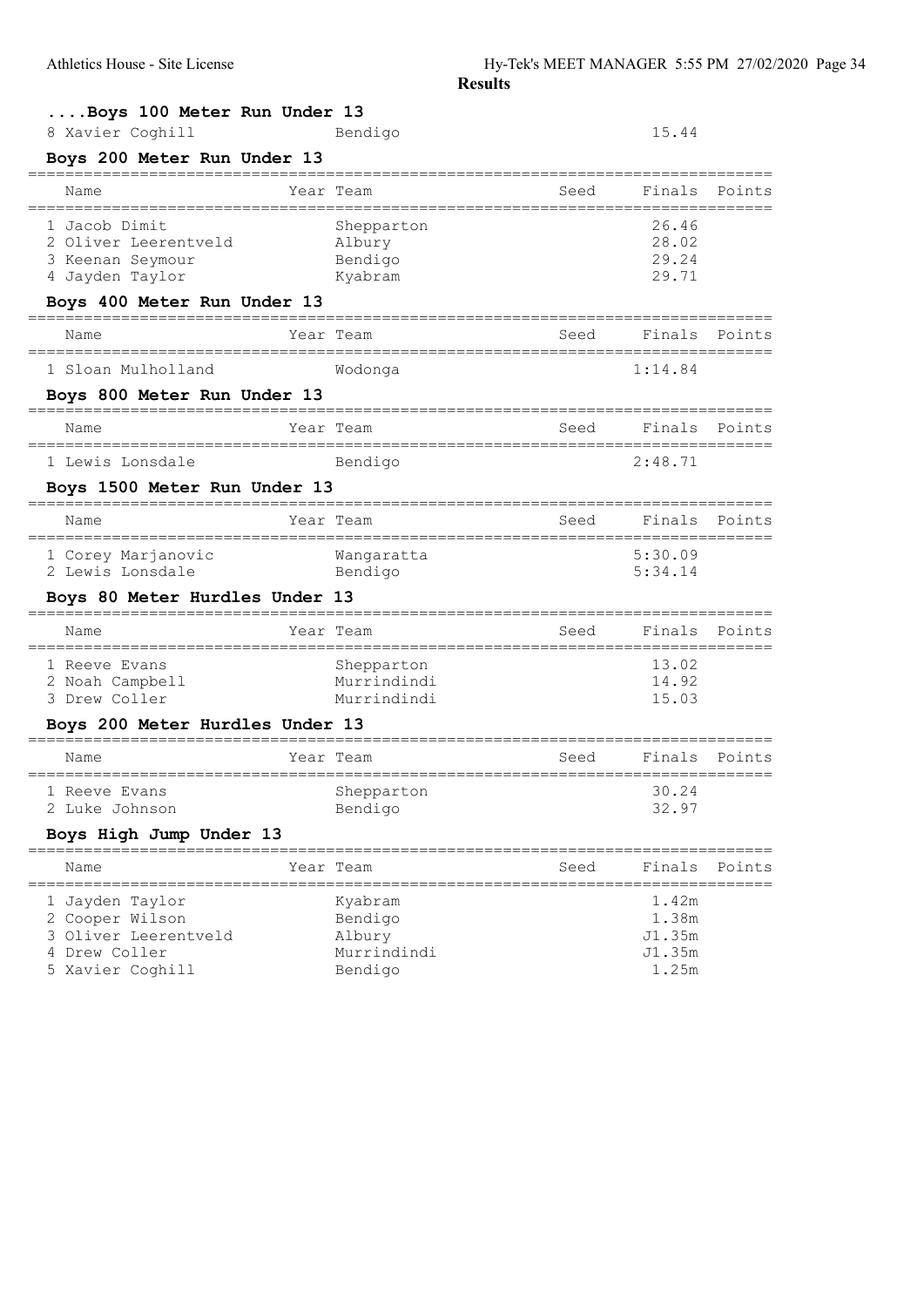## Boys Long Jump Under 13

| Name                 | Year Team   | Seed | Finals Points |  |
|----------------------|-------------|------|---------------|--|
| 1 Jayden Taylor      | Kyabram     |      | 4.46m         |  |
| 2 Oliver Leerentveld | Albury      |      | 4.36m         |  |
| 3 Noah Campbell      | Murrindindi |      | 4.30m         |  |
| 4 Cooper Wilson      | Bendigo     |      | 4.15m         |  |
| 5 Drew Coller        | Murrindindi |      | 4.14m         |  |
| 6 Corey Marjanovic   | Wangaratta  |      | 4.05m         |  |
| 7 Xavier Coghill     | Bendigo     |      | 4.04m         |  |
| 8 Keenan Seymour     | Bendigo     |      | 3.36m         |  |
|                      |             |      |               |  |

## Boys Triple Jump Under 13

| Name               | Year Team   | Seed  | Finals Points |  |
|--------------------|-------------|-------|---------------|--|
| 1 Jayden Taylor    | Kyabram     | 7.00m | 9.26m         |  |
| 2 Luke Johnson     | Bendigo     | 7.00m | 9.17m         |  |
| 3 Drew Coller      | Murrindindi | 8.00m | 9.03m         |  |
| 4 Corey Marjanovic | Wangaratta  | 7.00m | 8.90m         |  |

## Boys Shot Put Under 13

| Name               | Year Team  | Seed | Finals Points |  |
|--------------------|------------|------|---------------|--|
| 1 Jacob Dimit      | Shepparton |      | 11.15m        |  |
| 2 Elton Sandland   | Albury     |      | 9.18m         |  |
| 3 Aden Schreck     | Shepparton |      | 7.56m         |  |
| 4 Keenan Seymour   | Bendigo    |      | 7.20m         |  |
| 5 Xavier Coghill   | Bendigo    |      | 6.84m         |  |
| 6 Sloan Mulholland | Wodonga    |      | 5.61m         |  |
|                    |            |      |               |  |

## Boys Discus Throw Under 13

| Name          |                    | Year Team  | Seed | Finals Points |  |
|---------------|--------------------|------------|------|---------------|--|
| 1 Jacob Dimit |                    | Shepparton |      | 33.05m        |  |
| 2 Reeve Evans |                    | Shepparton |      | 29.72m        |  |
|               | 3 Elton Sandland   | Albury     |      | 22.62m        |  |
|               | 4 Sloan Mulholland | Wodonga    |      | 19.62m        |  |

## Boys Javelin Throw Under 13

| Name                                 | Year Team             | Seed | Finals Points    |  |
|--------------------------------------|-----------------------|------|------------------|--|
| 1 Aden Schreck<br>2 Sloan Mulholland | Shepparton<br>Wodonga |      | 25.80m<br>18.08m |  |

## Boys 100 Meter Run Under 14

| Name               | Year Team  | Seed | Finals Points |  |
|--------------------|------------|------|---------------|--|
| 1 Logan Sandland   | Albury     |      | 12.35         |  |
| 2 Ryan Schwarz     | Shepparton |      | 12.41         |  |
| 3 Matthew Dimit    | Shepparton |      | 12.69         |  |
| 4 William Good     | Albury     |      | 12.71         |  |
| 5 Jayden Wayenberg | Albury     |      | 13.01         |  |
| 6 Jeremiah Amery   | Nathalia   |      | 13.12         |  |
|                    |            |      |               |  |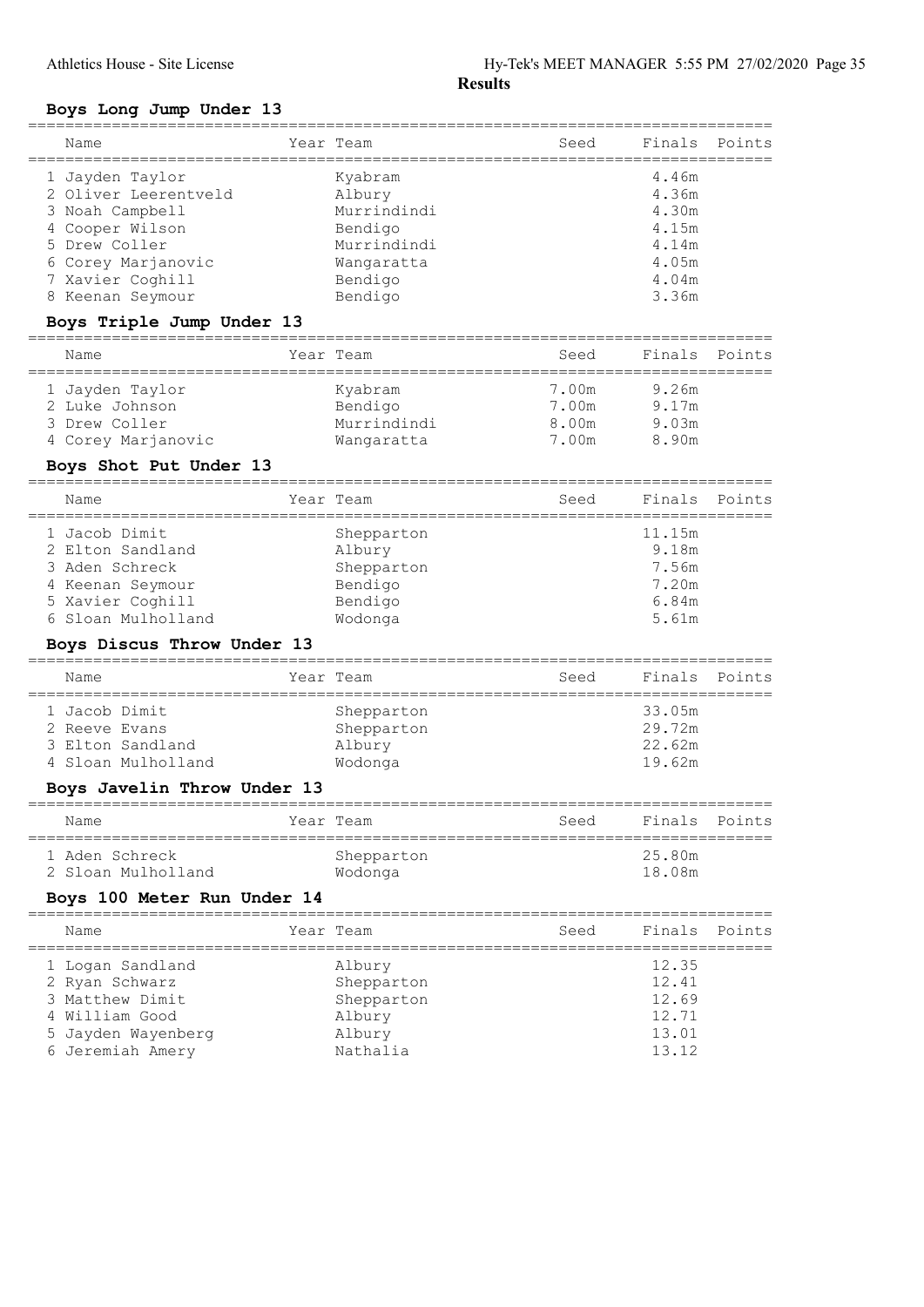## Boys 200 Meter Run Under 14

| Name                                                     | Year Team                      | Seed              | Finals                  | Points        |
|----------------------------------------------------------|--------------------------------|-------------------|-------------------------|---------------|
| 1 William Good<br>2 Christian Vaitohi<br>3 Matthew Dimit | Albury<br>Shepparton           |                   | 26.05<br>26.14<br>26.48 |               |
| 4 Jayden Wayenberg                                       | Shepparton<br>Albury           |                   | 26.94                   |               |
| 5 James Cooke                                            | Benalla                        |                   | 30.86                   |               |
| Boys 400 Meter Run Under 14                              |                                |                   |                         |               |
| Name<br>=====================                            | Year Team                      | Seed              | Finals                  | Points        |
| 1 William Chant                                          | Bendigo                        |                   | J59.72                  | .716          |
| 2 Jayden Wayenberg                                       | Albury                         |                   | J59.72                  | .720          |
| 3 Logan Tickell<br>4 Thomas Hilet                        | Bendigo<br>Echuca-Moama        |                   | 1:03.40<br>1:05.32      |               |
| 5 James Mulholland                                       | Wodonga                        |                   | 1:09.28                 |               |
| 6 Daniel Noden                                           | Bendigo                        |                   | 1:11.26                 |               |
| Boys 800 Meter Run Under 14                              |                                |                   |                         |               |
| Name                                                     | Year Team                      | Seed              | Finals                  | Points        |
| 1 Xavier Pitt                                            | Wangaratta                     |                   | 2:12.06                 |               |
| 2 Logan Tickell                                          | Bendigo                        |                   | 2:12.57                 |               |
| 3 Jeremiah Amery                                         | Nathalia                       |                   | 2:16.13                 |               |
| 4 Daniel Noden                                           | Bendigo                        |                   | 2:36.73                 |               |
| Boys 1500 Meter Run Under 14                             |                                |                   |                         |               |
| Name                                                     | Year Team                      | Seed              | Finals                  | Points        |
|                                                          |                                |                   |                         |               |
| 1 Logan Tickell                                          | Bendigo                        |                   | 4:35.42                 |               |
| 2 William Chant                                          | Bendigo                        |                   | 4:50.32                 |               |
| 3 William Trompf                                         | Wangaratta                     |                   | 5:13.06                 |               |
| 4 Daniel Noden<br>Boys 90 Meter Hurdles Under 14         | Bendigo                        |                   | 5:26.08                 |               |
| Name                                                     | Year Team                      | Seed              | Finals                  | Points        |
| -----------------<br>1 Ryan Schwarz                      | ================<br>Shepparton |                   | 14.98                   |               |
| 2 Dominic Korzeniowski                                   | Albury                         |                   | 16.85                   |               |
| 3 Thomas Hilet                                           | Echuca-Moama                   |                   | 17.02                   |               |
| Boys 200 Meter Hurdles Under 14<br>===============       | ==================             | ================= |                         |               |
| Name                                                     | Year Team                      | Seed              | Finals Points           |               |
| 1 Xavier Pitt                                            | Wangaratta                     |                   | 29.09                   |               |
| Boys High Jump Under 14                                  |                                |                   |                         |               |
| Name                                                     | Year Team                      | Seed              |                         | Finals Points |
| 1 Daniel Noden                                           | Bendigo                        |                   | 1.54m                   |               |
| 2 James Cooke                                            | Benalla                        |                   | 1.52m                   |               |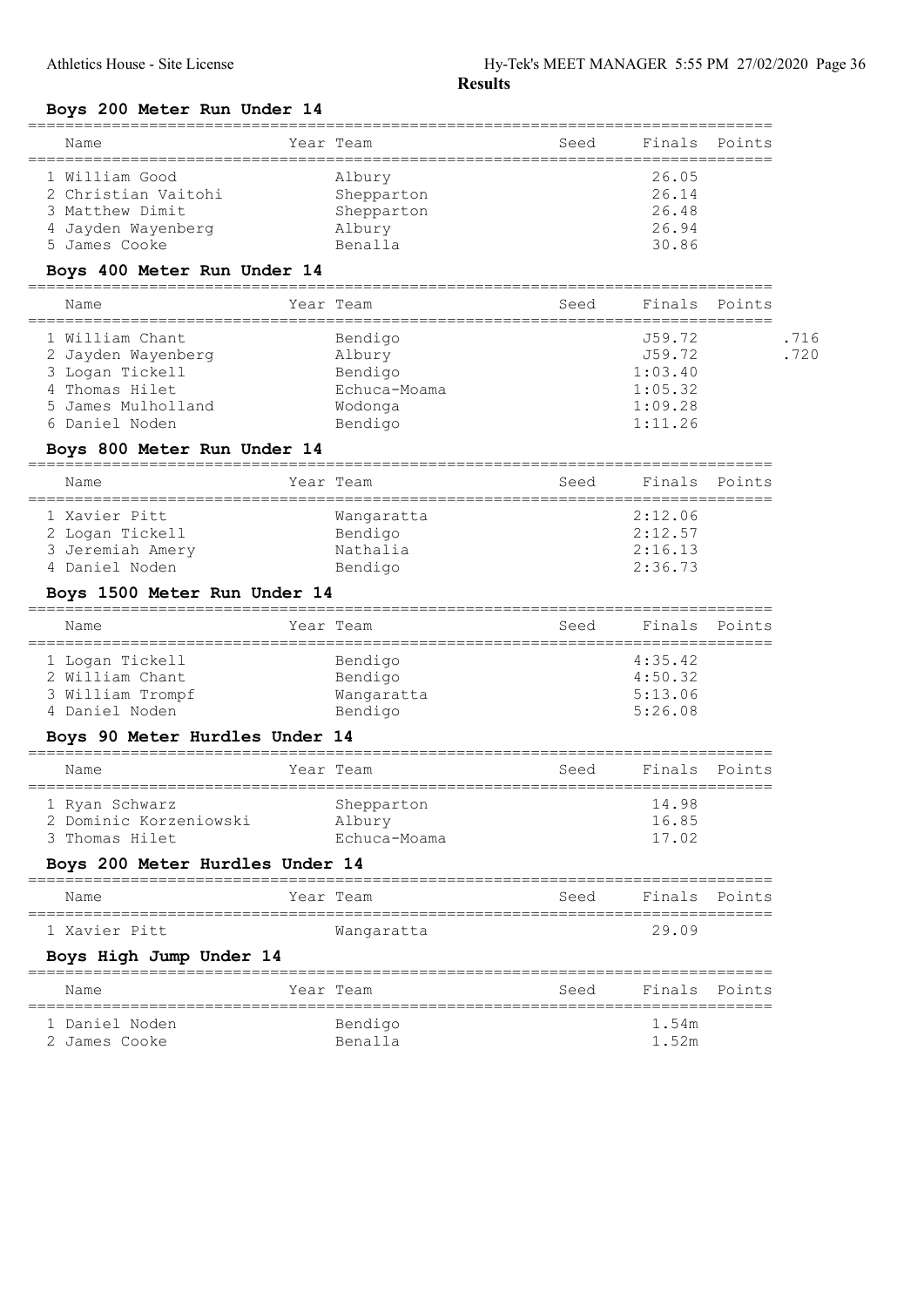| Boys High Jump Under 14                 |                            |                                           |                  |        |
|-----------------------------------------|----------------------------|-------------------------------------------|------------------|--------|
| 3 James Mulholland<br>4 Jeremiah Amery  | Wodonga<br>Nathalia        |                                           | 1.50m<br>1.42m   |        |
| 5 Thomas Hilet                          | Echuca-Moama               |                                           | 1.30m            |        |
| Boys Long Jump Under 14                 |                            |                                           |                  |        |
| .=============<br>Name                  | Year Team                  | Seed                                      | Finals           | Points |
| 1 Ryan Schwarz                          | Shepparton                 |                                           | 5.15m            |        |
| 2 Dominic Korzeniowski                  | Albury                     |                                           | 5.04m            |        |
| 3 William Chant                         | Bendigo                    |                                           | 4.92m            |        |
| 4 Jeremiah Amery<br>5 Christian Vaitohi | Nathalia<br>Shepparton     |                                           | 4.69m<br>4.60m   |        |
| Boys Triple Jump Under 14               |                            |                                           |                  |        |
| Name                                    | Year Team                  | Seed                                      | Finals           | Points |
| 1 William Chant                         | Bendigo                    | 9.00m                                     | 10.30m           |        |
| 2 Dominic Korzeniowski                  | Albury                     | 9.00m                                     | 10.03m           |        |
| Boys Shot Put Under 14                  |                            |                                           |                  |        |
| Name                                    | Year Team                  | Seed<br>============================      | Finals           | Points |
| 1 Logan Sandland                        | Albury                     |                                           | 18.36m           |        |
| 2 Jake Gavriliadis                      | Bendigo                    |                                           | 15.07m           |        |
| 3 Matthew Dimit                         | Shepparton                 |                                           | 12.78m           |        |
| Boys Discus Throw Under 14              |                            |                                           |                  |        |
| Name                                    | Year Team                  | Seed<br>================================= | Finals           | Points |
| 1 Logan Sandland                        | Albury                     |                                           | 49.55m           |        |
| 2 Jake Gavriliadis                      | Bendigo                    |                                           | 44.26m           |        |
| 3 Xavier Pitt                           | Wangaratta                 |                                           | 35.94m           |        |
| 4 Christian Vaitohi                     | Shepparton                 |                                           | 26.71m           |        |
| Boys Javelin Throw Under 14             |                            |                                           |                  |        |
| Name                                    | Year Team                  | Seed                                      | Finals           | Points |
| 1 Jake Gavriliadis                      | Bendigo                    |                                           | 41.87m           |        |
| 2 Logan Sandland                        | Albury                     |                                           | 41.20m           |        |
| 3 Xavier Pitt                           | Wangaratta                 |                                           | 37.17m           |        |
| 4 William Good<br>5 Matthew Dimit       | Albury                     |                                           | 32.36m           |        |
| 6 Thomas Hilet                          | Shepparton<br>Echuca-Moama |                                           | 31.89m<br>19.33m |        |
| Boys 1500 Meter Race Walk Under 14      |                            |                                           |                  |        |
| Name                                    | Year Team                  | Seed                                      | Finals           | Points |
|                                         |                            |                                           |                  |        |
| 1 John Heinjus                          | Wodonga                    |                                           | 9:13.93          |        |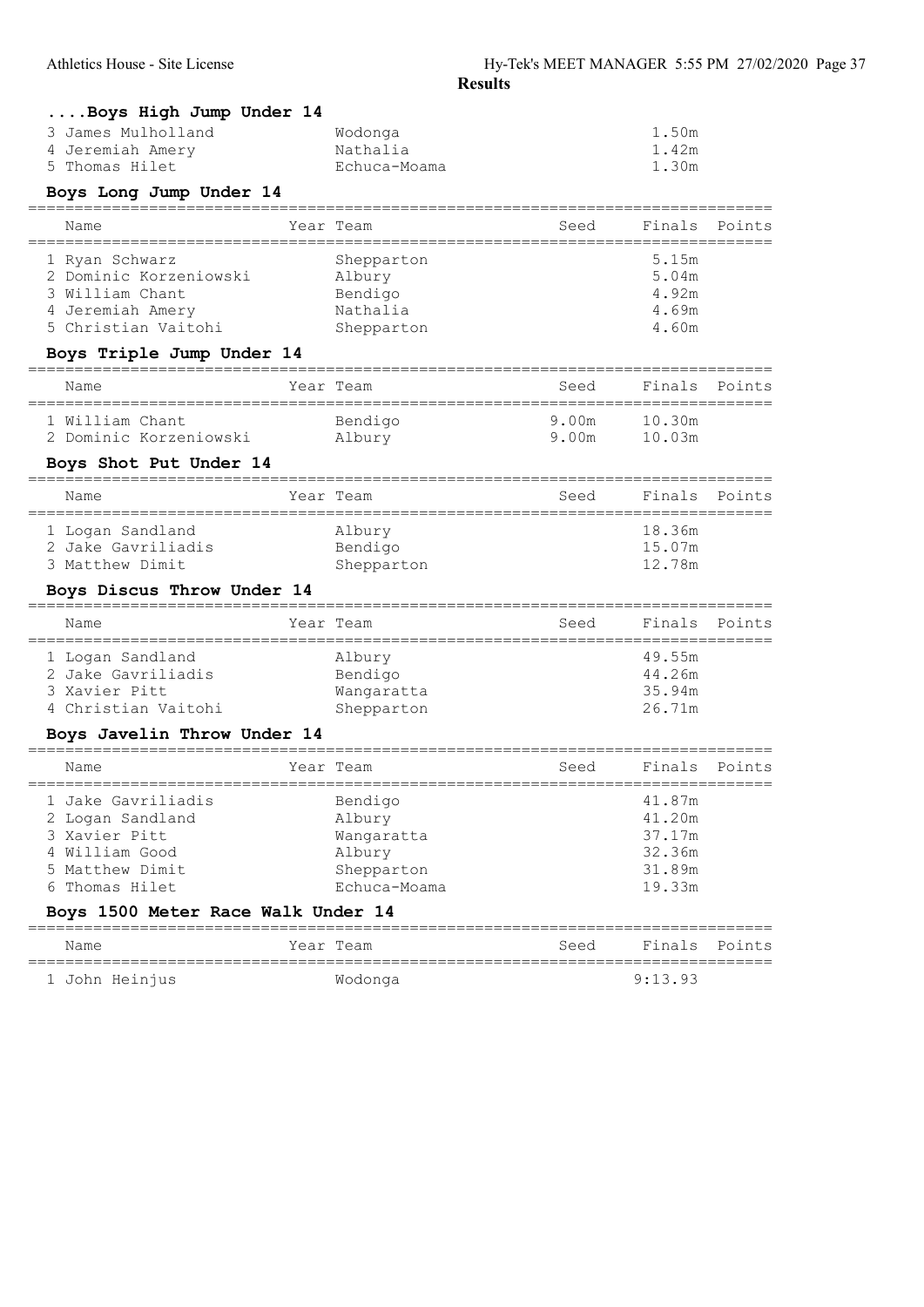## Boys 100 Meter Run Under 15

| Name                                                                                | Year Team                                     | Seed           | Finals                           | Points |
|-------------------------------------------------------------------------------------|-----------------------------------------------|----------------|----------------------------------|--------|
| 1 Connor Peachey<br>2 William Beaton<br>3 Angus Aggenbach<br>4 Mason Cobbledick     | Nathalia<br>Bendigo<br>Wangaratta<br>Nathalia |                | 12.45<br>12.70<br>12.83<br>12.84 |        |
| Boys 200 Meter Run Under 15<br>Name                                                 | Year Team                                     | Seed           | Finals                           | Points |
| 1 Connor Peachey<br>2 Angus Aggenbach                                               | Nathalia<br>Wangaratta                        |                | 25.57<br>26.45                   |        |
| Boys 400 Meter Run Under 15<br>------------------------------------                 |                                               |                |                                  |        |
| Name                                                                                | Year Team                                     | Seed           | Finals                           | Points |
| ==========================<br>------------<br>1 Connor Peachey<br>2 Zackery Tickell | Nathalia<br>Bendigo                           | -------------- | 55.77<br>57.70                   |        |
| Boys 800 Meter Run Under 15<br>-----------------                                    |                                               |                |                                  |        |
| Name                                                                                | Year Team                                     | Seed           | Finals                           | Points |
| 1 Zackery Tickell                                                                   | Bendigo                                       |                | 2:14.79                          |        |
| Boys 1500 Meter Run Under 15<br>-----------------------------                       |                                               |                |                                  |        |
| Name                                                                                | Year Team                                     | Seed           | Finals                           | Points |
| 1 Caleb Gilbert                                                                     | Wangaratta                                    |                | 5:05.66                          |        |
| Boys 100 Meter Hurdles Under 15                                                     |                                               |                |                                  |        |
| Name                                                                                | Year Team                                     | Seed           | Finals                           | Points |
| 1 William Beaton<br>2 Connor Clarke                                                 | Bendigo<br>Bendigo                            |                | 16.31<br>18.78                   |        |
| Boys 300 Meter Hurdles Under 15                                                     |                                               |                |                                  |        |
| Name                                                                                | Year Team                                     | Seed           | Finals                           | Points |
| 1 Zackery Tickell                                                                   | Bendigo                                       |                | 45.57                            |        |
| Boys High Jump Under 15                                                             |                                               |                |                                  |        |
| Name                                                                                | Year Team                                     | Seed           | Finals                           | Points |
| 1 Connor Clarke<br>2 Mason Cobbledick                                               | Bendigo<br>Nathalia                           |                | 1.55m<br>1.40m                   |        |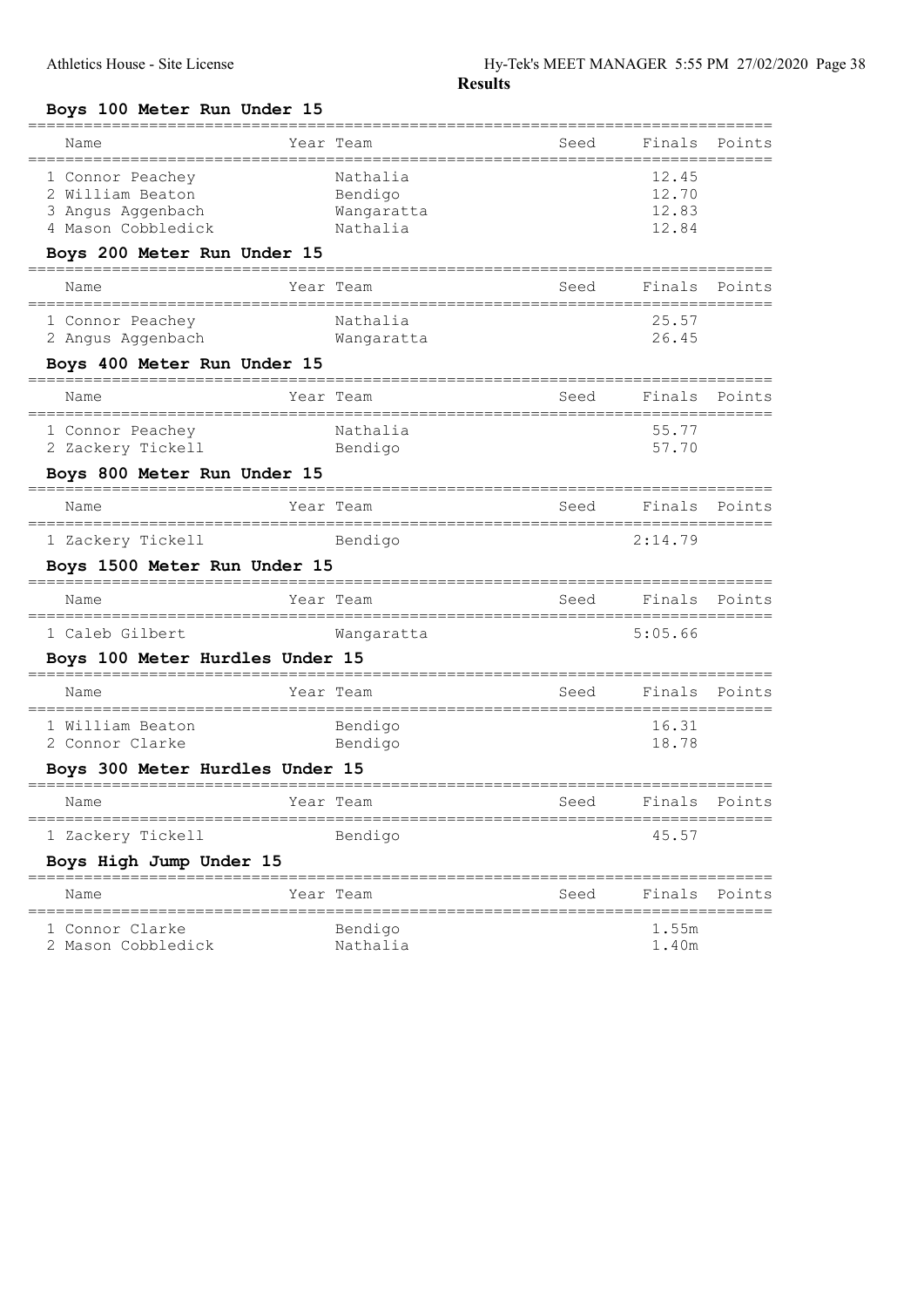## Boys Long Jump Under 15

|                                                                                                     |          | ============                                 |                         |                                      |        |
|-----------------------------------------------------------------------------------------------------|----------|----------------------------------------------|-------------------------|--------------------------------------|--------|
| Name                                                                                                |          | Year Team                                    | Seed                    | Finals                               | Points |
| 1 Mason Cobbledick<br>2 Angus Aggenbach<br>3 Joshua Evans<br>4 Connor Clarke                        |          | Nathalia<br>Wangaratta<br>Bendigo<br>Bendigo |                         | 5.59m<br>5.39m<br>4.34m<br>4.24m     |        |
| Boys Triple Jump Under 15                                                                           | -------- |                                              |                         |                                      |        |
| Name<br>.=======================                                                                    |          | Year Team                                    | Seed                    | Finals                               | Points |
| 1 Zackery Tickell<br>2 Mason Cobbledick<br>3 William Beaton                                         |          | Bendigo<br>Nathalia<br>Bendigo               | 9.00m<br>8.00m<br>9.00m | 11.43m<br>10.94m<br>10.32m           |        |
| Boys Shot Put Under 15                                                                              |          |                                              |                         |                                      |        |
| Name                                                                                                |          | Year Team                                    | Seed                    | Finals                               | Points |
| 1 Lucas Kell<br>2 Henry Neylon<br>3 Joshua Evans                                                    |          | Kyabram<br>Kyneton<br>Bendigo                |                         | 8.93m<br>7.89m<br>7.56m              |        |
| Boys Discus Throw Under 15                                                                          |          |                                              |                         |                                      |        |
| Name                                                                                                |          | Year Team                                    | Seed                    | Finals                               | Points |
| 1 William Beaton<br>2 Henry Neylon<br>3 Lucas Kell<br>4 Joshua Evans<br>Boys Javelin Throw Under 15 |          | Bendigo<br>Kyneton<br>Kyabram<br>Bendigo     |                         | 30.42m<br>25.62m<br>25.30m<br>22.91m |        |
| Name                                                                                                |          | Year Team                                    | Seed                    | Finals                               | Points |
| 1 Lucas Kell<br>2 Joshua Evans<br>Boys 1500 Meter Race Walk Under 15                                |          | Kyabram<br>Bendigo                           |                         | 28.39m<br>24.49m                     |        |
| Name                                                                                                |          | Year Team                                    | Seed                    | Finals                               | Points |
| 1 Connor Clarke                                                                                     |          | Bendigo                                      |                         | 10:08.98                             |        |
| Boys 100 Meter Run Under 16                                                                         |          |                                              |                         |                                      |        |
| Name                                                                                                |          | Year Team                                    | Seed                    | Finals                               | Points |
| 1 Rune Follett<br>2 Thomas Solimo                                                                   |          | Alpine<br>Wangaratta                         |                         | 12.10<br>12.53                       |        |
| Boys 200 Meter Run Under 16                                                                         |          |                                              |                         |                                      |        |
| Name                                                                                                |          | Year Team                                    | Seed                    | Finals                               | Points |
| 1 Rune Follett                                                                                      |          | Alpine                                       |                         | 24.73                                |        |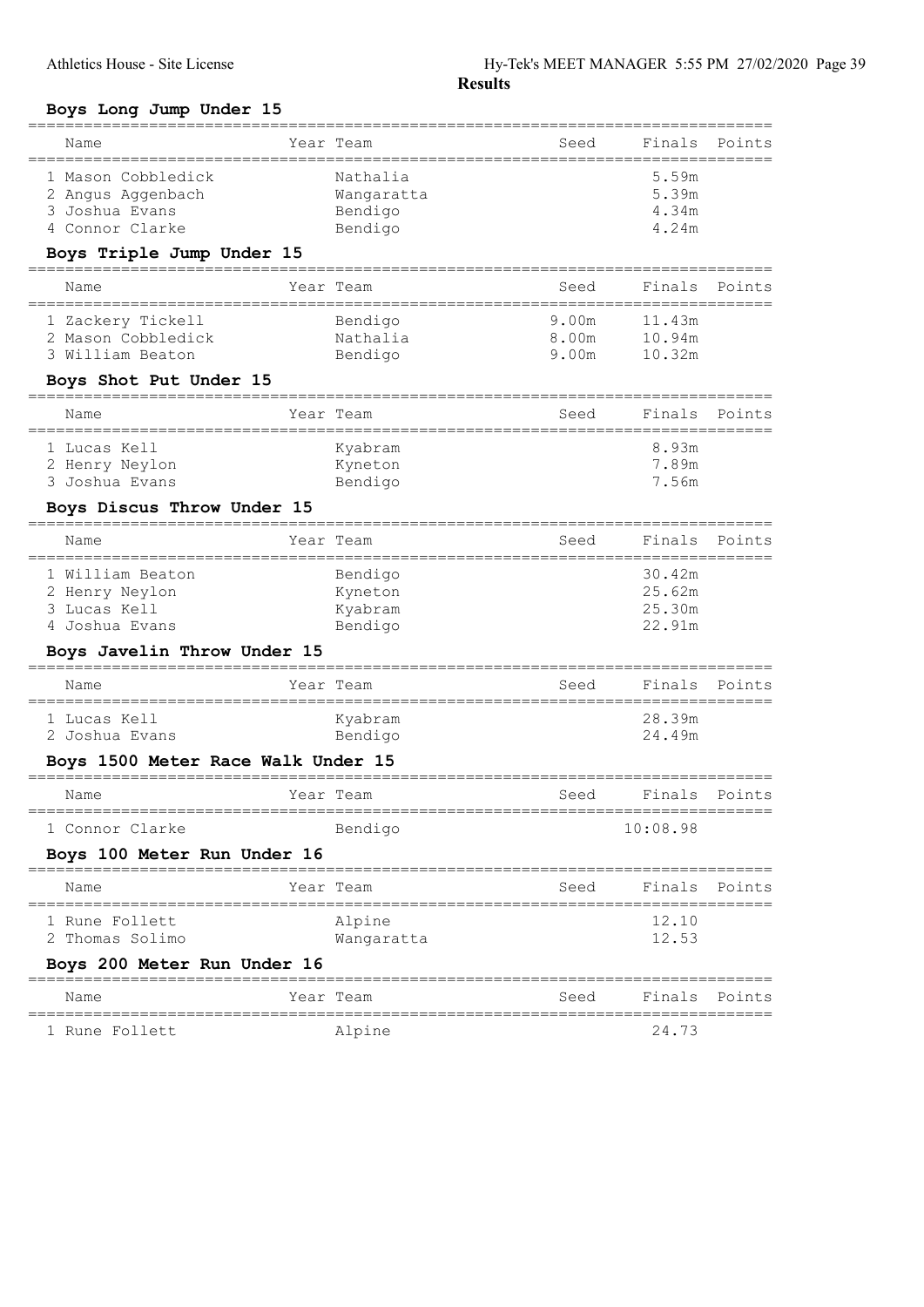| Boys 200 Meter Run Under 16                       |           |            |        |                    |               |
|---------------------------------------------------|-----------|------------|--------|--------------------|---------------|
| 2 Thomas Solimo<br>Boys 400 Meter Run Under 16    |           | Wangaratta |        | 25.97              |               |
| Name                                              | Year Team |            | Seed   | Finals             | Points        |
| 1 Alex Pitt                                       |           | Wanqaratta |        | 54.87              |               |
| 2 Matthew Noden                                   |           | Bendigo    |        | 1:01.88            |               |
| Boys 800 Meter Run Under 16                       |           |            |        |                    |               |
| Name                                              | Year Team |            | Seed   | Finals             | Points        |
| 1 Matthew Noden                                   |           | Bendigo    |        | 2:08.60            |               |
| 2 Dylan Scoble                                    |           | Kyabram    |        | 2:16.93            |               |
| Boys 1500 Meter Run Under 16                      |           |            |        |                    |               |
| Name                                              | Year Team |            | Seed   | Finals             | Points        |
| 1 Matthew Noden                                   |           | Bendigo    |        | 4:46.90            |               |
| 2 Dylan Scoble                                    |           | Kyabram    |        | 4:49.21<br>5:07.23 |               |
| 3 Flynn Hill<br>Boys High Jump Under 16           |           | Wangaratta |        |                    |               |
|                                                   |           |            |        |                    |               |
| Name                                              | Year Team |            | Seed   | Finals             | Points        |
| 1 Lachlan Carty                                   |           | Wangaratta |        | 1.65m              |               |
| 2 Thomas Solimo                                   |           | Wangaratta |        | 1.50m              |               |
| Boys Long Jump Under 16<br>====================== | ========  |            |        |                    |               |
| Name                                              | Year Team |            | Seed   | Finals             | Points        |
| 1 Lachlan Carty                                   |           | Wangaratta |        | 5.83m              |               |
| 2 Rune Follett                                    |           | Alpine     |        | 5.72m              |               |
| Boys Triple Jump Under 16                         |           |            |        |                    |               |
| Name                                              | Year Team |            | Seed   | Finals             | Points        |
| 1 Lachlan Carty                                   |           | Wangaratta | 11.00m | 13.12m             |               |
| 2 Rune Follett                                    |           | Alpine     | 9.00m  | 11.92m             |               |
| Boys Shot Put Under 16                            |           |            |        |                    |               |
| Name                                              | Year Team |            | Seed   | Finals             | Points        |
| 1 Alex Pitt                                       |           | Wangaratta |        | 11.24m             |               |
| 2 Thomas Solimo                                   |           | Wangaratta |        | 10.73m             |               |
| Boys Discus Throw Under 16                        |           |            |        |                    |               |
| Name                                              | Year Team |            | Seed   |                    | Finals Points |
| 1 Lachlan Carty                                   |           | Wangaratta |        | 40.05m             |               |